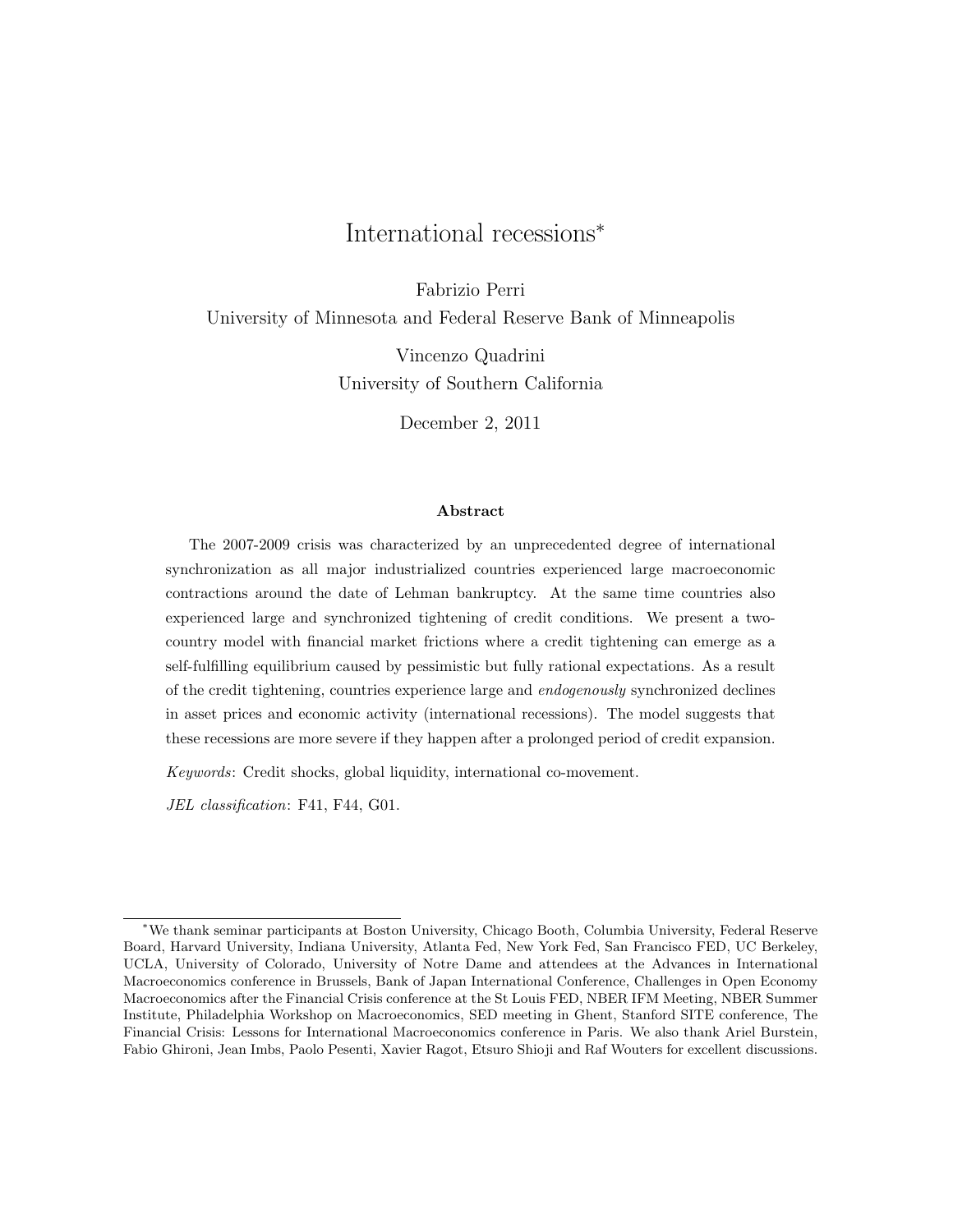### 1 Introduction

One of the most striking features of the 2007-2009 recession is that in the midst of the crisis the quarter after the Lehman bankruptcy—all major industrialized countries experienced extraordinarily large and synchronized contractions in real and financial aggregates, including aggregate measures of the growth rate of business credit.

In this paper we show that many of the observed features of the crisis can arise as the outcome of a self-fulfilling equilibrium characterized by global liquidity shortage. We show this by developing a two-country incomplete-markets model where firms use credit to finance hiring and to pay dividends. Credit is constrained by the option to default. If firms are up against the constraint, equilibrium employment is affected by the shadow cost of credit, which in turn depends upon the tightness of the credit constraint.

Our first result shows that if the two countries are financially integrated, the shadow cost of credit is equalized across countries. Hence, an 'exogenous' tightening of credit constraints affects employment and economic activity in both countries, regardless of where the tightening originates. This result suggests a transmission channel for credit shocks but does not deal with the more fundamental question of what causes a credit shock.

Our second result provides an 'endogenous' mechanism for credit tightening. More specifically, we show that tighter/looser credit constraints can emerge endogenously as multiple self-fulfilling equilibria. In 'bad' equilibria, markets expect low resale prices for the assets of defaulting firms. Because of this, firms face low credit capacity and are liquidity constrained. This implies that the resale price of firms' assets is low since there are no firms that have the ability to purchase the assets of liquidated firms. This rationalizes, ex-post, the ex-ante expectation of low prices leading to bad equilibria. These equilibria are characterized by depressed economic activity, financial intermediation and asset prices. On the other hand, in 'good' equilibria, markets expect high resale prices of defaulting firms' assets, which allows for higher debt. As a result of the high borrowing capacity, firms are unconstrained. This implies that ex-post there are firms with the required liquidity to purchase the assets of liquidated firms, which in turn keeps prices high. This rationalizes, ex-post, the ex-ante expectations of high prices leading to equilibria with sustained levels of economic activity, financial intermediation and asset prices.

The difference between exogenous and endogenous credit shocks does not only provide a more interesting theory of the recession, but it also explains one important feature of the crisis,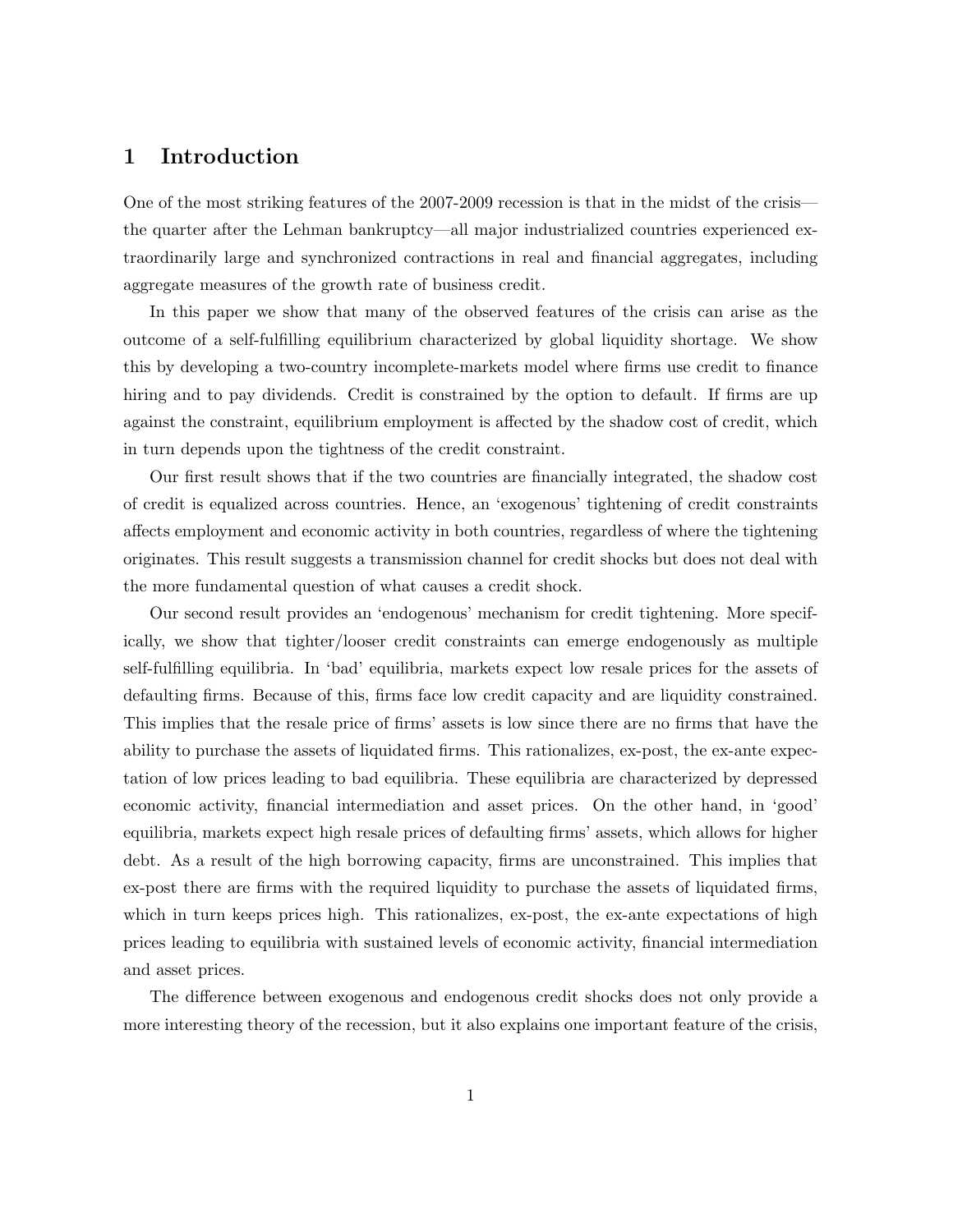that is, the international co-movement in financial intermediation. Although exogenous credit shocks can generate co-movement in real economic activities, they do not generate co-movement in financial flows. Instead, endogenous credit shocks generate international co-movement in both real and financial flows. This is because endogenous credit shocks are determined by the expected resale price of firms' assets. But in a financially integrated economy, the expected resale price is common across countries. Hence, credit contractions are also common across countries and generate co-movement in all variables, real and financial. Modeling the shocks as endogenous processes has also important policy implications. It suggests that changes in the structural features of the economy, such as financial integration or the public provision of liquidity, can change the volatility and international correlation of shocks, which usually are taken as exogenous.

Our third result relates to the depth of the crisis. We show that 'ordinary' credit shocks, that is, shocks that would cause a mild contraction under normal circumstances, can indeed generate 'extra-ordinary' recessions if they arise after a long period of credit expansion. To illustrate this result in the context of our model, we characterize an equilibrium path in which credit constraints are not binding for a long period of time. During this period both economies undergo a persistent expansion of economic activity (gradual) and of credit (rapid). However, if constraints become binding after this long expansionary phase, firms are forced to implement a large de-leveraging, which causes a sharp contraction in real economic activity and credit. This happens even if agents fully anticipate the possibility of the reversal. The asymmetry between the expansion phase and the contraction phase captures well the macroeconomic developments of advanced economies during the recent cycle and during other episodes of financial crises (see, for example, Reinhart and Rogoff (2009)).

One important observation concerning the international dimension of the recent crisis is that, although real GDP experienced similar contractions in the US and in the rest of the G7 countries, employment was hit particularly hard in the US but not in the remaining G7 countries (see Ohanian (2010)). As a consequence, labor productivity increased in the US but declined in the rest of the G7 countries. Our baseline model with integrated credit markets and symmetric labor markets does not capture this cross-country difference. However, in the final section of the paper, we show that the heterogeneous response of employment is not necessarily inconsistent with the idea of a credit shock once we allow for cross-country differences in the characteristics of national labor markets (more flexibility in the US and less flexibility in other G7 countries). With this extension, credit shocks have the potential to explain the similar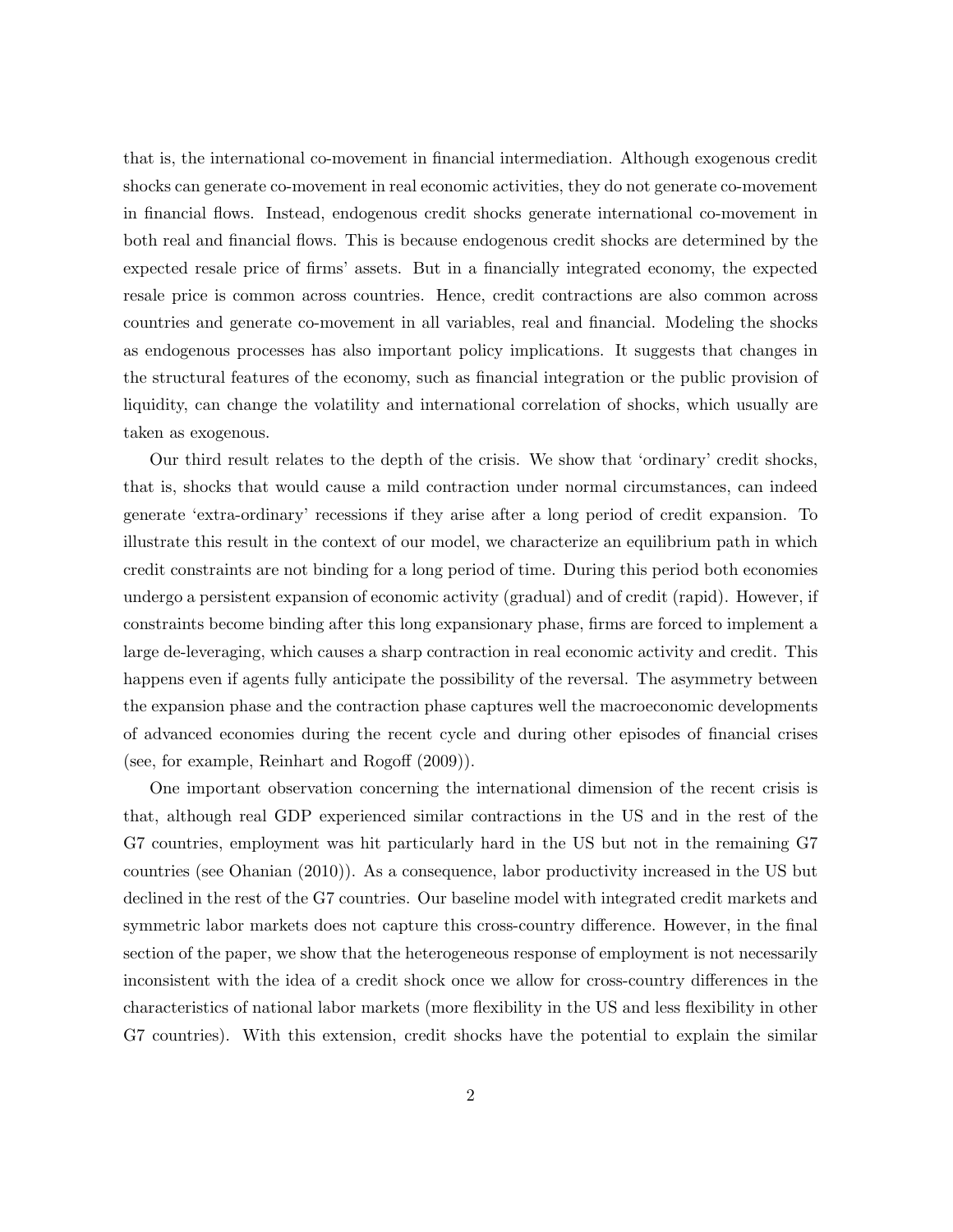cross-country responses of GDP and financial markets, and the heterogeneous responses of employment, productivity and the labor wedge.

We would like to stress that in this paper we do not claim that our theory is the only possible theory that can explain the international recession evidence. Conceivably, one could potentially develop other theories of common global shocks in which credit contraction is only a consequence and not a cause of the crisis. We view the comparative evaluation of different theories of global crises as an interesting direction for future research.

Our paper is related to the vast literature (both empirical and theoretical) studying the sources of macroeconomic co-movement and international transmission of shocks. Usually comovement is explained as the result of synchronized disturbances (global or common shocks as in Crucini, Kose and Otrok (2011)) and/or as the result of country-specific shocks that spill over to other countries (international transmission of country-specific shocks). In this paper we show that credit shocks generate co-movement for both reasons: exogenous credit shocks spill over from one country to the other, and *endogenous* credit shocks will appear to the econometrician like a common-shock or a global factor. This finding is consistent with the empirical results of Helbling, Huidrom, Kose & Otrok (2011) in which credit market shocks matter in explaining global business cycles, especially during the 2009 global recession. Recent contributions that analyze directly the strong international co-movement during the 2007-2009 crisis include Dedola & Lombardo (2010), Devereux & Yetman (2010), Devereux & Sutherland (2011), and Kollmann, Enders & Müller (2011). All of these studies focus on the international transmission of shocks in models with financial market frictions but do not consider the possibility of endogenously generated credit contractions.

The role of credit shocks for macroeconomic fluctuations has been recently investigated primarily in closed economy models where the shocks follow purely exogenous processes.<sup>1</sup> In this paper, instead, we study the international implications of these shocks and provide a micro foundation which is based on self-fulfilling expectations. Our theory is in line with the idea of liquidity crises resulting from multiple equilibria outcomes as discussed in Lucas and Stokey (2011) and it shares some similarities with the multiple equilibria property of models studied in Kiyotaki and Moore (2008) and Kocherlakota (2009). The idea that multiple equilibria can generate international co-movement has also been recently proposed by Bacchetta and Van Wincoop (2011).

<sup>&</sup>lt;sup>1</sup>Examples are Christiano, Motto and Rostagno (2009), Gertler and Karadi (2009), Gertler and Kiyotaki (2009), Goldberg (2010), Jermann and Quadrini (2011), Khan and Thomas (2010), Lorenzoni and Guerrieri (2010).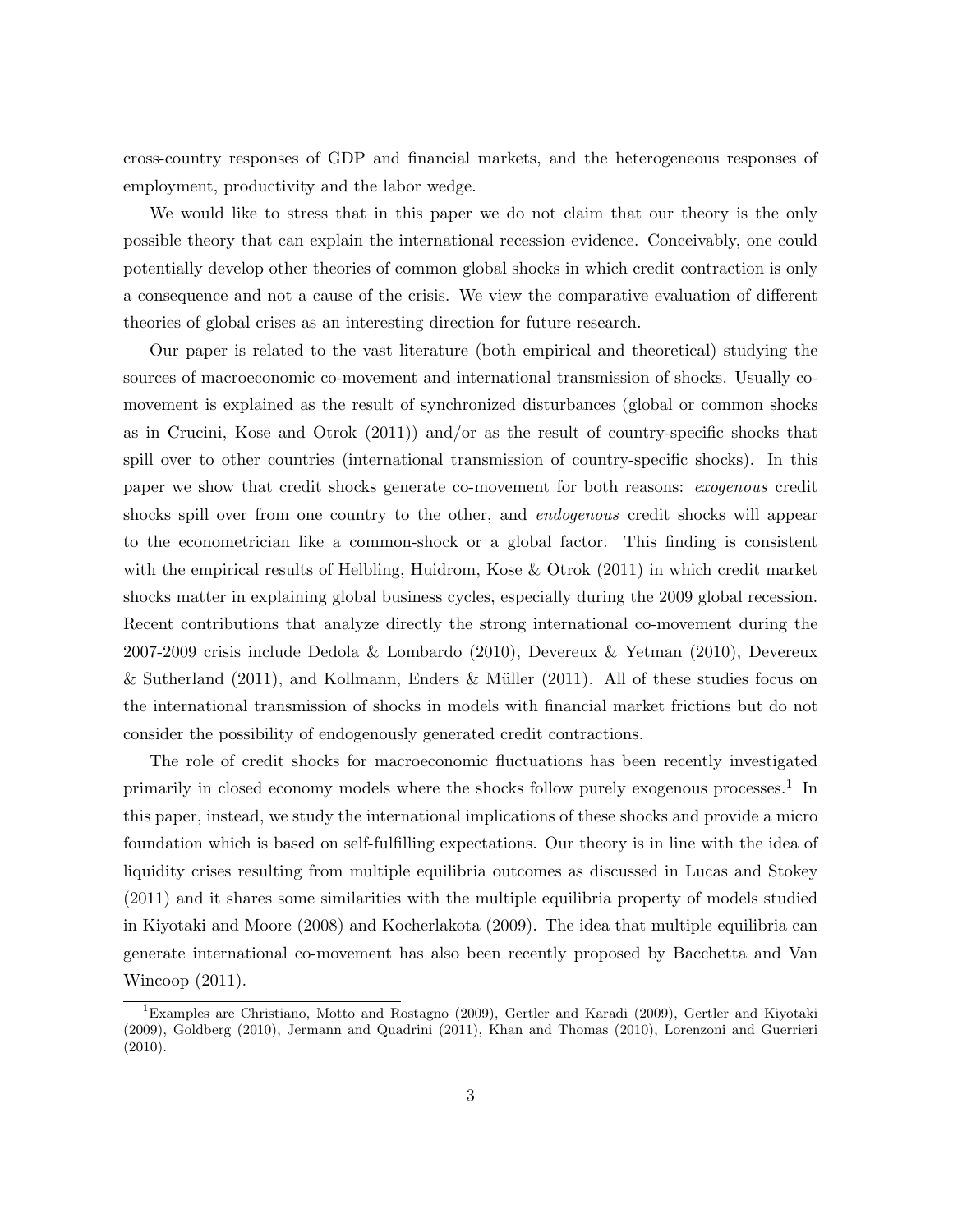Central to the multiplicity of equilibria is that financial constraints are 'occasionally binding' in our model. This leads to another important difference between our paper and other studies that investigate the macroeconomic impact of financial shocks. Most of these contributions limit the analysis to equilibria with always binding constraints and the quantitative properties are studied using linear approximation techniques. In our model, instead, borrowing constraints are only occasionally binding and this is important to generate the asymmetry between long and gradual credit driven booms and sharp credit driven recessions. Mendoza (2010) also studies an economy with occasionally binding constraints but does not investigate the importance of financial shocks. Furthermore, Mendoza (2010) focuses on a small open economy and does not address the issue of international co-movement which is central in our paper. Occasionally binding constraints are also central to Brunnermeier and Sannikov (2010), but the analysis is limited to productivity shocks in a closed economy.

The paper is organized as follows. In Section 2 we discuss the macroeconomic and financial evidence about the recent crisis. We then present the theoretical framework gradually, starting in Section 3 with a version of the model where capital is fixed and credit shocks are exogenous. Section 4 makes the credit shocks endogenous and describes the conditions for multiple equilibria. Section 5 adds capital accumulation and Section 6 presents the quantitative results. In Section 7 we extend the model by allowing for cross-country heterogeneity in domestic labor markets. Section 8 concludes.

### 2 Macroeconomic evidence

We first present some facts about international co-movement during the 2007-2009 crisis and then some evidence on the dynamics of credit and employment.

#### 2.1 International co-movement

Figure 1 plots the GDP dynamics for the G7 countries during the six most recent US recessions. In each panel we plot the percent deviations of GDP for each country from the level of GDP in the quarter preceding the start of the US recession (based on the NBER business cycle dating committee). Comparison of the bottom right panel of the figure with the other panels suggests how the 2007-2009 period, and in particular the period following the Lehman crisis (marked by the vertical line), stands out both in terms of depth and in terms of macroeconomic synchronization among the G7 countries. In none of the previous recessions GDP fell so much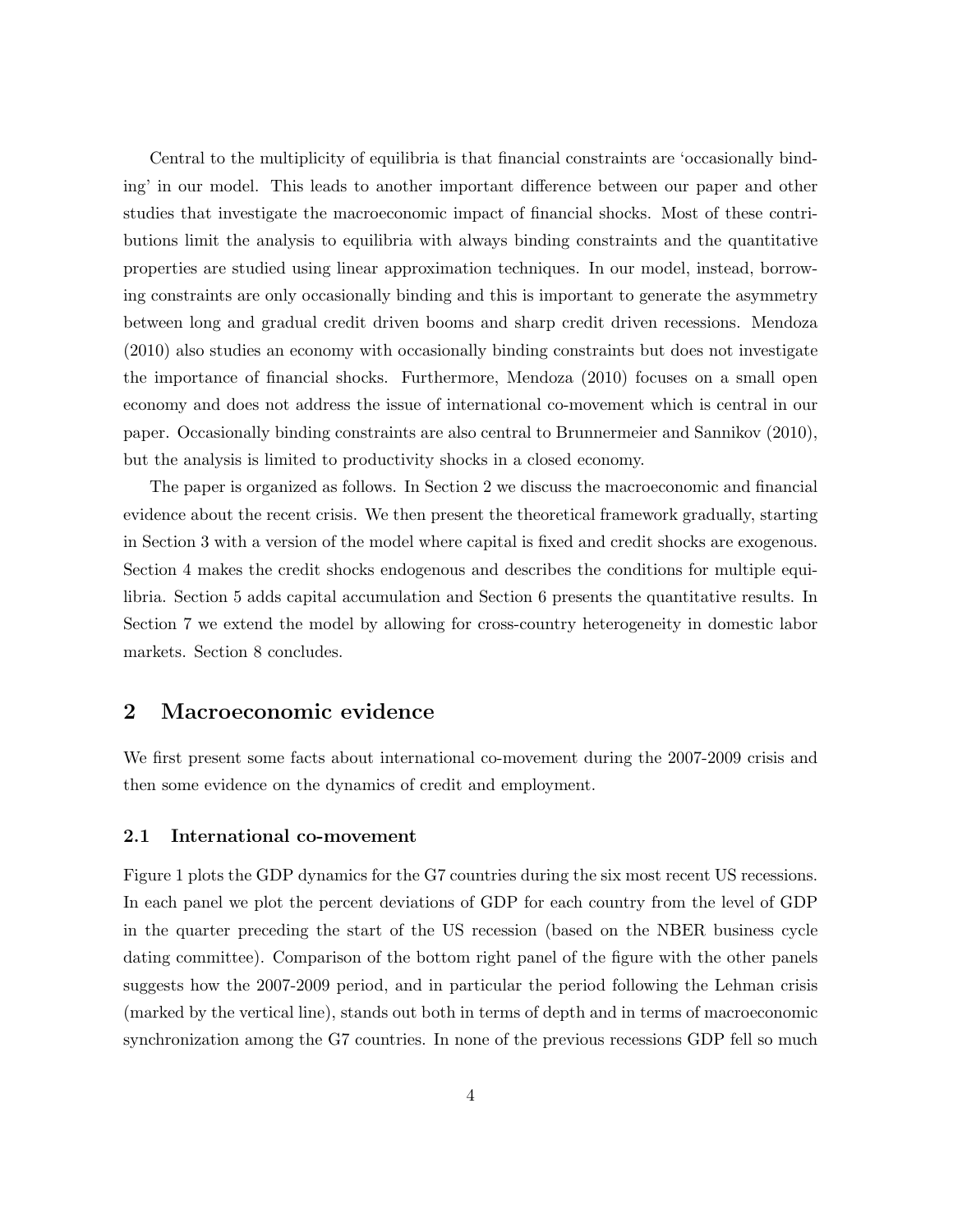and in all countries.



Figure 1: The dynamics of GDP during the six most recent recessions in the G7 countries.

Another way to illustrate the increased international co-movement associated with the recent crisis is provided by Figure 2. This figure plots the average correlation of 10 years rolling windows of quarterly GDP growth between all G7 countries. Two standard deviation confidence bands are also plotted. The dates in the graph correspond to the end points of the window used to compute the correlation. We can see from the figure that during the last two quarters of 2008 (the vertical line marks the third quarter), the average correlation jumped from 0.3 to 0.7 and the sample standard deviation of the correlations fell from 0.19 to 0.09. This confirms that the 2007-2009 stands out in the post-war era as a period of extraordinarily high co-movement for all developed countries. See also Imbs  $(2010)$ .

The high degree of international co-movement between the US and other major industrialized countries is also observed in other real and financial variables. Figure 3 plots GDP,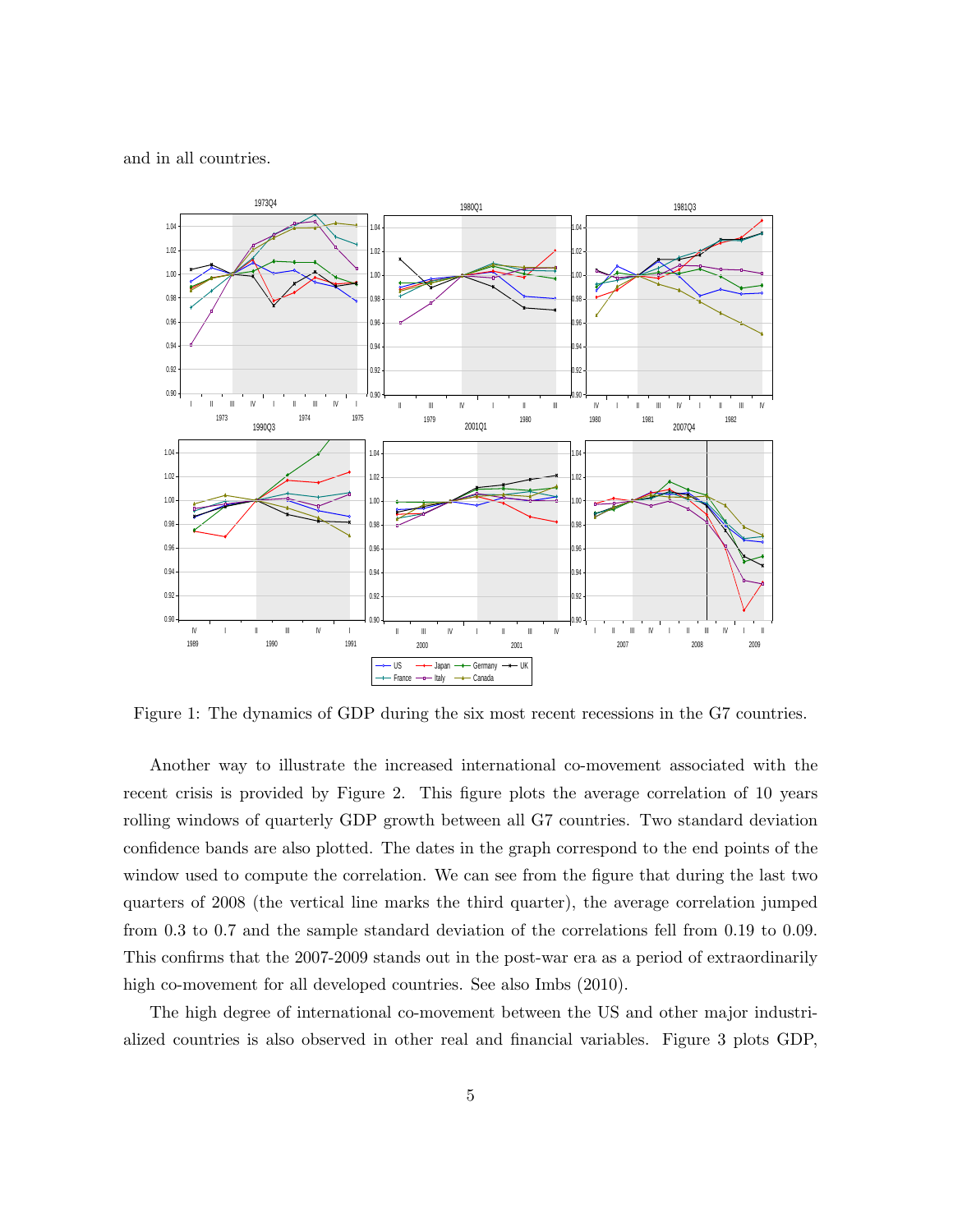

Figure 2: Rolling correlations of quarterly GDP growth among G7 countries.

consumption, investment and employment in the period 2005-2010 for the US and an aggregate of the other countries in the G7 group (from now on G6). The figure highlights that GDP, consumption and investment were all hit hard in both the US and the G6 countries. This is especially noticeable after the Lehman crisis, marked by the vertical line. Employment also declined in the US and abroad, even though the US decline is much larger than the decline in the G6, a feature emphasized by Ohanian (2010). We will return to this issue in the last part of the paper where we will propose a possible explanation for the heterogeneous dynamics of the labor market.

Figure 4 plots the dynamics of some financial variables. The top left panel plots the growth rate of stock prices for the US and for the G6 and it documents the massive and synchronous decline in stock prices that took place during the crisis.<sup>2</sup>

The top right panel reports the growth in total gross debt for the non-financial businesses sector which also dropped during the crisis.<sup>3</sup> Indicators of credit market conditions based

<sup>2</sup>Stock prices for the US are the MSCI BARRA US stock market index, while stock prices in the G6 countries are computed using the MSCI BARRA EAFE+Canada index which is an average of stock prices in advanced economies except the US.

<sup>&</sup>lt;sup>3</sup>The series for the US real debt is from the Flows of Funds Accounts and for the whole nonfinancial business sector. The series for the G6 is the sum of net debt (in constant PPP dollars) of the corporate non-financial sector for the Euro Area, Japan and Canada. Debt is defined as credit market instruments minus liquid assets i.e. the sum of foreign deposits, checkable deposits and currency, time and savings deposits, money market funds, securities RPs, commercial paper, treasury securities, agency and GSE backed securities, municipal securities and mutual fund shares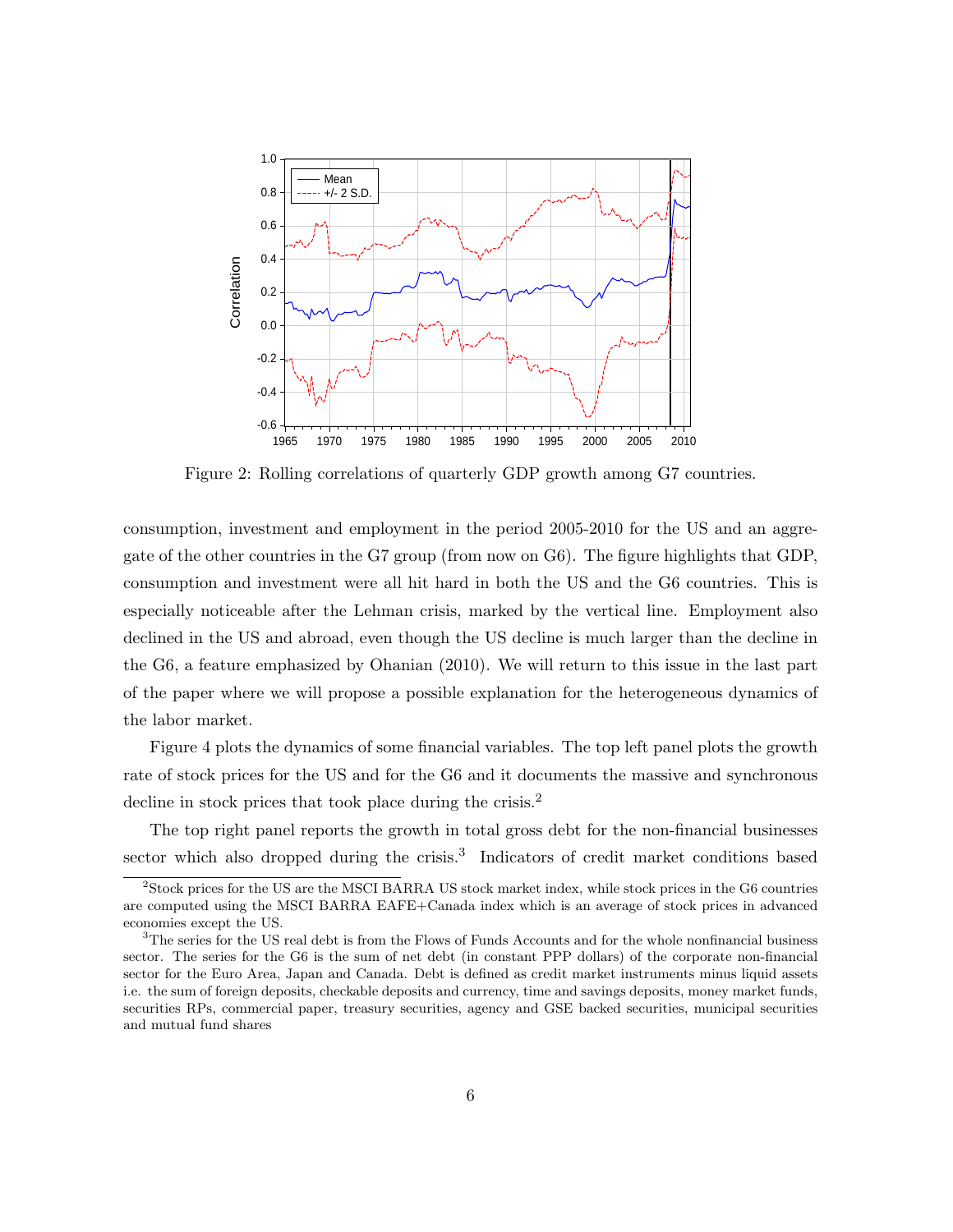

Figure 3: GDP, Consumption, Investment and Employment in US and G6: 2005-2010

on credit volumes have been criticized as they do not take into account that a credit crunch might induce firms to draw on existing credit lines, so the distress does not immediately show up in quantities. See, for example, Gao and Yun (2009). For this reason the bottom left panel reports a different indicator of credit market conditions. The indicator is not based on volumes of credit but on opinion surveys of senior loan officers of banks. The plotted index is the percentage of banks that relaxed the standards to approve commercial and industrial loans minus the percentage of banks that tightened the standards. Thus, a negative number represents an overall tightening of credit.<sup>4</sup>

As can be seen from the third panel of Figure 4, the index shows a credit tightening that starts before the decline in credit growth. To take both types of evidence into account, the bottom right panel constructs a credit index that is a simple average of the two previous measures, where each series is normalized by its own standard deviation.

<sup>&</sup>lt;sup>4</sup>The series for the US is released by the Federal Reserve Board (Senior Loan Officers Opinions Survey). The series for the G6 is based on similar surveys released by the European Central Bank (ECB Bank Lending Survey), Bank of Japan (Senior Loan Officer Opinion Survey) and Bank of Canada (Senior Loan Officers Opinions Survey). The index for the G6 is a weighted average of the indexes in the three areas with weights proportional to the size of their debt. The indices are typically reported with the inverted sign (tightening credit standards instead of relaxing credit standards).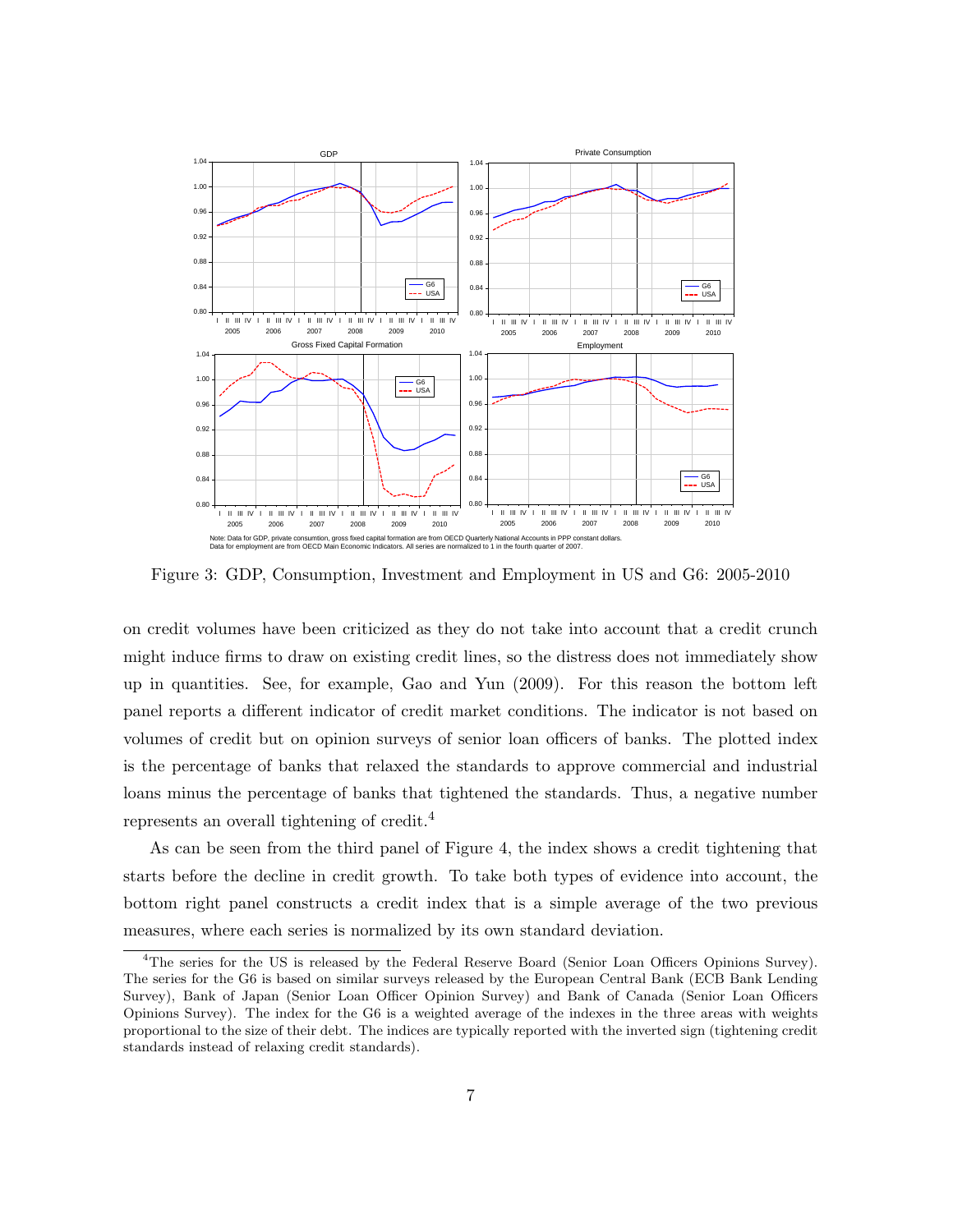

Figure 4: GDP, Stock markets and credit conditions in US and G6: 2005-2010

The key lesson we learn from Figure 4 is that, right around 2008, credit conditions moved from strongly loose/expansionary to strongly tight/contractionary both in the US and in the other G7 countries. This evidence will be particularly important in the second part of the paper as it allows us to identify more precisely the nature of the crisis.

#### 2.2 Domestic co-movement between credit and employment

As discussed in the introduction, our main hypothesis is that tight credit affects economic activity and especially employment. Here we provide some empirical support for this idea by plotting the growth rates of employment, GDP and business credit during the crisis in the US and in the G6. Figure 5 shows that in the quarters following the Lehman crisis (indicated by the vertical line) both credit and employment slow-down significantly in the US and in the G6. Interestingly, GDP also declines initially but recovers more quickly than employment and credit. For example, in the first quarter of 2009, credit and employment are still depressed (experiencing negative growth) in the US and in the G6. However, GDP has already recovered (experiencing positive growth) in both countries. We view this evidence as consistent with our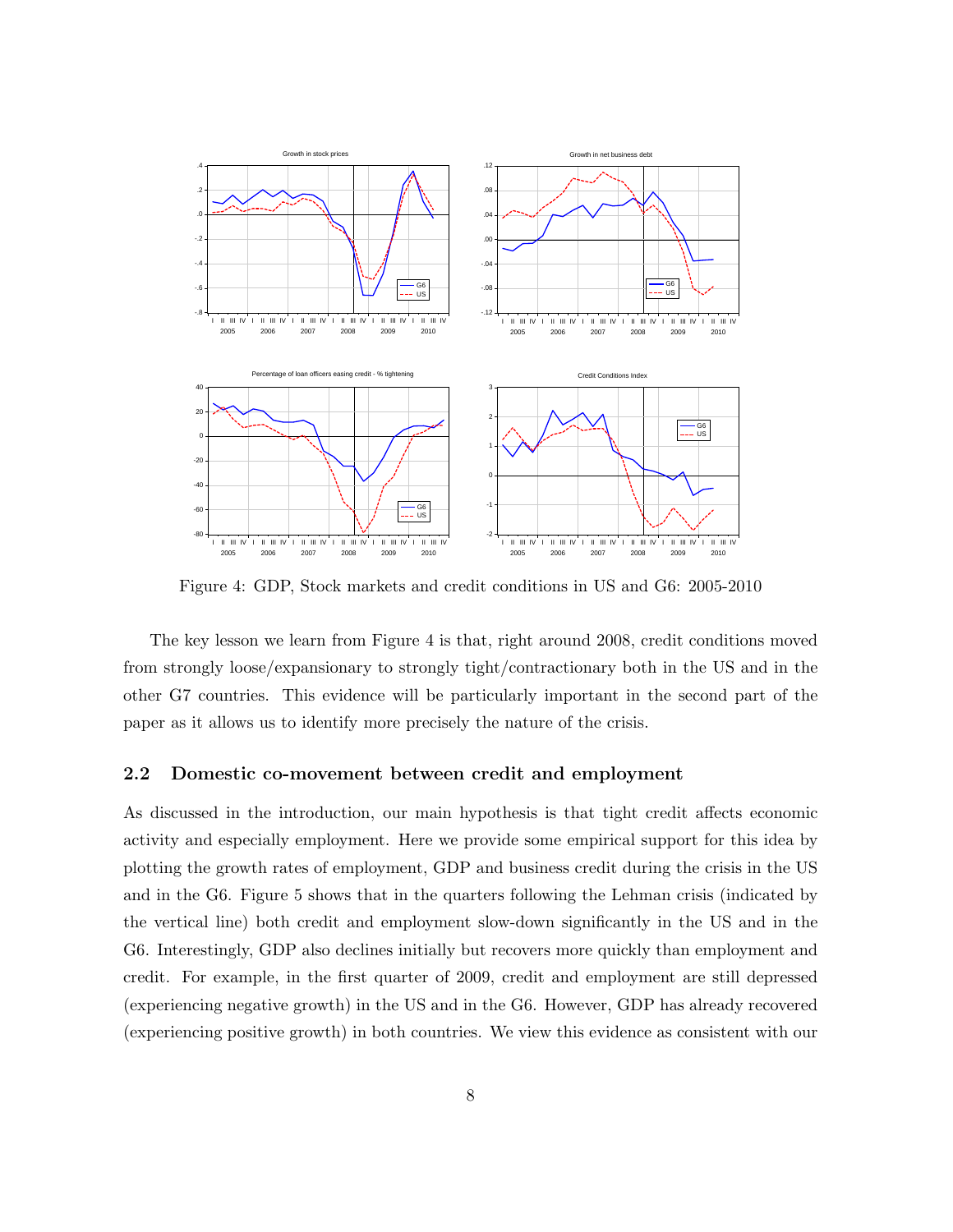basic hypothesis: tight credit reduces employment and as employment falls labor productivity increases so that the decline in GDP is not as severe as the decline in employment.



Figure 5: Domestic co-movement of credit, employment and GDP: 2005-2010

A final observation relates to the asymmetry between real and financial variables in the expansion phase before the crisis and the collapse during the crisis. Figure 5 shows that debt experienced rapid growth (about 6% per year in the US and 4% per year in the G6) in the years preceding the crisis, while the growth in real variables has been moderate (GDP grew at about 2% per year both in the US and the G6). In the crisis period, instead, all variables, real and financial, contracted sharply. This feature is not unique to the 2007-2009 crisis. Several authors have observed that many historical episodes of credit booms are not associated with much faster growth in real economic activity. However, when the credit booms reach a sudden stop, their reversals are often associated with sharp macroeconomic contractions. See, for example, Reinhart and Rogoff (2009), Classens, Kose and Terrones (2011), Jordà, Schularick, and Taylor (2011) and Schularick and Taylor (2011).

The facts presented in this section—high international co-movement in real and financial variables during the crisis, the large employment (for the US) and stock markets collapse, and the asymmetry between the pre-crisis phase and post crisis phase—cannot be easily explained with a standard workhorse international business cycle model (see, for example, Heathcote and Perri (2004)). In the next sections we propose a theoretical framework with credit disturbances that helps us understanding these facts.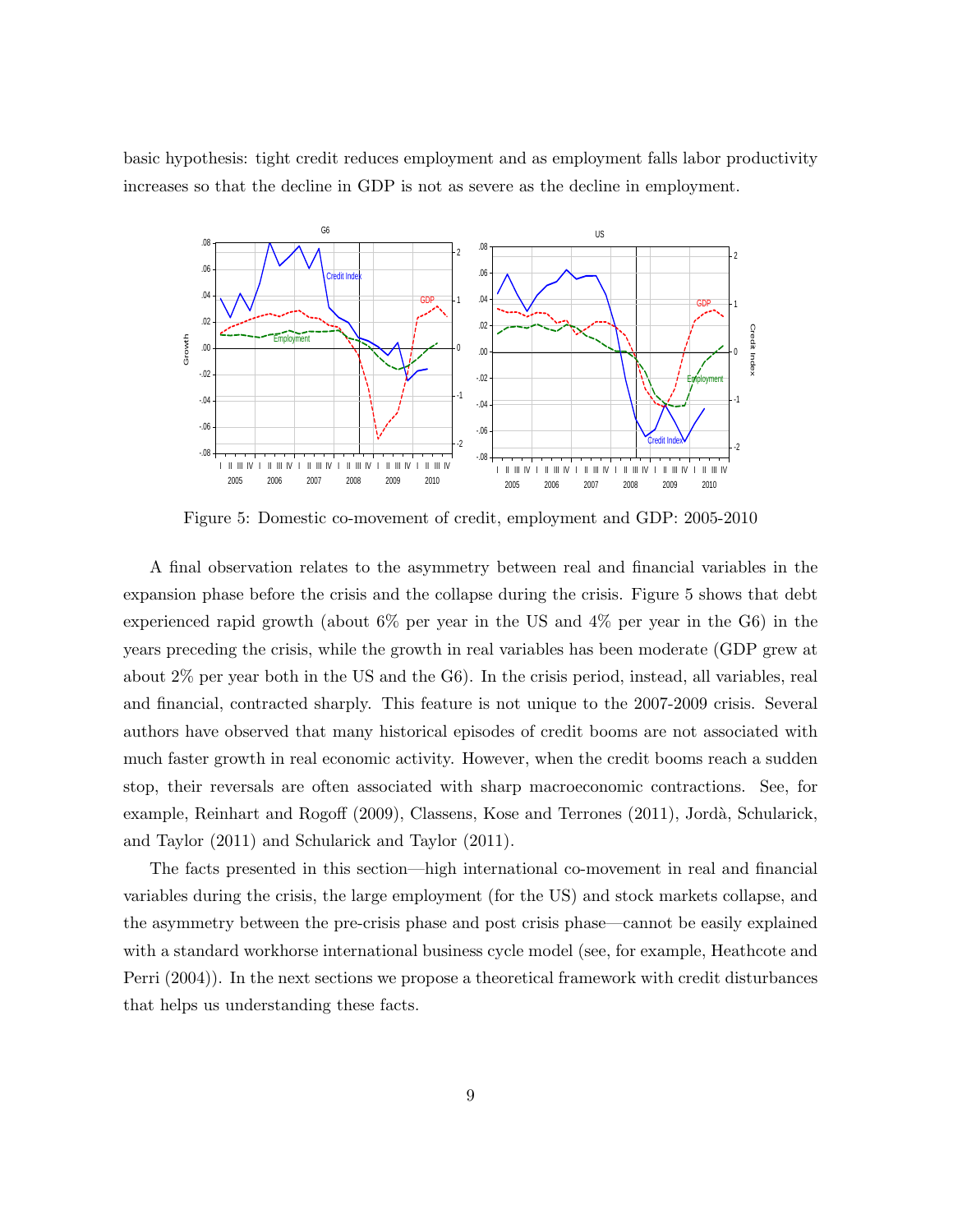### 3 The model with fixed capital and exogenous credit shocks

We start with a simple model without capital accumulation and with exogenous credit shocks. This allows us to provide analytical intuitions for some of the key results of the paper. After the presentation of the simple model we will make the shock endogenous and add capital accumulation.

There are two types of atomistic agents, investors and workers. A key difference between these two types of agents is the availability of different investment opportunities. Due to the assumption of market segmentation only investors have access to the ownership of firms while workers can only save in the form of bonds. A second difference is in the discount factor. Investors discount the future by  $\beta$  while the discount factor of workers is  $\delta > \beta$ . As we will see, the higher discounting of investors implies that in equilibrium firms borrow from workers.

To facilitate the presentation we first describe the closed-economy version of the model. Once we have characterized the autarkic equilibrium, it will be easy to extend it to the environment with two countries and international mobility of capital.

#### 3.1 Investors and firms

Investors have lifetime utility  $E_0 \sum_{t=0}^{\infty} \beta^t u(c_t)$ . They are the owners of firms and can trade shares with other investors. Since investors are homogeneous and they earn only capital incomes from the ownership of firms' shares, in equilibrium their consumption is equal to the dividends paid by firms. Denoting by  $d_t$  the dividends, the effective discount factor for investors is  $m_{t+1} = \beta u_c(d_{t+1})/u_c(d_t)$ . This is also the discount factor for firms since they maximize shareholders' wealth. As we will see, fluctuations in the effective discount factor play a central role in the analysis of this paper.

Before proceeding we would like to clarify that the assumption that investors only hold firms' shares and they cannot borrow or save in the form of bonds is without loss of generality. Borrowing and/or savings will be done on their behalf by firms, as we will describe shortly.

Firms operate the production function  $F(h_t) = \bar{k}h_t^{\nu}$ , where  $\bar{k}$  is a fixed input of capital and  $h_t$  is the variable input of labor. The parameter  $\nu$  is smaller than 1 implying decreasing returns to scale in the variable input. In this version of the model without capital accumulation we can think of  $k$  as a normalizing constant.

Firms start the period with intertemporal debt  $b_t$ . Before producing they choose the labor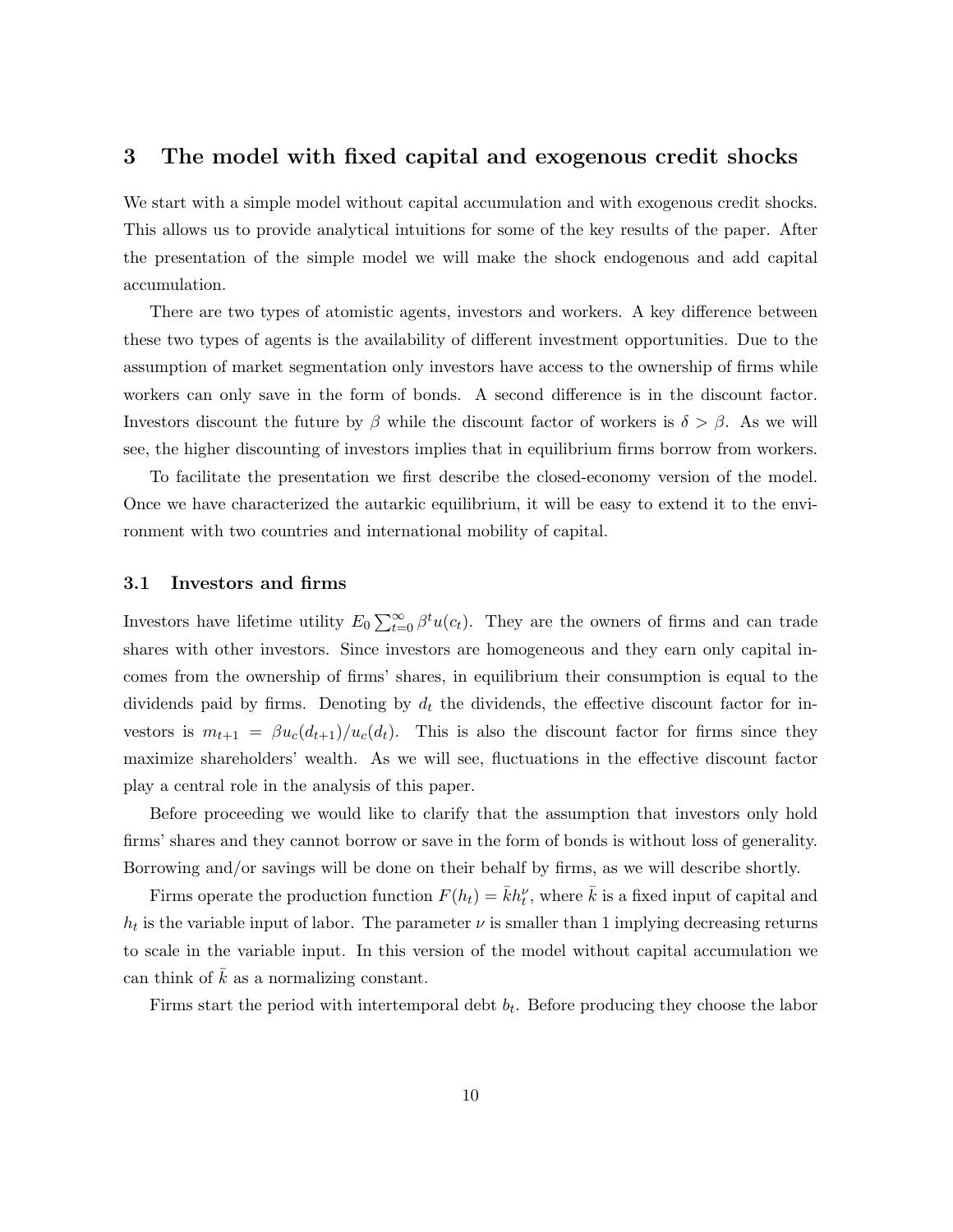input  $h_t$ , the dividends  $d_t$ , and the next period debt  $b_{t+1}$ . The budget constraint is

$$
b_t + w_t h_t + d_t = F(h_t) + \frac{b_{t+1}}{R_t},
$$
\n(1)

where  $R_t$  is the gross interest rate.

The payments of wages,  $w_t h_t$ , dividends,  $d_t$ , and current debt net of the new issue,  $b_t$  –  $b_{t+1}/R_t$ , are made before the realization of revenues. This implies that the firm faces a cash flow mismatch during the period. The cash needed at the beginning of the period is  $w_t h_t +$  $d_t + b_t - b_{t+1}/R_t$ . To cover the cash flow mismatch, the firm contracts the intra-period loan  $l_t = w_t h_t + d_t + b_t - b_{t+1}/R_t$  which is repaid at the end of the period, after the realization of revenues. From the budget constraint (1) we can see that the intra-period loan  $l_t$  is equal to the revenue  $F(h_t)$ .

Debt contracts are not perfectly enforceable as the firm can default. Default takes place at the end of the period before repaying the intra-period loan. At this stage the firm holds the revenue  $F(h_t)$  which is equal to the intra-period loan  $l_t$ . The revenue represents liquid funds that can be easily diverted in the event of default. Default gives the lender the right to liquidate the firm's assets. But after the diversion of  $l_t = F(h_t)$ , the only remaining asset is the physical capital  $\bar{k}$ . Suppose that the liquidation value of capital is  $\xi_t \bar{k}$ , where  $\xi_t$  is stochastic. Since default arises at the end of the period, the total liabilities of the firm are  $l_t + b_{t+1}/R_t$ . To ensure that the firm does not default, the total liabilities are subject to the enforcement constraint

$$
\xi_t \bar{k} \ge l_t + \frac{b_{t+1}}{R_t}.\tag{2}
$$

A formal derivation of this constraint is provided in Appendix A and it is based on similar assumptions as in Hart and Moore (1994).

Fluctuations in  $\xi_t$  affect the ability to borrow and, as we will see, they generate pro-cyclical movements in real and financial variables.<sup>5</sup> Our goal is to derive the variable  $\xi_t$  endogenously from liquidity considerations. As we will describe below, fluctuations in this variable are induced by self-fulfilling expectations leading to multiple equilibria. For the moment, however, we treat  $\xi_t$  as an exogenous stochastic variable. Once we have characterized the equilibrium with an exogenous  $\xi_t$ , we will make it endogenous in Section 4.

To illustrate the role played by fluctuations in  $\xi_t$ , consider a pre-shock equilibrium in which

<sup>&</sup>lt;sup>5</sup>Eisfeldt and Rampini (2006) provide some evidence that the liquidity of capital  $\xi_t$  must be procyclical to match the amount of capital reallocation observed in the data.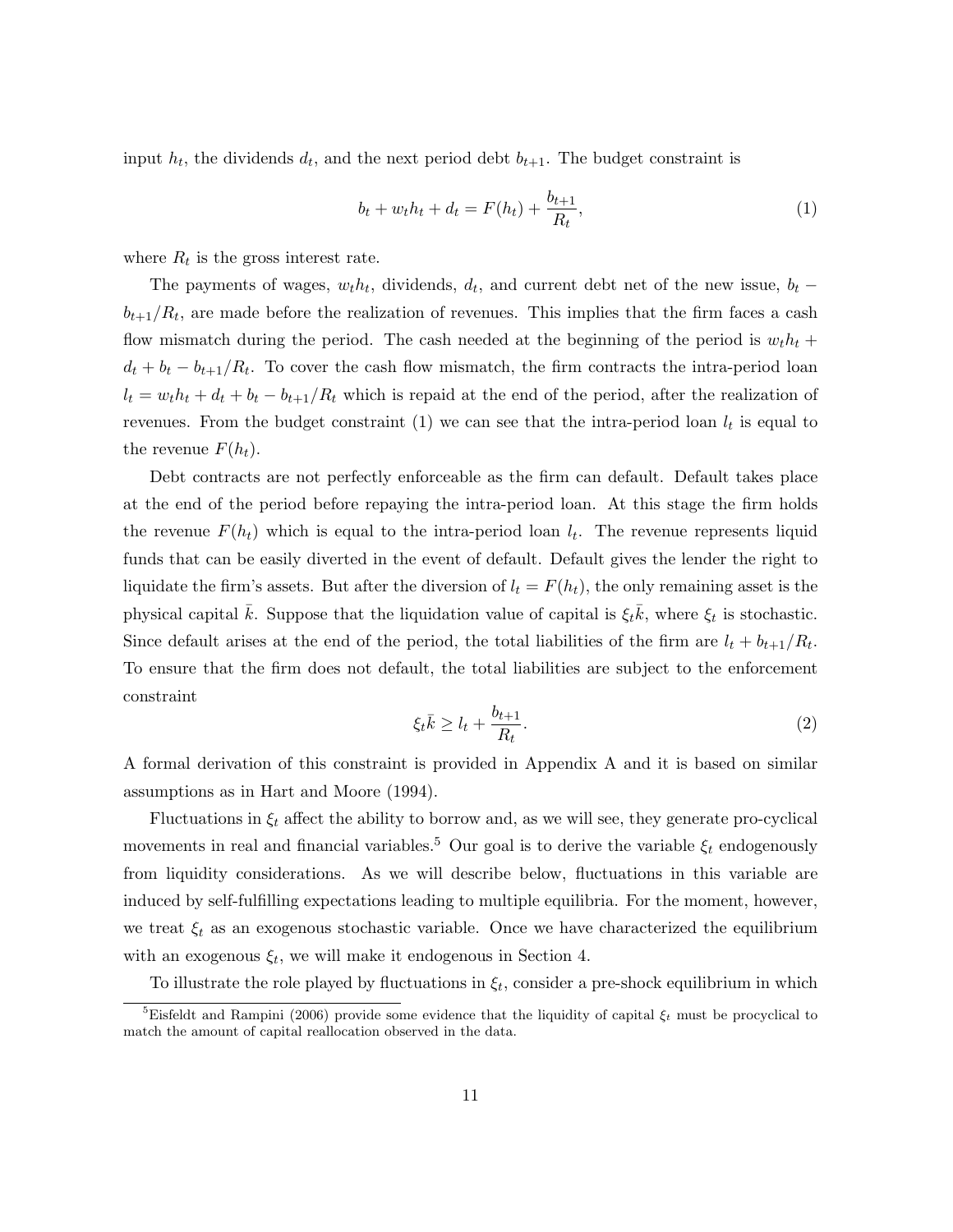the enforcement constraint is binding. Starting from this equilibrium, suppose that  $\xi_t$  decreases. In response to the decline in  $\xi_t$ , the firm is forced to reduce either the dividends and/or the input of labor. To see this, let's start with the case in which the firm is unwilling to change the input of labor  $h_t$ . This implies that the intra-period loan  $l_t = w_t h_t + d_t + b_t - b_{t+1}/R_t = F(h_t)$ also does not change. Thus, the only way to satisfy the enforcement constraint, Equation (2), is by reducing the intertemporal debt  $b_{t+1}$ . We can then see from the budget constraint, Equation (1), that the reduction in  $b_{t+1}$  requires a reduction in dividends. Thus, the firm is forced to substitute debt with equities.

Alternatively the firm could keep the dividend payments unchanged and reduce the intraperiod loan  $l_t = F(h_t)$ . This would also ensure that the enforcement constraint is satisfied but it requires the reduction in the input of labor. Therefore, after a reduction in  $\xi_t$ , the firm faces a trade-off: paying lower dividends or cutting employment. The optimal choice depends on the relative cost of changing these two margins which, as we will see, depends on the stochastic discount factor for investors  $m_{t+1} = \beta u_c(d_{t+1})/u_c(d_t)$ .

Firm's problem: The optimization problem of the firm can be written recursively as

$$
V(\mathbf{s};b) = \max_{d,h,b'} \left\{ d + Em'V(\mathbf{s}';b') \right\}
$$
 (3)

subject to:

$$
b + d = F(h) - wh + \frac{b'}{R}
$$
\n<sup>(4)</sup>

$$
\xi \bar{k} \ge F(h) + \frac{b_{t+1}}{R_t},\tag{5}
$$

where s are the aggregate states, including the shock  $\xi$ , and the prime denotes the next period variable. The enforcement constraint takes into account that the intra-period loan is equal to the firm's output, that is,  $l_t = w_t h_t + d_t + b_t - b_{t+1}/R_t = F(h_t)$ .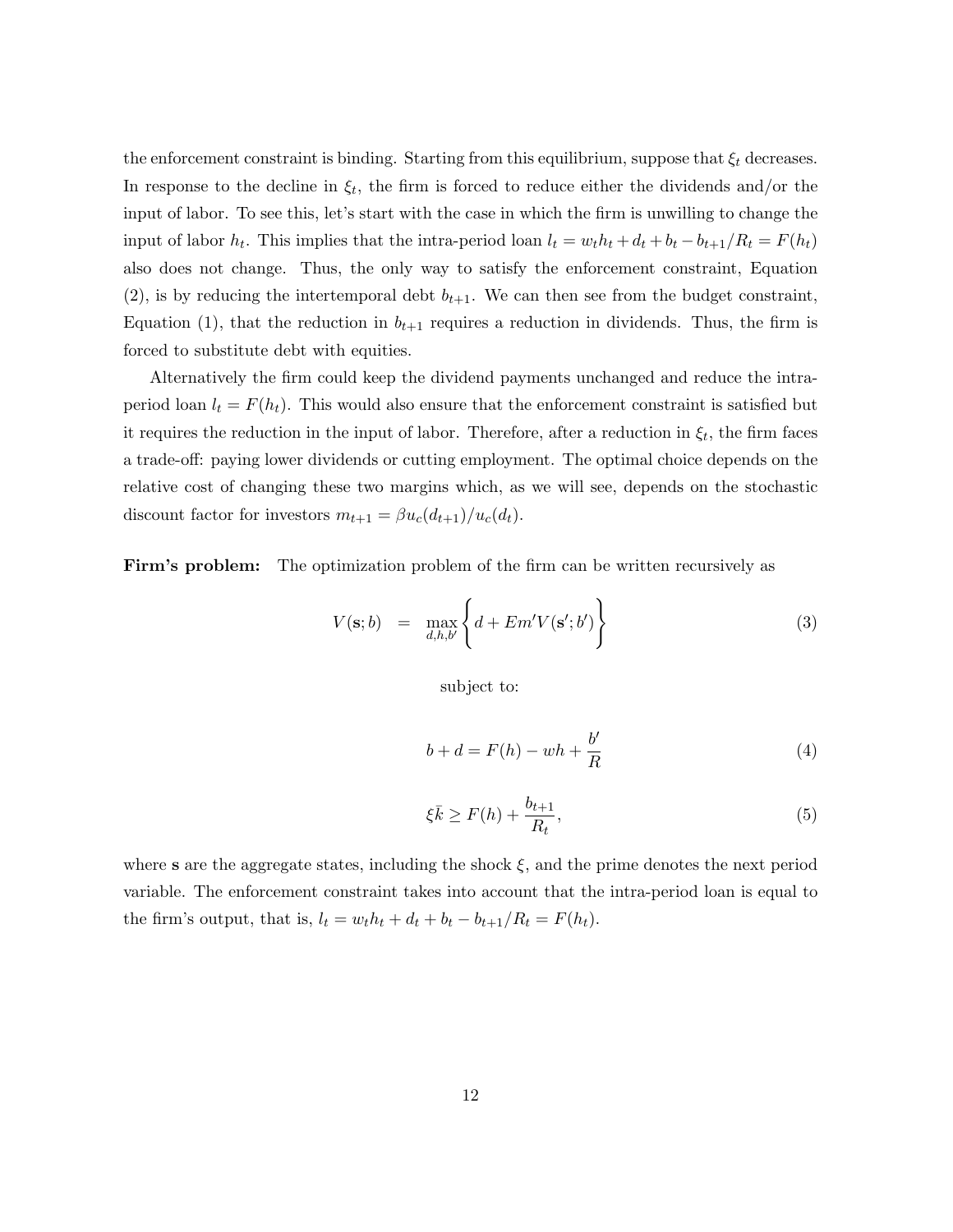In solving this problem the firm takes as given all prices and the first order conditions are

$$
F_h(h) = \frac{w}{1 - \mu},\tag{6}
$$

$$
REm' = 1 - \mu,\tag{7}
$$

where  $\mu$  is the Lagrange multiplier for the enforcement constraint. These conditions are derived under the assumption that dividends are always positive, which will be the case if the investors' utility satisfies  $u_c(0) = \infty$ . The detailed derivation is in Appendix B.

We can see from condition (6) that there is a wedge in the demand for labor if the enforcement constraint is binding ( $\mu > 0$ ). This derives from the fact that the input of labor needs to be financed and part of the financing has to come from equity (through lower payment of dividends). As long as the cost of equity,  $1/Em'$ , is greater than the cost of debt, R, expanding the input of labor is costly in the margin because the firm needs to substitute debt with equity. It is then the equity premium  $1/Em' - R$  that determines the labor wedge as can be seen from condition (7).<sup>6</sup> The wedge is strictly increasing in  $\mu$  and disappears when  $\mu = 0$ , that is, when the enforcement constraint is not binding.

Some partial equilibrium properties: The characterization of the firm's problem in partial equilibrium provides helpful insights about the property of the model once extended to a general equilibrium set-up. For partial equilibrium we mean the allocation achieved when the interest rate and the wage rate are both exogenously given and constant.

Under these conditions, Equation (7) shows that  $\mu$  decreases with the expected discount factor  $Em'$ . A decrease in  $\xi$  makes the enforcement constraint tighter. Because firms reduce the payment of dividends, investors' consumption has to decrease. This induces a decline in the discount factor  $m' = \beta u_c(d')/u_c(d)$  and an increase in the multiplier  $\mu$  according to condition (7). From condition (6) we can then see that the demand for labor declines.

Intuitively, when the credit conditions become tighter, firms need to rely more on equity financing and less on debt. This requires investors to cut consumption (dividends) which is costly since they have concave utility. Because of this, in the short-term firms do not raise enough equity needed to keep the pre-shock production scale and cut employment. If investors'

 $6$ We use the term 'equity premium' to denote the differential between the expected shareholders' return and the interest rate on bonds. Since shareholders and bondholders are different agents, the equity premium is not only determined by the cost of risk (risk premium).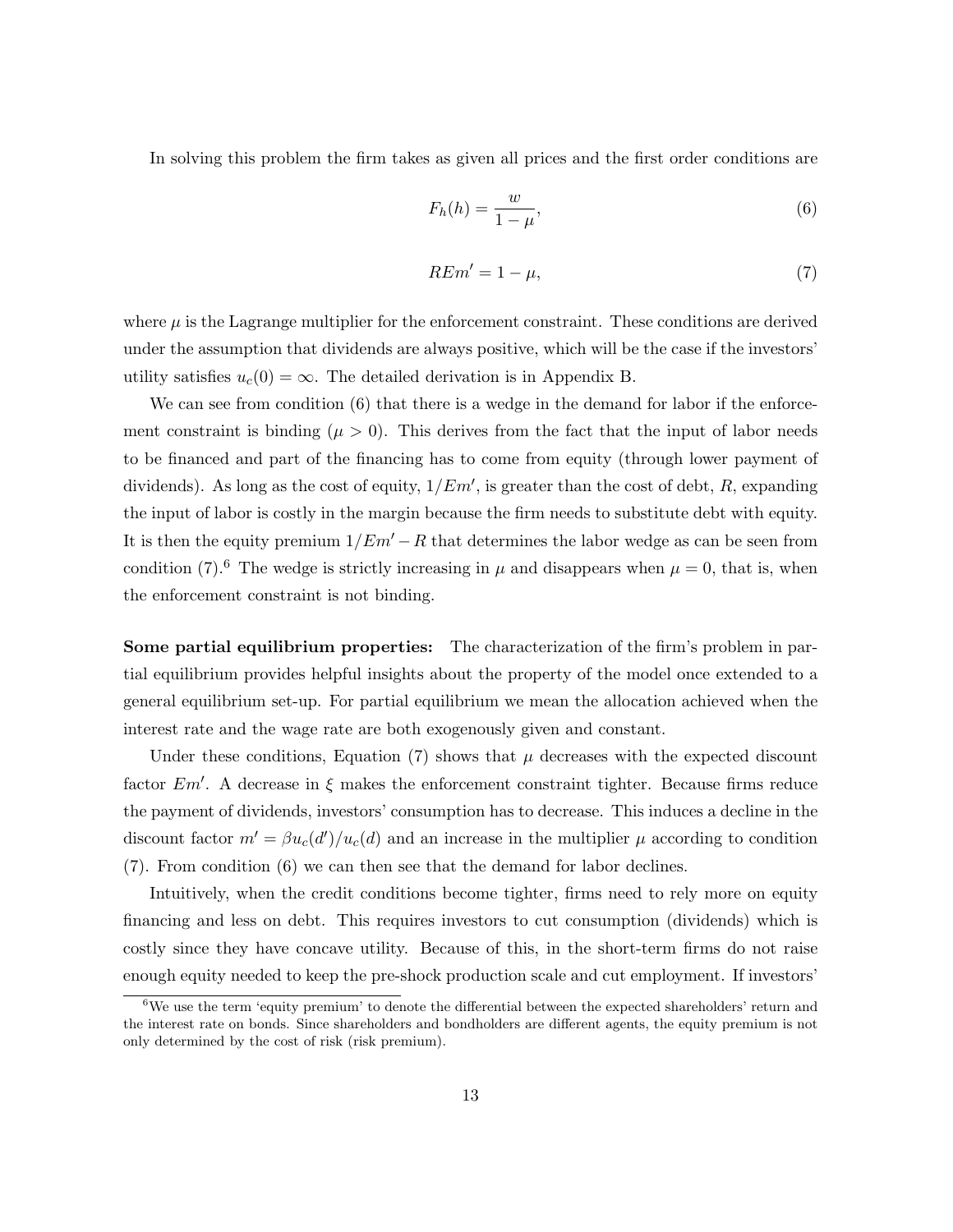utility were linear (risk-neutrality), the discount factor would be equal to  $Em' = \beta$  and the credit shock would not affect employment. This also requires that the interest rate does not change, which is the case in the partial equilibrium considered here. In the general equilibrium, of course, prices do change. In particular, movements in the demand of credit and labor affect the interest rate R and the wage rate  $w$ . To derive the aggregate effects we need to close the model and characterize the general equilibrium but, as we will see, the mechanism described here is not offset by movements in prices.

#### 3.2 Closing the model and general equilibrium

There is a representative household/worker with lifetime utility  $E_0 \sum_{t=0}^{\infty} \delta^t U(c_t, h_t)$ , where  $c_t$ is consumption,  $h_t$  is labor and  $\delta$  is the intertemporal discount factor. It will be convenient to assume that the period-utility takes the form

$$
U(c_t, h_t) = \log(c_t) - \alpha \frac{h_t^{1 + \frac{1}{\eta}}}{1 + \frac{1}{\eta}}.
$$

The worker's budget constraint is  $w_t h_t + b_t = c_t + \frac{b_{t+1}}{R_t}$  $\frac{t+1}{R_t}$ , and the first order conditions for labor,  $h_t$ , and next period bonds,  $b_{t+1}$ , are

$$
\alpha h_t^{\frac{1}{\eta}} c_t = w_t,\tag{8}
$$

$$
\delta R_t E_t \left\{ \frac{U_c(c_{t+1}, h_{t+1})}{U_c(c_t, h_t)} \right\} = 1.
$$
\n(9)

We can now define a competitive general equilibrium. The aggregate states, denoted by s, are given by the credit conditions  $\xi$  and the aggregate stock of bonds B.

**Definition 3.1 (Recursive equilibrium)** A recursive competitive equilibrium is defined by a set of functions for (i) workers' policies  $h_w(s)$ ,  $c_w(s)$ ,  $b_w(s)$ ; (ii) firms' policies  $h(s; b)$ ,  $d(s; b)$ ,  $b(\mathbf{s};b)$ ; (iii) firms' value  $V(\mathbf{s};b)$ ; (iv) aggregate prices  $w(\mathbf{s})$ ,  $R(\mathbf{s})$ ,  $m(\mathbf{s}')$ ; (v) law of motion for the aggregate states  $\mathbf{s}' = \Psi(\mathbf{s})$ ; such that: (i) household's policies satisfy the optimality conditions (8)-(9); (ii) firms' policies are optimal and  $V(s; b)$  satisfies the Bellman's equation (3); (iii) the wage and interest rates are the clearing prices in the markets for labor and bonds, and the discount factor for firms is  $m(s') = \beta u_c(d_{t+1})/u_c(d_t)$ ; (iv) the law of motion  $\Psi(s)$  is consistent with the aggregation of individual decisions and the stochastic processes for z and  $\xi$ .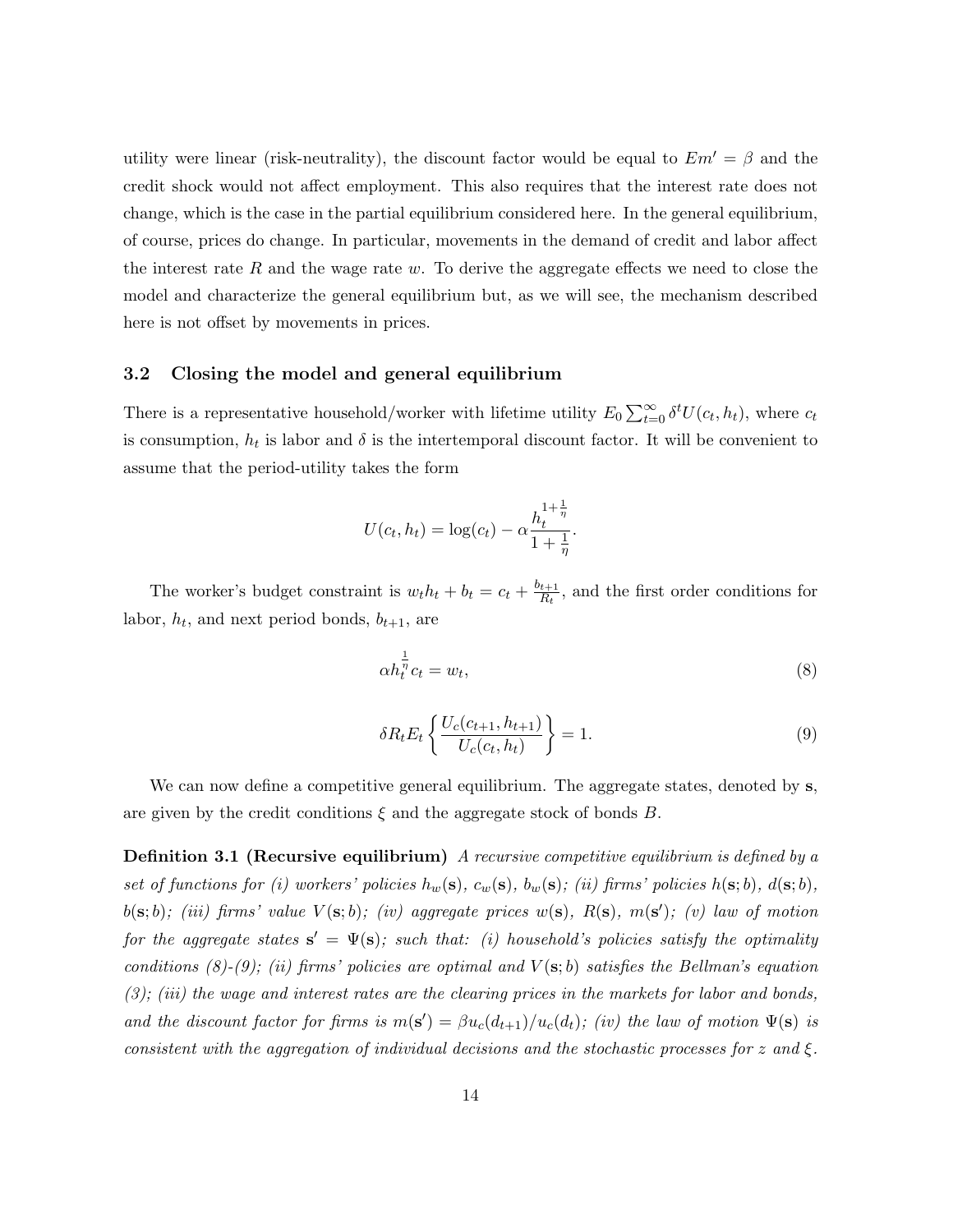To illustrate the main properties of the model we look at some special cases. Consider first the economy without uncertainty, that is,  $\xi$  is constant. In this economy the enforcement constraint binds in a steady state equilibrium. To see this, consider the first order condition for the bond, Equation (9), which in a steady state becomes  $\delta R = 1$ . Using this condition to eliminate R in (7) and taking into account that in a steady state  $Em' = \beta$ , we get  $\mu =$  $1 - \beta/\delta > 0$  (since  $\delta > \beta$ ). Firms want to borrow as much as possible because the cost of borrowing—the interest rate—is smaller than their discount rate.

With uncertainty, however, the enforcement constraint may be binding only occasionally. In particular, after a large and unexpected decline in  $\xi$ . In this case firms will be forced to cut dividends inducing a change in the discount factor  $Em'$ . Furthermore, the change in the demand for credit impacts on the equilibrium interest rate. Using condition (7) we can see that these changes affect the multiplier  $\mu$ , which in turn impacts on the demand for labor (see Equation (6)). On the other hand, an increase in  $\xi$  may leave the enforcement constraint non-binding without direct effects on the demand of labor. Therefore, the responses to credit shocks could be highly asymmetric: negative shocks induce large falls in employment and output while the impacts of positive shocks is moderate.

#### 3.3 Capital mobility

Let's consider now two countries, domestic and foreign, with the same size, preferences and technology as described in the previous section. Although we consider the case with only two symmetric countries, the model can be easily extended to any number of countries and with different degrees of heterogeneity. For the moment we continue to assume that  $\xi_t$  is an 'exogenous' stochastic variable, specific to each country.

Once we allow for cross-country capital mobility, we have to specify what agents can do in an integrated financial market. We continue to assume that there is market segmentation in the ownership of firms, that is, workers are unable to purchase shares of firms. However, in addition to domestic bonds they can purchase foreign bonds. Furthermore, investors are now able to purchase shares of foreign firms.

Investors/firms: Because firms are subject to country-specific shocks, investors would gain from diversifying the cross-country ownership of shares. Therefore, in an economy that is financially integrated, investors choose to own the worldwide portfolio of shares and we have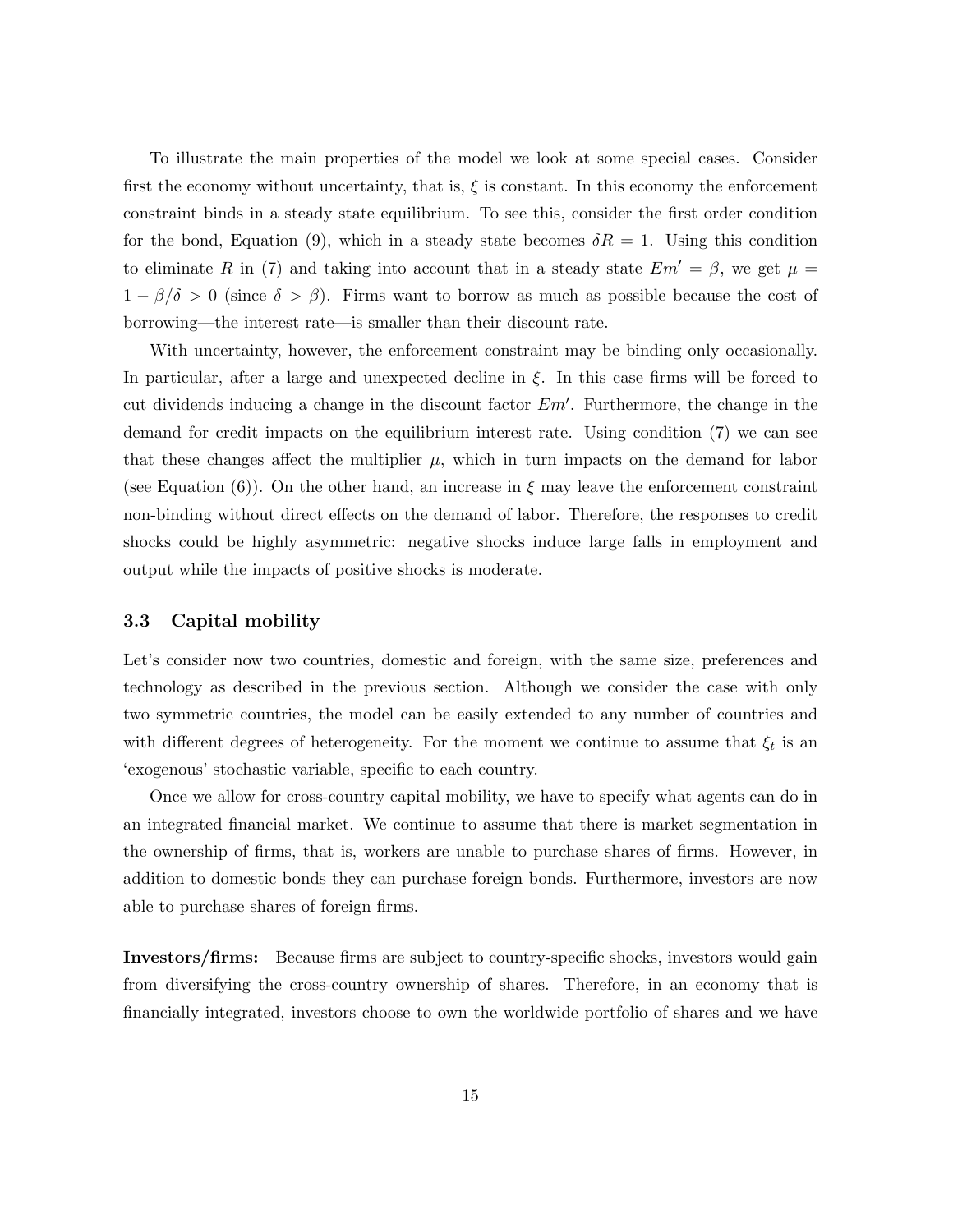a representative 'worldwide' investor.<sup>7</sup> Because domestic and foreign firms are owned by the same representative shareholder, they will use the same discount factor  $m_{t+1} = \beta u_c (d_{t+1} +$  $\frac{d_{t+1}^*}{dt+1}$ , where investors' consumption is the sum of dividends paid by domestic firms,  $d_t$ , plus the dividends paid by foreign firms,  $d_t^*$ . From now on we will use the star superscript to denote variables pertaining to the foreign country.

Besides the common discount factor, firms continue to solve problem (3) and the first order conditions are given by Equations  $(6)$  and  $(7)$ . Let's focus on condition  $(7)$ , which we rewrite here for both countries,

$$
R_t E m_{t+1} = 1 - \mu_t,
$$
  

$$
R_t^* E m_{t+1}^* = 1 - \mu_t^*.
$$

Since the discount factor is common to domestic and foreign firms, that is,  $Em_{t+1} = Em_{t+1}^*$ , and the interest rate is equalized across countries,  $R_t = R_t^*$ , the above conditions imply that the lagrange multipliers will also be equalized, that is,  $\mu_t = \mu_t^*$ . Therefore, independently of which country is hit by a shock, if the enforcement constraint is binding for domestic firms, it will also be binding for foreign firms. This also implies that the labor wedges in the two countries are equal. In fact, condition (6) is still the optimality condition for the choice of labor in both countries, that is,

$$
F_h(h_t) = w_t \left(\frac{1}{1-\mu_t}\right),
$$
  

$$
F_h(h_t^*) = w_t^* \left(\frac{1}{1-\mu_t^*}\right).
$$

This property is crucial for understanding the cross-country impact of a credit shock as we describe below. Later we will also consider an extension of the model where the labor wedge may respond differently in the two countries.

Households/workers: Although workers are still prevented from accessing the market for the ownership of firms, with capital mobility they can engage in international financial transactions with foreign workers. More specifically, domestic workers can trade state-contingent claims with foreign workers, in addition to holding bonds issued by firms. However, we continue

<sup>7</sup>A perfect diversification of portfolios is optimal because investors' utility depends only on consumption. If investors derived utility also from leisure, a perfect diversification would not be necessarily optimal.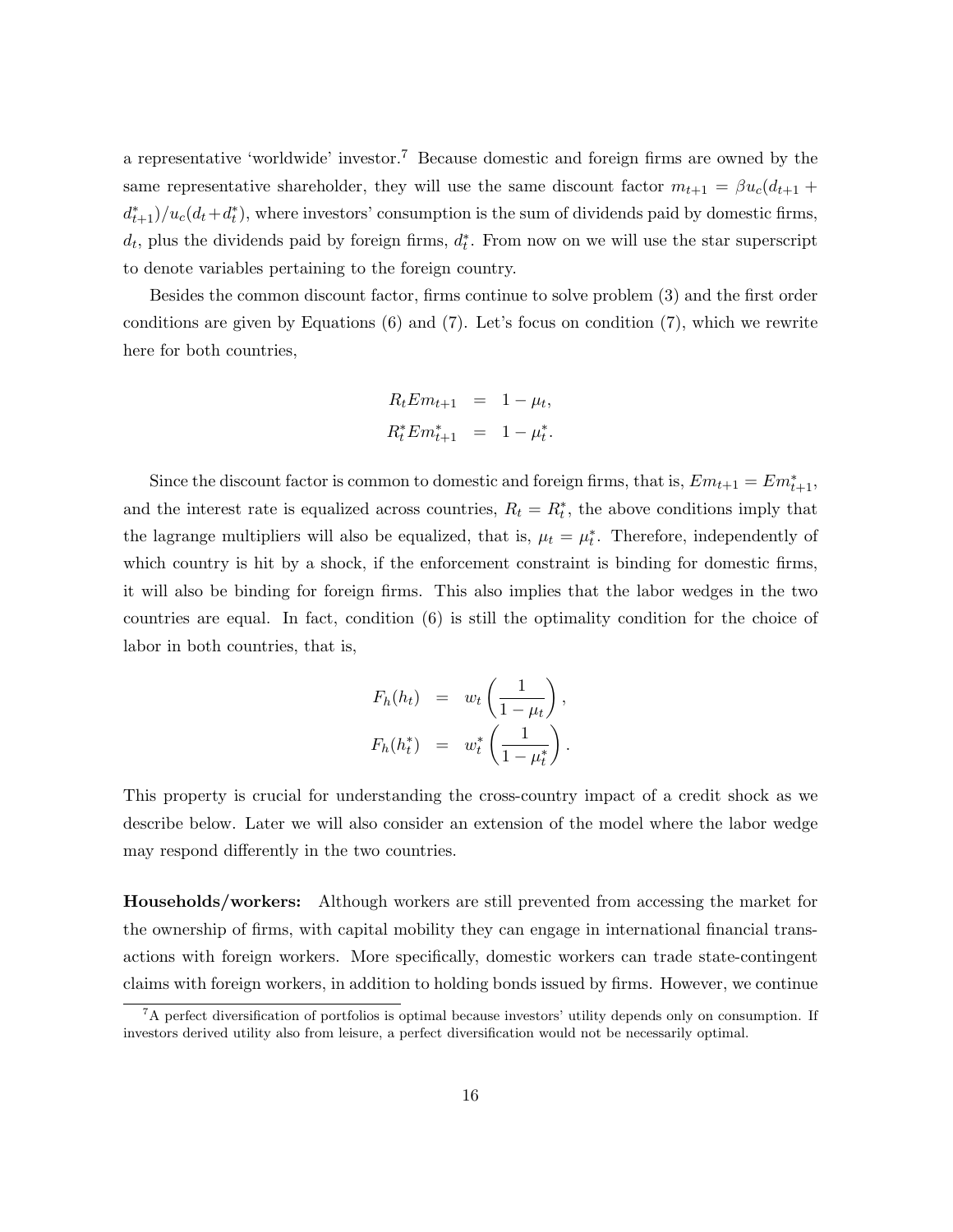to assume that firms cannot trade state contingent claims with workers, that is, the repayment of bonds must be unconditional. The unavailability of state-contingent claims between firms and workers is essential to retain market incompleteness.

Denote by  $n_{t+1}(\mathbf{s}_{t+1})$  the units of consumption goods received at time  $t+1$  by domestic workers if the aggregate states are  $s_{t+1}$ . These are worldwide states, and therefore, they include the aggregate states of both countries as will be made precise below. Of course, in equilibrium, the consumption units received by workers in the domestic country must be equal to the consumption units paid by workers in the foreign country, that is,  $n_{t+1}(\mathbf{s}_{t+1}) + n_{t+1}^*(\mathbf{s}_{t+1}) = 0$ . This must be satisfied for all possible realizations of the aggregate states  $s_{t+1}$ .

The budget constraint of a worker in the domestic country is

$$
w_t h_t + b_t + n_t = c_t + \frac{b_{t+1}}{R_t} + \int_{\mathbf{s}_{t+1}} n_{t+1}(\mathbf{s}_{t+1}) q(\mathbf{s}_{t+1}) / R_t,
$$

where  $q_t(\mathbf{s}_{t+1})/R_t$  is the unit price of the contingent claims.

Given the specification of the utility function, the first order conditions for the choice of labor,  $h_t$ , next period bonds,  $b_{t+1}$ , and foreign claims,  $n_{t+1}(\mathbf{s}_{t+1})$ , are

$$
\alpha h_t^{\frac{1}{\eta}} c_t = w_t,\tag{10}
$$

$$
\delta R_t E_t \left( \frac{c_t}{c_{t+1}} \right) = 1,\tag{11}
$$

$$
\delta R_t \left( \frac{c_t}{c_{t+1}(\mathbf{s}_{t+1})} \right) p(\mathbf{s}_{t+1}) = q(\mathbf{s}_{t+1}), \quad \text{for all } \mathbf{s}_{t+1}, \tag{12}
$$

where  $p(\mathbf{s}_{t+1})$  is the probability (or probability density) of the aggregate states in the next period for the world economy.

Since in equilibrium the prices and probabilities of the contingencies are the same for domestic and foreign workers, condition (12) implies that

$$
\frac{c_t}{c_t^*} = \frac{c_{t+1}(\mathbf{s}_{t+1})}{c_{t+1}^*(\mathbf{s}_{t+1})}.
$$
\n(13)

Therefore, the ratio of consumption of domestic and foreign workers remains constant over time. We denote this constant ratio by  $\chi$ . This is a well known property in environments with a full set of state-contingent claims. In our environment the constancy of the consumption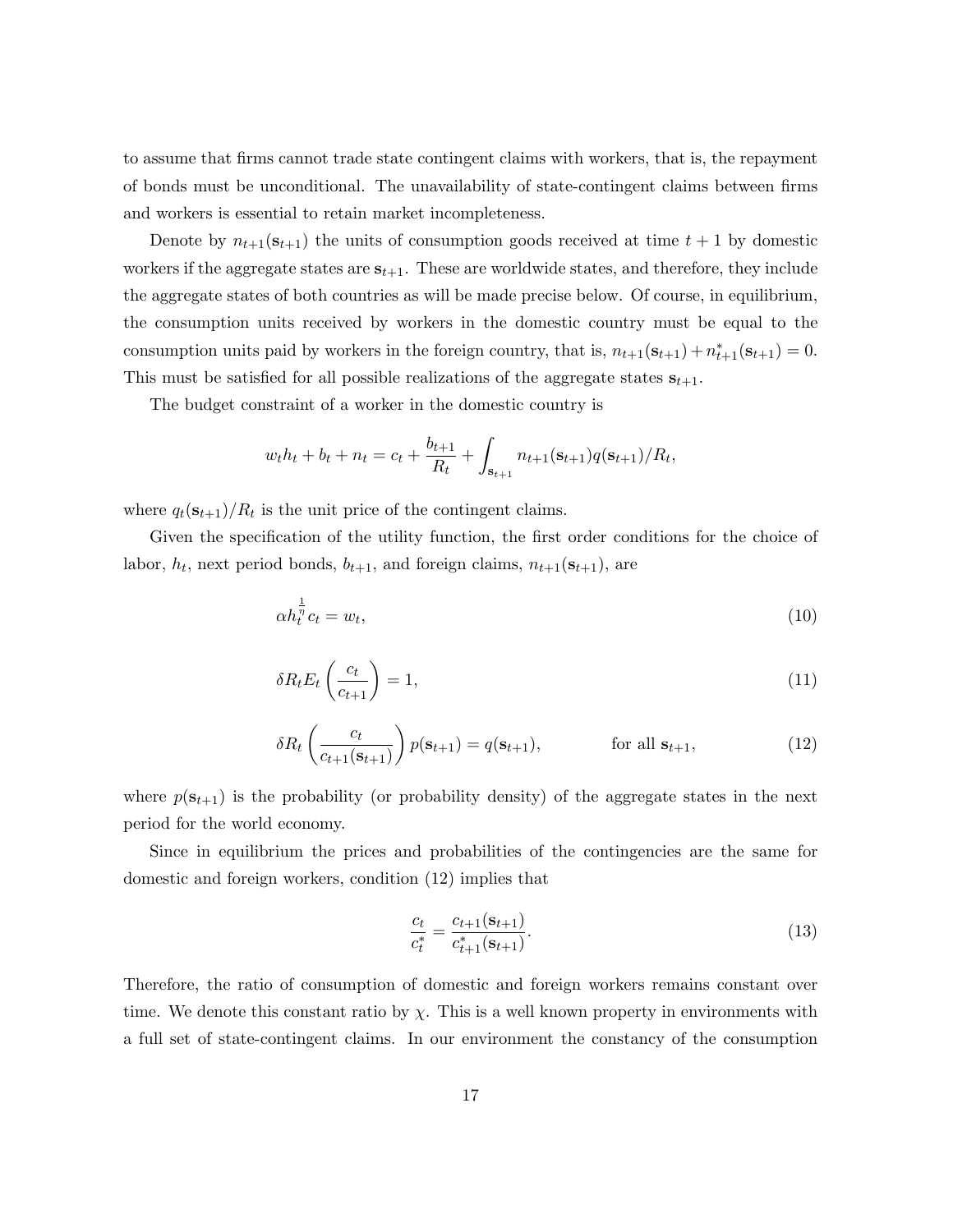ratio is among workers (and among investors) but not between workers and investors because of the assumption of market segmentation.

We would like to clarify that the assumption of contingent claims among workers is not essential for the results of the paper. We could simply assume that workers can engage in international non-contingent lending and borrowing. However, the availability of contingent claims greatly simplifies the characterization of the equilibrium because it allows us to reduce the number of 'sufficient' state variables. This property will be convenient once we extend the model with capital accumulation.

Aggregate states and equilibrium: We can now define the equilibrium for the openeconomy version of the economy. The aggregate states s are given by the variables  $\xi$  and  $\xi^*$ , the financial liabilities of firms,  $B_t$  and  $B_t^*$ , and the net foreign asset position of the domestic country,  $N_t$ . Since in equilibrium the net foreign asset position of the domestic country is the negative of the asset position of the foreign country, once we know  $B_t$ ,  $B_t^*$  and  $N_t$  we also know the total wealth of domestic workers,  $B_t + N_t$ , and foreign workers,  $B_t^* - N_t$ . Therefore,  $\mathbf{s}_t = (\xi, \xi^*, B_t, B_t^*, N_t).$ 

**Definition 3.2 (Recursive equilibrium)** A recursive competitive equilibrium is defined by a set of functions for: (i) households' policies  $h_w(\mathbf{s}), c_w(\mathbf{s}), b_w(\mathbf{s}), n_w(\mathbf{s}; \mathbf{s}'), h_w^*(\mathbf{s}), c_w^*(\mathbf{s}), b_w^*(\mathbf{s}),$  $n_w^*(\mathbf{s}; \mathbf{s}')$ ; (ii) firms' policies  $h(\mathbf{s}; b)$ ,  $d(\mathbf{s}; b)$ ,  $b(\mathbf{s}; b)$ ,  $h^*(\mathbf{s}; b)$ ,  $d^*(\mathbf{s}; b)$ ,  $b^*(\mathbf{s}; b)$ ; (iii) firms' values  $V(\mathbf{s};b)$  and  $V^*(\mathbf{s};b)$ ; (iv) aggregate prices  $w(\mathbf{s}), w^*(\mathbf{s}), R(\mathbf{s}), m(\mathbf{s}, \mathbf{s}'), q(\mathbf{s}; \mathbf{s}')$ ; (v) law of motion for the aggregate states  $\mathbf{s}' = \Psi(\mathbf{s})$ ; such that: (i) household's policies satisfy the optimality conditions  $(8)-(12)$ ; (ii) firms' policies are optimal and satisfy the Bellman's equation  $(3)$ for both countries; (iii) the wages clear the labor markets; the interest rates and the price for contingent claims clear the worldwide financial markets; the discount rate used by firms satisfies  $m(\mathbf{s}, \mathbf{s}') = \beta u_c(d_{t+1} + d_{t+1}^*)/u_c(d_t + d_t^*)$ ; (iv) the law of motion  $\Psi(\mathbf{s})$  is consistent with the aggregation of individual decisions and the stochastic process for  $\xi$  and  $\xi^*$ .

The only difference with respect to the equilibrium in the closed economy is that there is the additional market for foreign claims and the discount factor for firms is given by the worldwide representative investor. The market clearing condition for the foreign claims is  $N(s') + N^*(s') = 0$ . This is in addition to the clearing conditions for the domestic bond markets (lending to firms).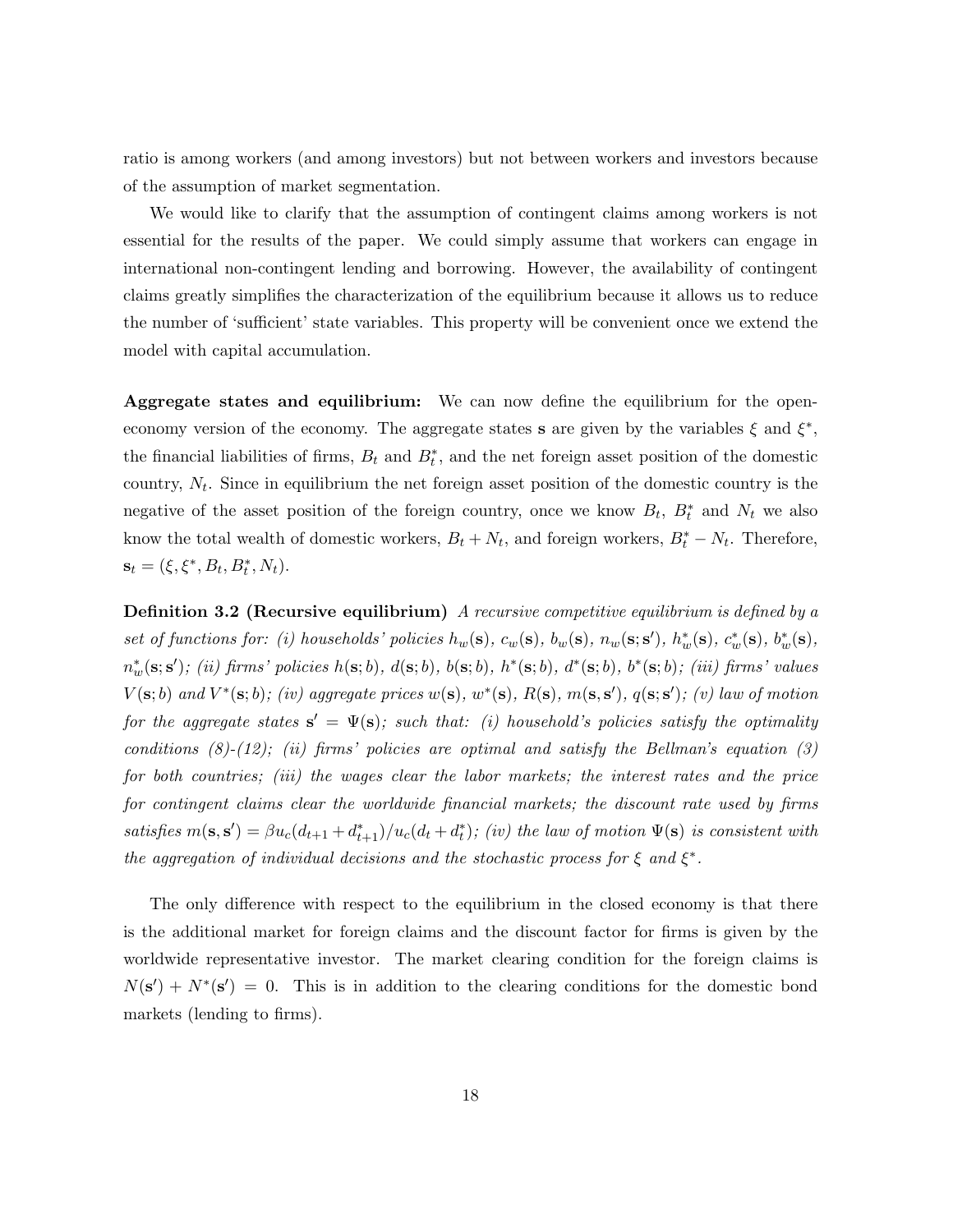Although the general definition of the recursive equilibrium is based on the set of state variables  $\mathbf{s}_t = (\xi_t, \xi_t^*, B_t, B_t^*, N_t)$ , we can use some of the properties derived above and characterize the equilibrium with a smaller set of states. Let  $W_t = B_t + B_t^*$  be the worldwide wealth of households/workers. This is the sum of bonds issued by domestic firms,  $B_t$ , and foreign firms,  $B_t^*$ . Using the fact that the consumption ratio of domestic and foreign workers is constant at  $\chi$  and the employment policy of firms does not depend on the individual debt, the recursive equilibrium can be characterized by the state vector  $\mathbf{s}_t = (\xi_t, \xi_t^*, W_t)$ . The assumption of cross-country risk-sharing among workers and investors (but not between workers and investors) allows us to reduce the number of 'endogenous' states to only one variable.

Intuitively, by knowing  $W_t$ , we know the worldwide liability of firms, but not the distribution between domestic and foreign firms. However, to characterize the firms' policies, we only need to know the worldwide debt, which is equal to  $W_t$ . Since investors own an internationally diversified portfolio of shares, effectively there is only one representative global investor. It is as if there is a representative firm with two productive units: one unit located in the domestic country and the other in the foreign country. Since both units have a common owner, it does not matter how the debt is distributed between the two units. What matters from the perspective of the investor is the total debt and the total payment of dividends.<sup>8</sup>

Total workers' wealth is also a sufficient statistic for the characterization of the workers' policies since the consumption ratio between domestic and foreign households remains constant at  $\chi$ . This property limits the computational complexity of the model, making the use of nonlinear approximation methods practical. We will come back to this point after the description of the general model with capital accumulation.

We are now ready to characterize the impact of a credit shock.

**Proposition 3.1** An unexpected change in  $\xi_t$  (domestic credit shock) has the same impact on employment and output of domestic and foreign countries.

**Proof 3.1** We have already shown that the Lagrange multiplier  $\mu_t$  is common for domestic and foreign firms. If the wage ratio in the two countries does not change, the first order conditions imply that all firms choose the same employment. To complete the proof we have to show that the cross-country wage ratio stays constant. Because firms in both countries have

<sup>8</sup>This is similar to the problem solved by a multinational firms that faces demand uncertainty in different countries as studied in Goldberg and Kolstad (1995). There is also some similarity with the problem faced by multinational banks that own subsidiaries in different countries. Cetorelli and Goldberg (2010) provide evidence that multinational banks do reallocate financial resources internally in response to country-specific shocks.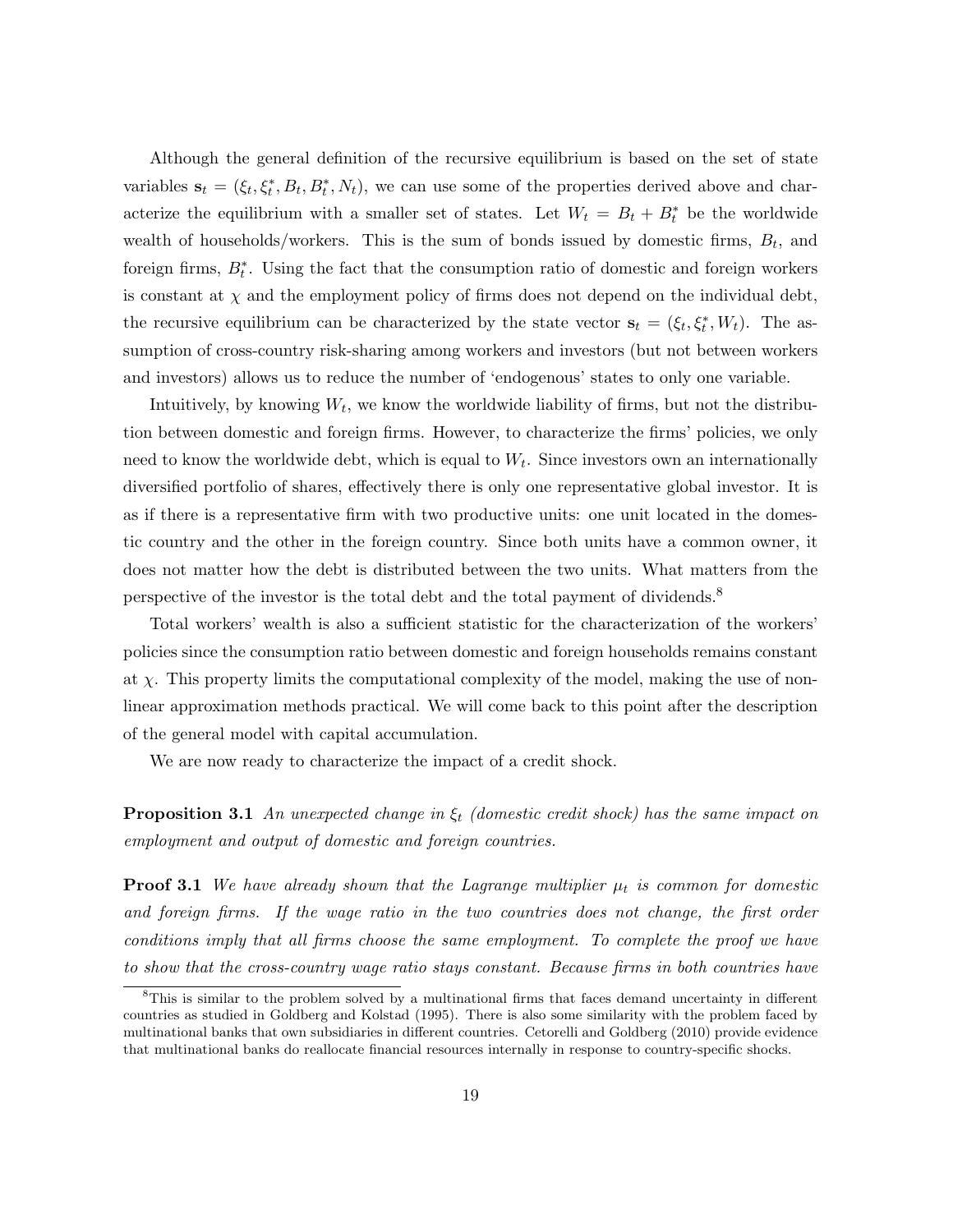the same demand for labor and the ratio of workers' consumption remains constant, the first order condition for the supply of labor from workers (Equation  $(10)$ ) implies that the wage ratio between the two countries does not change.

Thus, independently of whether a credit shock hits the domestic or foreign markets, both countries experience the same macroeconomic consequences.

Although exogenous credit shocks can explain co-movement in GDP and other real variables, there are two limitations. The first is that treating shocks as exogenous does not help us understanding the causes of these shocks and the desirability of policy interventions to reduce the frequency of the shocks. The second and more specific problem is that it also induces financial flows that tend to move in opposite directions. To show this, consider an initial equilibrium in which the enforcement constraints are not binding in either countries. Starting from this equilibrium suppose that the domestic economy is hit by a credit contraction (reduction in  $\xi_t$  but not in  $\xi_t^*$ ) inducing binding enforcement constraints in both countries. Since  $\xi_t$  is lower only in the domestic country, the outstanding debt of domestic firms contracts but the debt of foreign firms increases. Foreign firms increase their debt to pay more dividends to shareholders in order to compensate the reduction in dividends paid by domestic firms. Therefore, the model with 'exogenous' credit shocks generates negative cross-country co-movement in debt.

This feature of the model is inconsistent with Figure 4 showing a high degree of crosscountry co-movement in credit variables. As we will see in the next section, once we make fluctuations in  $\xi_t$  and  $\xi_t^*$  endogenous, the model also generates positive co-movement in financial flows, introducing a second source of real macroeconomic synchronization.

### 4 Endogenous credit shocks

After illustrating how a credit shock propagates to the real sector of the economy, we now provide a micro foundation for endogenous fluctuations in  $\xi_t$ . We proceed first with the closedeconomy model and then we extend it to a two-country set-up.

**Financial autarky:** Suppose that in case of liquidation, physical capital  $k$  can be sold either to households or firms and it is perfectly divisible (it can be sold to multiple households/firms). Households have the ability to transform one unit of capital to  $\xi$  units of consumption while firms have the ability to transform one unit of capital in  $\bar{\xi}$  units of consumption, where  $\xi$  <  $\overline{\xi} \leq 1$ . Thus, the reallocation to other firms is more efficient. However, firms can purchase the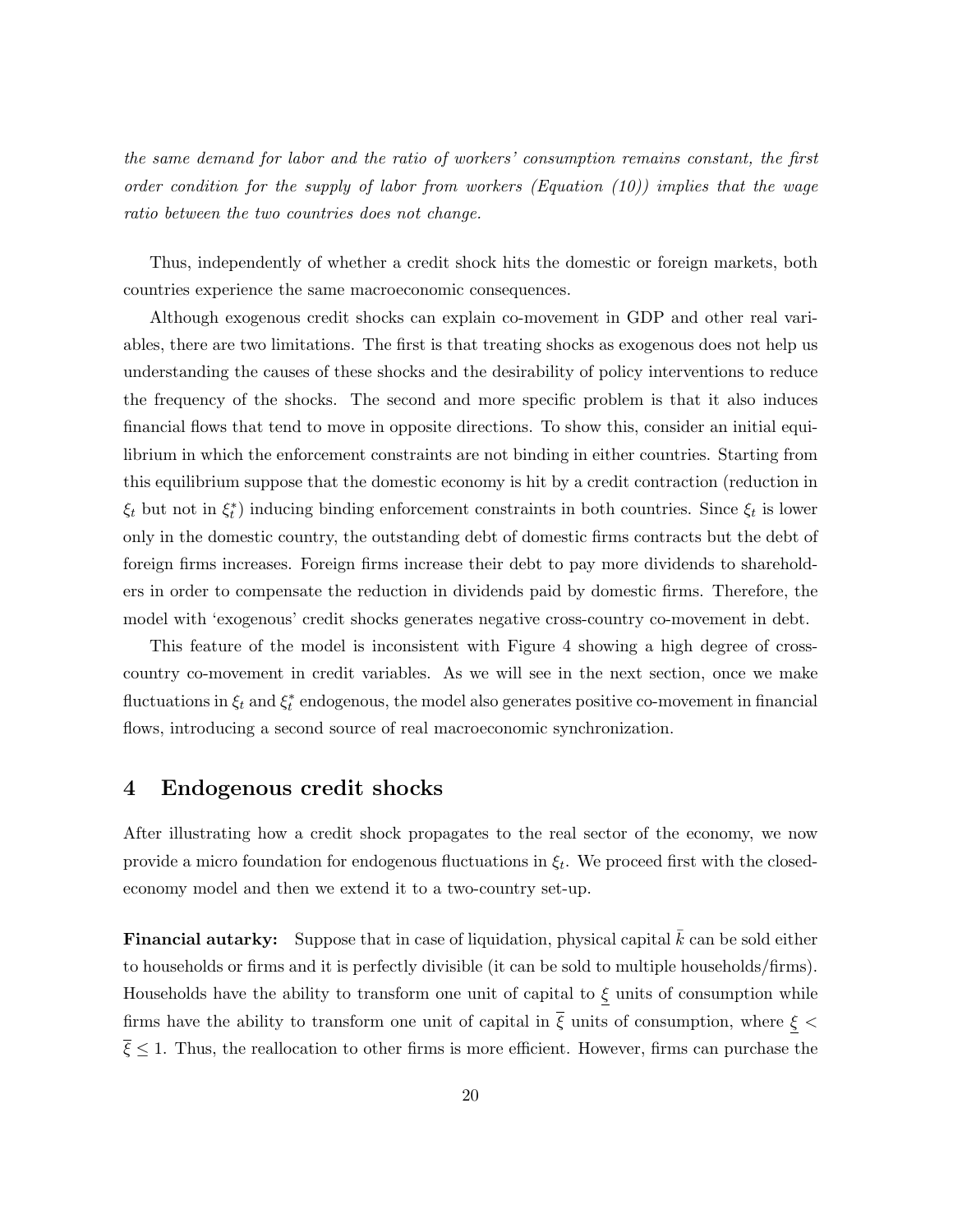liquidated capital only if they have liquid funds, which in our model corresponds to the ability to raise additional debt.<sup>9</sup>

Consider the enforcement constraint

$$
\xi_t \bar{k} \ge F(h_t) + \frac{b_{t+1}}{R_t}.\tag{14}
$$

If at the beginning of the period firms choose to borrow less than the limit (the enforcement constraint is not binding), in the eventuality that liquidated capital becomes available, the firm can raise extra funds (through an additional intra-period loan) to take advantage of this opportunity. However, if the firm chooses to borrow up to the limit at the beginning of the period (the enforcement constraint is binding) the firm is unable to buy the liquidated capital. Notice that the purchased capital cannot act as a collateral since the firm transforms it in consumption goods which are then sold for liquid funds that are easily divertible. Therefore, if at the beginning of the period firms choose not to borrow up to the limit, ex-post there will be firms that have the ability to purchase the capital of a defaulting firm. In this case the market price of liquidated capital is  $\bar{\xi}$ . On the other hand, if at the beginning of the period all firms choose to borrow up to the limit, ex-post there will not be any firm with liquidity, that is, unused credit. Then the capital of a defaulting firm can only be sold to households and the price is  $\xi$ .

Since the value of liquidated capital depends on the financial choices of firms, which in turn depends on the expected liquidation value, the model can generate multiple self-fulfilling equilibria.

Suppose that the expected liquidation price is  $\xi_t = \xi$ . The low price makes the enforcement constraint (14) tighter, which may induce firms to borrow up to the limit in order to contain the cut in dividends and/or employment. Then, if all firms borrow up to the limit, there will not be any firm, ex-post, that has liquidity to purchase the capital of a defaulting firm. Thus, the ex-post liquidation price is  $\xi$ , fulfilling the market expectation.

Now suppose that the expected liquidation price is  $\xi$ . Because the enforcement constraint (14) is not tight in the current period but could become tighter in the future, firms may choose not to borrow up to the limit. But then, in case of liquidation, there will be firms capable of purchasing the liquidated capital and the market price is  $\bar{\xi}$ . So also in this case we have that the ex-ante expectation of a high liquidation price is fulfilled by the firms' borrowing choice.

<sup>9</sup>Of course, we are also assuming that the marginal value of a firm with respect to the installed capital is bigger than overlineξ. Otherwise firms will liquidate their capital.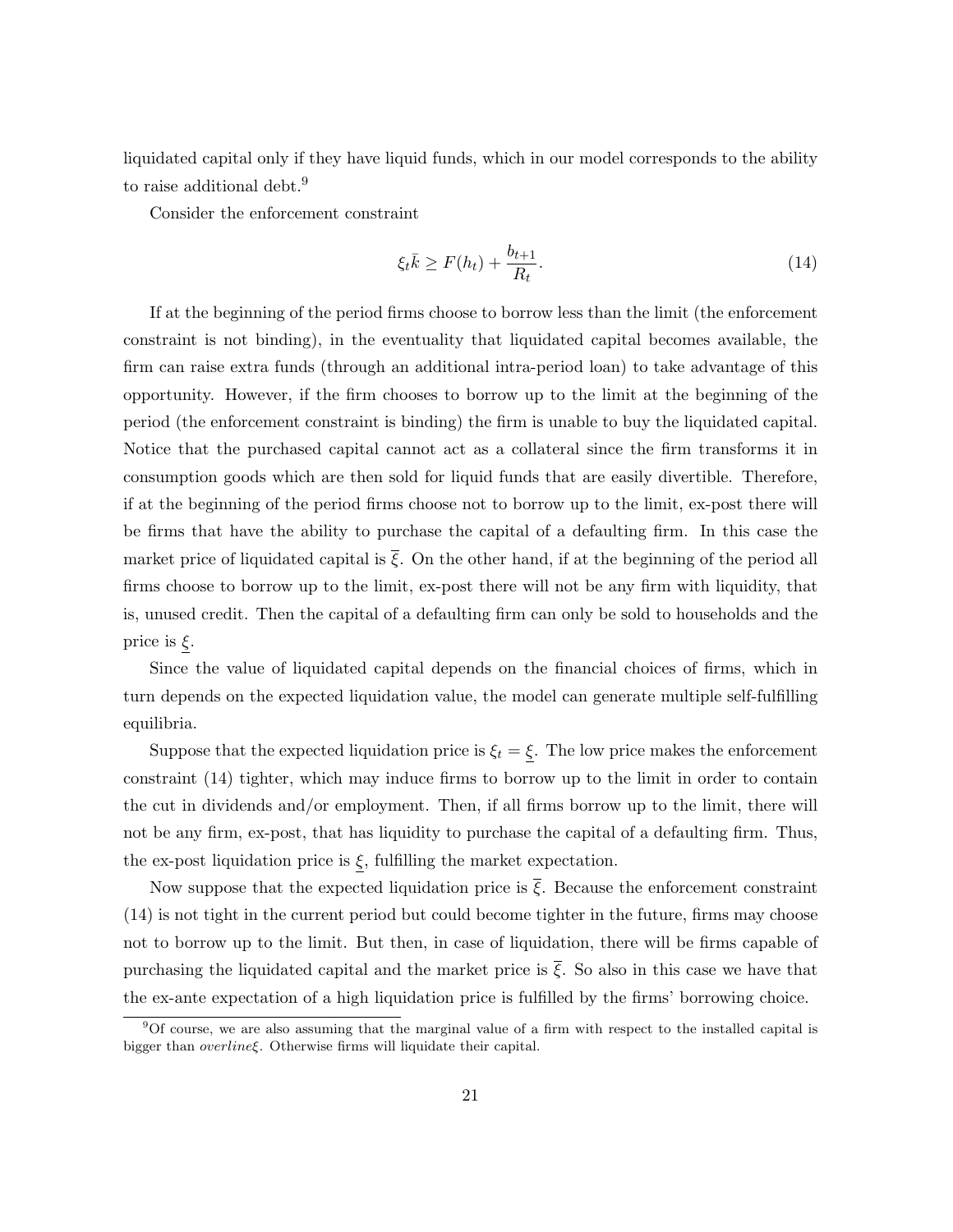Whether both equilibria are admissible depends on the states of the economy. Three cases are possible:

- 1. The liquidation price is  $\xi$  with probability 1. This arises if we are in a state in which firms choose to borrow up to the limit independently of the expectation over  $\xi_t$ .
- 2. The liquidation price is  $\overline{\xi}$  with probability 1. This arises if we are in a state in which firms do not borrow up to the limit independently of the expectation over  $\xi_t$ .
- 3. The liquidation price is  $\xi$  with some probability  $p \in (0,1)$ . This can arise if we are in a state in which firms choose to borrow up to the limit when the expectation for the liquidation value is  $\xi_t = \xi$  but they do not borrow up to the limit when the expectation for the liquidation price is  $\xi_t = \overline{\xi}$ .

The third case is the most interesting because it allows for multiple sunspot equilibria, and therefore, potential fluctuations in  $\xi_t$ . In this case the low liquidation price  $\xi$  could arise with any probability p. In general we can denote by  $p_t(\mathbf{s}_t)$  the probability of  $\xi_t = \underline{\xi}$ . Besides the fact that the probability distribution of  $\xi_t$  could be time variant, the properties of the model characterized in the previous sections do not change.

**Financial integration:** As in the closed economy, different values of  $\xi_t$  are associated to self-fulfilling expectations. If countries are in financial autarky,  $\xi_t$  could be different from  $\xi_t^*$ . However, once the two countries become financially integrated,  $\xi_t$  cannot be different from  $\xi_t^*$ .

As we have seen in the previous section, if the enforcement constraint is binding in one country, it must also be binding in the other country, that is,  $\mu_t = \mu_t^* > 0$ . This eliminates equilibria where  $\xi_t = \xi$  and  $\xi_t^* = \overline{\xi}$ . We state this property formally in the next proposition.

**Proposition 4.1** In equilibria with integrated financial markets,  $\xi_t$  is always equal to  $\xi_t^*$ 

**Proof 4.1** Suppose that the equilibrium is characterized by  $\xi_t = \xi$  and  $\xi_t^* = \overline{\xi}$ . In order to have  $\xi_t = \xi$  we need that  $\mu_t > 0$  and to have  $\xi_t^* = \overline{\xi}$  we need that  $\mu_t^* = 0$ . But in an equilibrium with integrated financial markets,  $\mu_t$  is always equal to  $\mu_t^*$ . Therefore, this cannot be an equilibrium. Using the same argument we can exclude the possibility of an equilibrium with  $\xi_t = \overline{\xi}$  and  $\xi_t^* = \underline{\xi}$ . The only possible equilibria are those with  $\xi_t = \xi_t^*$ .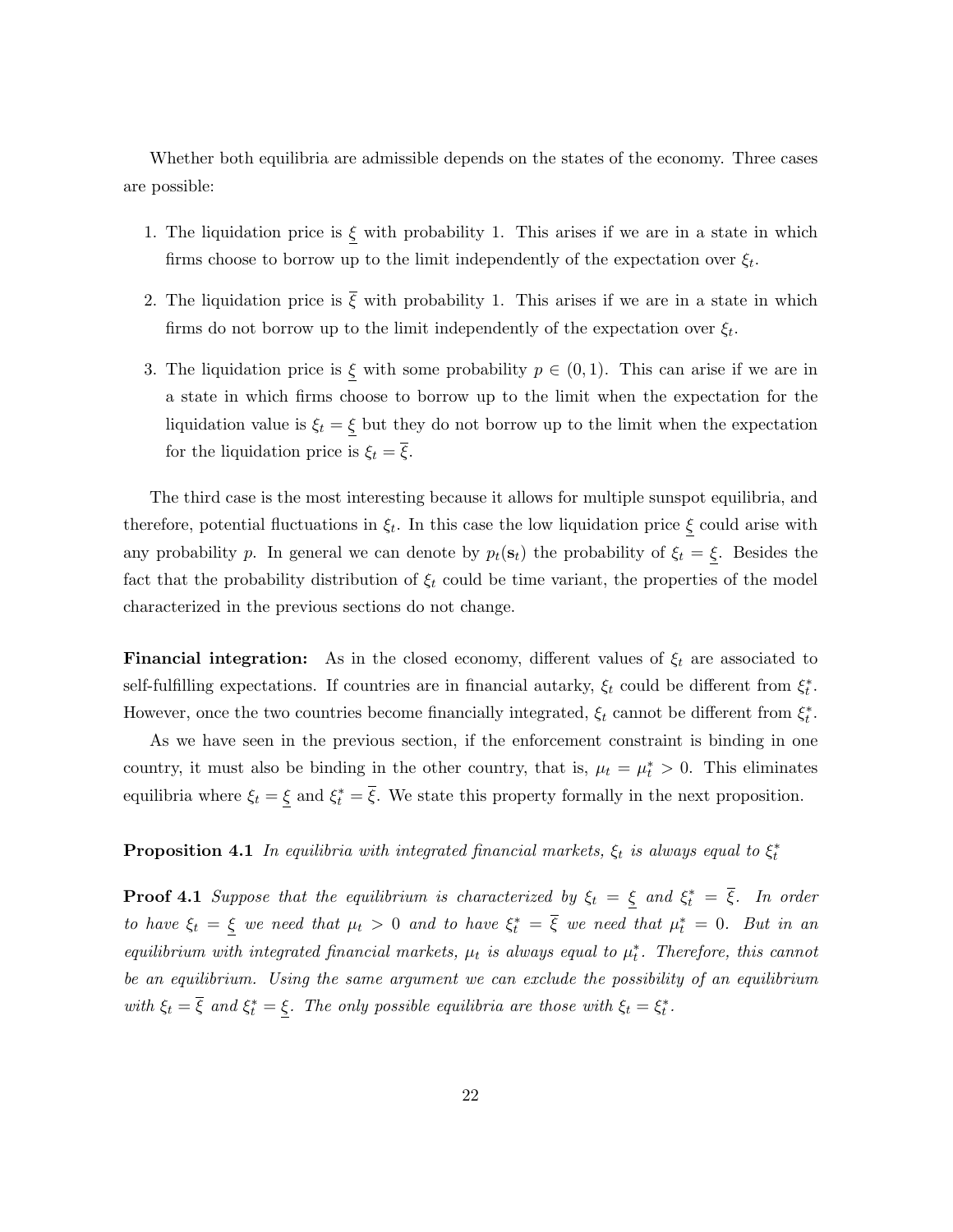Therefore, financial integration implies perfect cross-country co-movement in  $\xi_t$ , which introduces a second channel of real macroeconomic synchronization: not only a change in one country  $\xi$  affects the real sector of the other country but movements in  $\xi$  become perfectly correlated across countries. This also implies international co-movement in financial flows. This is a key theoretical result of this paper and suggests that the Lehman default could be interpreted as the trigger that switched the world economy from an equilibrium with globally loose credit to an equilibrium with tight credit and shortage of liquidity, causing widespread contraction in economic and financial activities.

Also in the case of financial integration the probability of  $\xi_t = \xi$  can be expressed as a function of the aggregate states, that is,  $p(s_t)$ . Now, however, one of the two equilibria can be induced by changes in expectations in one of the two countries. For simplicity suppose that in states with multiple equilibria the domestic country expects  $\xi_t = \xi$  with probability  $\bar{p}$ . The same for the foreign country. Based on this assumption we have that  $p(\mathbf{s}_t)$  can take three values, that is,  $p(\mathbf{s}_t) \in \left\{0, 2\bar{p}(1-\bar{p}) + \bar{p}^2, \bar{p}^2, 1\right\}$ . The probability is zero when firms choose not to borrow up to the limit  $(\mu_t = \mu_t^* = 0)$  even if the expectation is  $\xi_t = \xi_t^* = \underline{\xi}$ . The probability is  $2\bar{p}(1-\bar{p}) + \bar{p}^2$  if firms choose to borrow up to the limit  $(\mu_t = \mu_t^* > 0)$  when either  $\xi_t$  or  $\xi_t^*$  are equal to  $\underline{\xi}$ . The probability is  $\bar{p}^2$  if firms choose to borrow up to the limit  $(\mu_t = \mu_t^* > 0)$  only if both  $\xi_t$  and  $\xi_t^*$  are equal to  $\xi$ . Finally, the probability is 1 if firms choose to borrow up to the limit  $(\mu_t = \mu_t^* > 0)$  independently of the values of  $\xi_t$  and  $\xi_t^*$ .

The general definition of equilibrium is analogous to the definition provided for the model with exogenous  $\xi_t$ . We simply need to add the probability function  $p(\mathbf{s}_t)$  which must be consistent with the optimal decisions of firms as described here.

### 5 Model with capital accumulation

We now relax the assumption that the input of capital is fixed. This introduces additional state variables that increase the computational complexity of the model. Since the enforcement constraint is only occasionally binding, we need to use global approximation techniques. Unfortunately, these techniques are computationally intensive and become quickly impractical when we have a large number of state variables. Therefore, in order to reduce the sufficient set of state variables, we will make some special assumptions about the production technology, which takes the form

$$
y_t = (K_t + K_t^*)^{1-\theta} k_t^{\theta} h_t^{\nu},
$$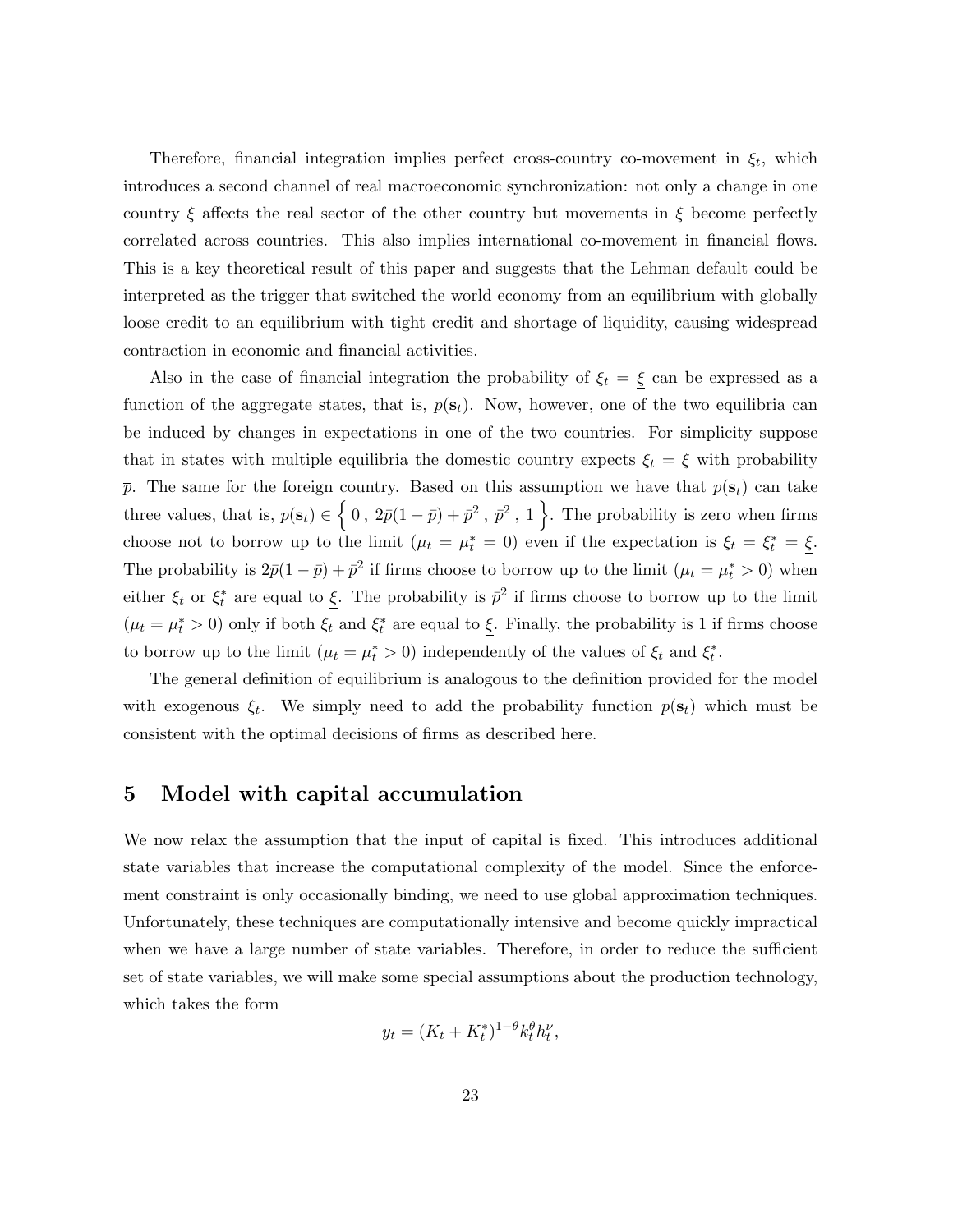where  $K_t$  is the 'aggregate' capital in the domestic country and  $K_t^*$  in the foreign country,  $k_t$ is the 'individual' input of capital and  $h_t$  is the 'individual' input of labor. We assume that  $\theta + \nu < 1.$ 

The dependence of the production function from the worldwide stock of capital,  $K_t + K_t^*$ , introduces positive externalities. The purpose of the externalities is to have constant returns in reproducible factors (AK technology), maintaining the competitive structure of the model, that is, each producer runs a production technology with non-increasing returns. As we will see, the AK structure simplifies the computation of the equilibrium and this is the only reason we make this assumption.

Given  $i_t$  the flow of investment, the stock of capital evolves according to

$$
k_{t+1} = (1 - \tau)k_t + \Upsilon\left(\frac{i_t}{k_t}\right)k_t,
$$

where  $\tau$  is the depreciation rate and the function  $\Upsilon(.)$  is strictly increasing and concave, capturing adjustment costs in investment. The assumption of capital adjustment costs is common in international macro models and it is made to prevent excessive volatility of investments.

The budget constraint of the firm is

$$
b_t + d_t + i_t = (K_t + K_t^*)^{1-\theta} k_t^{\theta} h_t^{\nu} - w_t h_t + \frac{b_{t+1}}{R_t},
$$

and the enforcement constraint

$$
\xi_t k_{t+1} \ge (K_t + K_t^*)^{1-\theta} k_t^{\theta} h_t^{\nu} + \frac{b_{t+1}}{R_t}.
$$

We will now take advantage of the AK structure and normalize the model by the worldwide stock of capital  $K_t + K_t^*$ . Using the tilde sign to denote normalized variables, we can rewrite the budget constraint, the law of motion for capital and the enforcement constraint as

$$
\tilde{b}_t + \tilde{d}_t + \tilde{i}_t = \tilde{k}_t^{\theta} h_t^{\nu} - \tilde{w}_t h_t + \frac{g_t \tilde{b}_{t+1}}{R_t},\tag{15}
$$

$$
g_t \tilde{k}_{t+1} = (1 - \tau)\tilde{k}_t + \Upsilon \left(\frac{\tilde{i}_t}{\tilde{k}_t}\right) \tilde{k}_t, \tag{16}
$$

$$
\xi_t g_t \tilde{k}_{t+1} \ge \tilde{k}_t^{\theta} h_t^{\nu} + \frac{g_t \tilde{b}_{t+1}}{R_t}.
$$
\n(17)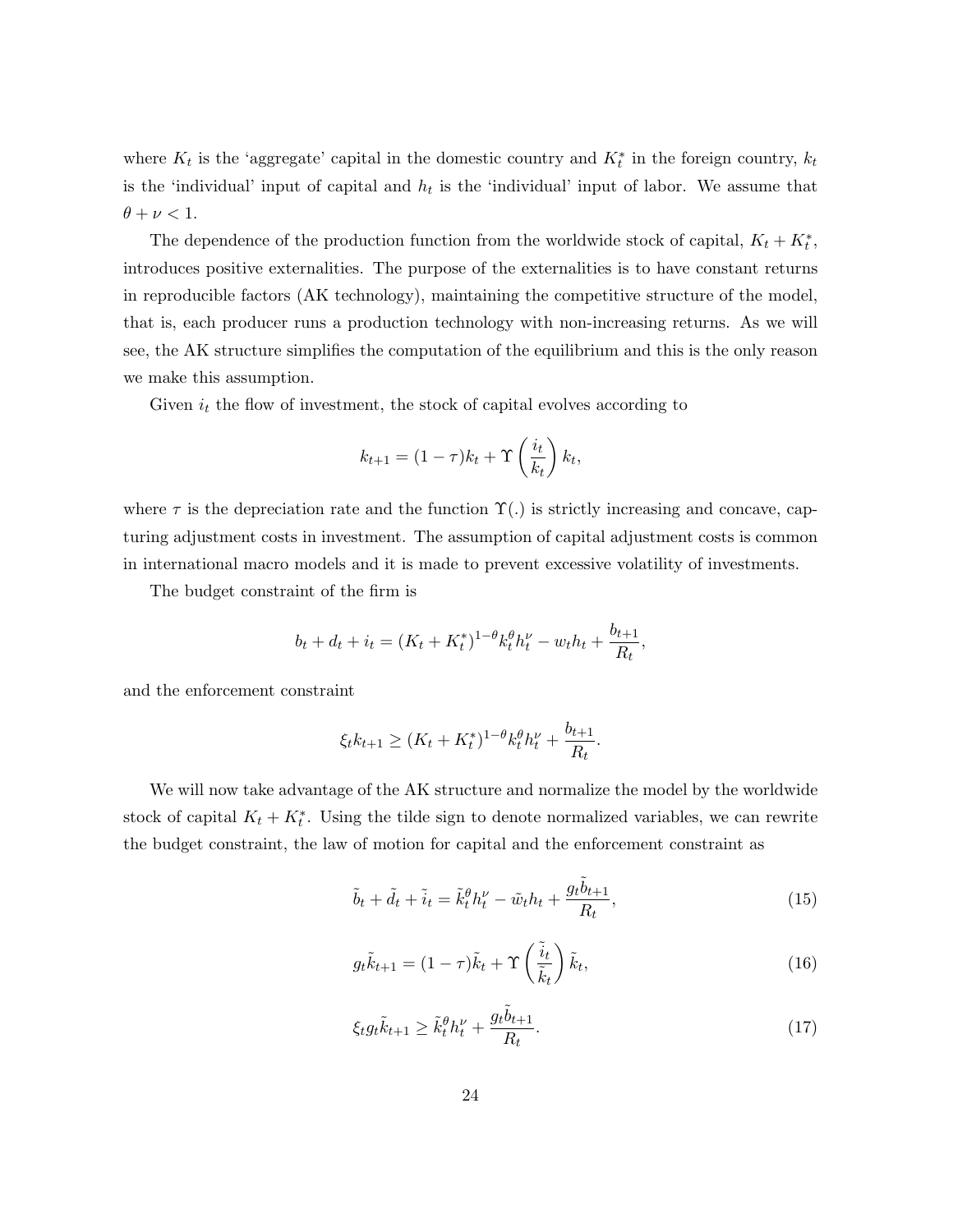The variable  $g_t = (K_{t+1} + K_{t+1}^*)/(K_t + K_t^*)$  is the gross growth rate of worldwide capital and  $\tilde{k}_t = k_t/(K_t + K_t^*)$  the normalized individual capital. We will denote by  $s_t = K_t/(K_t + K_t^*)$ the aggregate share of capital owned by domestic firms. Since in equilibrium  $k_t = K_t$ , we also have that  $\tilde{k}_t = s_t$ .

As in the model without capital accumulation, investors hold an internationally diversified portfolio of shares, and firms use the common discount factor  $m_{t+1} = \beta \left[ \frac{d_{t+1} + d_{t+1}}{d_t} \right] / \left( d_t + d_t \right)$  $(d_t^*)$ ]<sup>- $\sigma$ </sup>. In terms of normalized variables, the discount factor can be rewritten as

$$
m_{t+1} = g_t^{-\sigma} \beta \left( \frac{\tilde{d}_{t+1} + \tilde{d}_{t+1}^*}{\tilde{d}_t + \tilde{d}_t^*} \right)^{-\sigma} = g_t^{-\sigma} \tilde{m}_{t+1}.
$$

The optimization problem solved by an individual firm can be rewritten as

$$
\tilde{V}(\tilde{\mathbf{s}}; \tilde{k}, \tilde{b}) = \max_{\tilde{d}, \tilde{h}, \tilde{i}, \tilde{b}'} \left\{ \tilde{d} + g^{1-\sigma} E \tilde{m}' \tilde{V}(\tilde{\mathbf{s}}'; \tilde{k}', \tilde{b}') \right\}
$$
\n(18)

subject to  $(15)$ ,  $(16)$ ,  $(17)$ ,

where  $\tilde{V}$  is the firm's value normalized by aggregate worldwide capital  $K + K^*$ , and  $\tilde{s}$  denotes the normalized aggregate states as specified below.

We can now see the analytical convenience of having the capital externality. Thanks to the AK structure, we can write the firm's value function as  $V_t = (K_t + K_t^*) \cdot \tilde{V}_t$  and rescale the problem of the firm by worldwide capital. By doing so, we do not need to keep track of the aggregate stock of capital as a state variable. Of course, because we are looking at a general equilibrium, we also need to make sure that the supply of labor does not grow over time. This will be the case with the workers' utility function specified earlier.

Appendix C derives the first order conditions for the firm. After imposing the equilibrium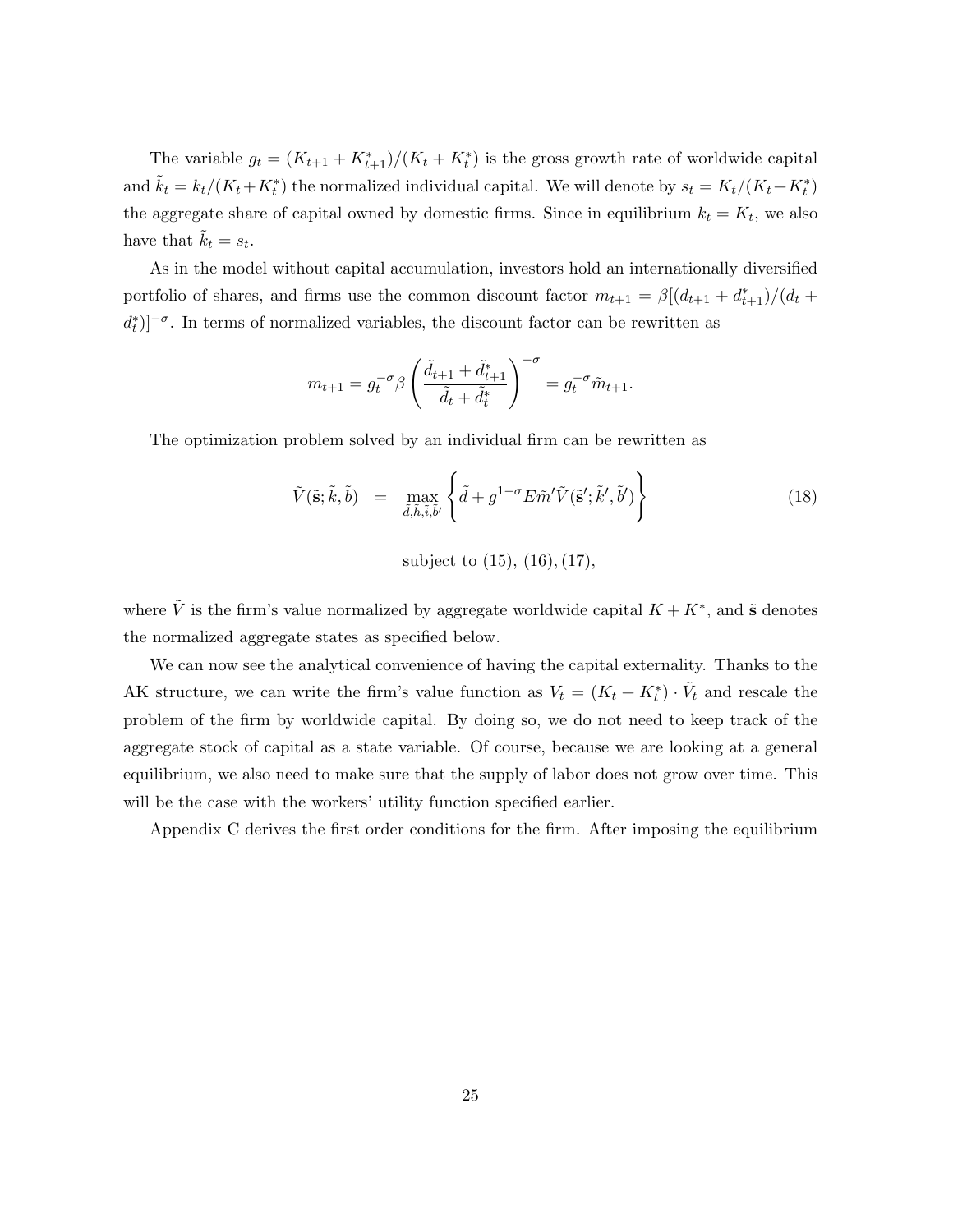conditions  $k_t = K_t$  and  $\tilde{k}_t = s_t$ , the first order conditions can be written as

$$
\nu s_t^{\theta} h_t^{\nu - 1} = \frac{\tilde{w}_t}{1 - \mu_t},\tag{19}
$$

$$
g_t^{-\sigma} R_t E \tilde{m}_{t+1} = 1 - \mu_t,\tag{20}
$$

$$
Q_t \Upsilon'(\tilde{i}_t) = 1,\tag{21}
$$

$$
Q_{t} = \xi_{t}\mu_{t} + \bar{g}_{t}^{-\sigma}E\tilde{m}_{t+1}\left\{ (1 - \mu_{t+1})\theta s_{t+1}^{\theta - 1}h_{t+1}^{\nu} - \tilde{i}_{t+1} + \left[1 - \tau + \Upsilon(\tilde{i}_{t+1})\right]Q_{t+1} \right\}.
$$
 (22)

Here  $\mu_t$  is the Lagrange multiplier associated with the enforcement constraint and  $Q_t$  is the Lagrange multiplier associated with the law of motion for the stock of capital (Tobin's  $q$ ). We can verify that the stock of capital does not enter these equations, which validates the conjecture that the optimal policies are independent of the stock of capital.

Notice that the property that the Lagrange multipliers and the labor wedge  $1/(1 - \mu_t)$  are equalized across countries also applies to this extended model. In fact, from condition (20) we can see that the common discount factor and the equalization of the interest rates across countries imply  $\mu_t = \mu_t^*$ . Therefore, if the enforcement constraint is binding in one country, it must also be binding in the other.

Aggregate states and equilibrium: Denote by  $\tilde{W}_t = \tilde{B}_t s_t + \tilde{B}_t^*(1 - s_t)$  the normalized worldwide wealth of households/workers. Thanks to the AK technology and the normalization described above, we only need to keep track of two 'endogenous' state variables:  $\tilde{W}_t$  and  $s_t$ . Therefore, compared to the simpler model considered earlier, the introduction of capital accumulation adds only one state variable, that is, the share of worldwide capital owned by domestic firms,  $s_t$ <sup>10</sup> By having only two endogenous state variables, it becomes practical to solve the model numerically using global approximation methods. Appendix D reports the list of equilibrium conditions and describes the computational procedure.

 $10$ This additional state is necessary because of the adjustment cost in investment. In absence of adjustment costs, we could also ignore  $s_t$ .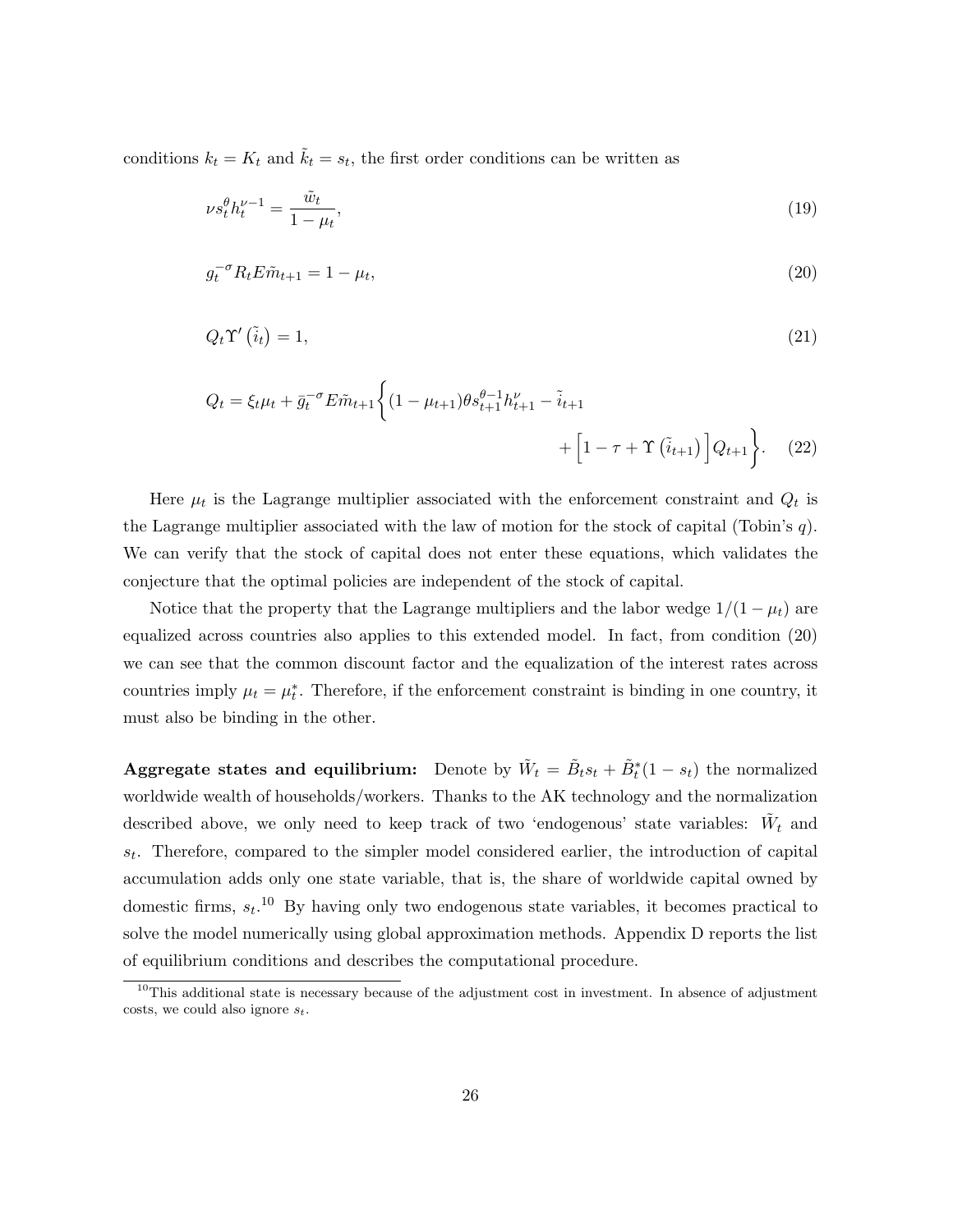### 6 Quantitative analysis

This section studies the properties of the model quantitatively. We think of country 1 as the US and country 2 as representative of the other countries in the group of the seven largest industrialized economies, that is, Canada, Japan, France, Germany, Italy and the United Kingdom. We refer to this group as G6 countries.

The model is calibrated quarterly. The discount factor for workers,  $\delta$ , and the discount factor for investors,  $\beta$ , are set to target an average yearly interest rate of 1.6 percent and an average yearly return on equity of 7 percent. In the deterministic steady state the interest rate is equal to  $1/\delta - 1$  and the return on equity is equal to  $1/\beta - 1$ . In the stochastic economy the relations between the intertemporal discount factors and the average returns are more complex. Therefore, to choose  $\delta$  and  $\beta$  we follow an iterative procedure where we fix the parameters, solve the model, and check whether the average returns match the targets. The required values are  $\delta = 0.996$  and  $\beta = 0.984$ . Therefore, there is a 1 percent difference between the two discount factors. This is smaller than the equity premium,  $5.4\% \div 4 = 1.35\%$ . The difference can be attributed to the compensation required by investors for holding risky equity (risk premium).

The utility function takes the form  $U(c, h) = \ln(c) - \alpha h^{1+1/\eta}/(1+1/\eta)$ , where  $\eta$  is the Frisch elasticity of labor supply. We set the elasticity to 0.75 which is between the micro and macro estimates. The parameter  $\alpha$  is set so that working hours are 0.3 on average.

Next we parameterize the production function. The parameter  $\nu$  is chosen to have a steady state labor income share of 0.7. Without uncertainty, the fraction of output going to workers in the form of wages is  $\nu\beta/\delta$ <sup>11</sup> Given the values of  $\delta$  and  $\beta$ , we choose  $\nu$  so that this fraction is equal to 0.7. Of course, in the stochastic economy the average labor share is not exactly 0.7 but the difference is small. Next we set the return to scale for an individual firm to  $\theta + \nu = 0.9$ . Given the value of  $\nu$  we derive  $\theta = 0.9 - \nu$ .

The stock of capital evolves according to  $k' = (1 - \tau)k + \Upsilon(i/k)k$  with

$$
\Upsilon\left(\frac{i}{k}\right) = \frac{\phi_1}{1-\zeta} \left(\frac{i}{k}\right)^{1-\zeta} + \phi_2.
$$

<sup>&</sup>lt;sup>11</sup>From the first order condition of labor, Equation (6), we derive  $wh/F(z, k, h) = \nu(1 - \mu)$ , which provides an expression for the labor share. We now use condition  $(7)$  to derive an expression for  $\mu$ . Taking into account that in a deterministic steady state  $m' = \beta$  and  $R = 1/\delta$ , this condition becomes  $\beta/\delta = 1 - \mu$ . Substituting in the labor share  $\nu(1 - \mu)$ , we get the expression reported in the main text.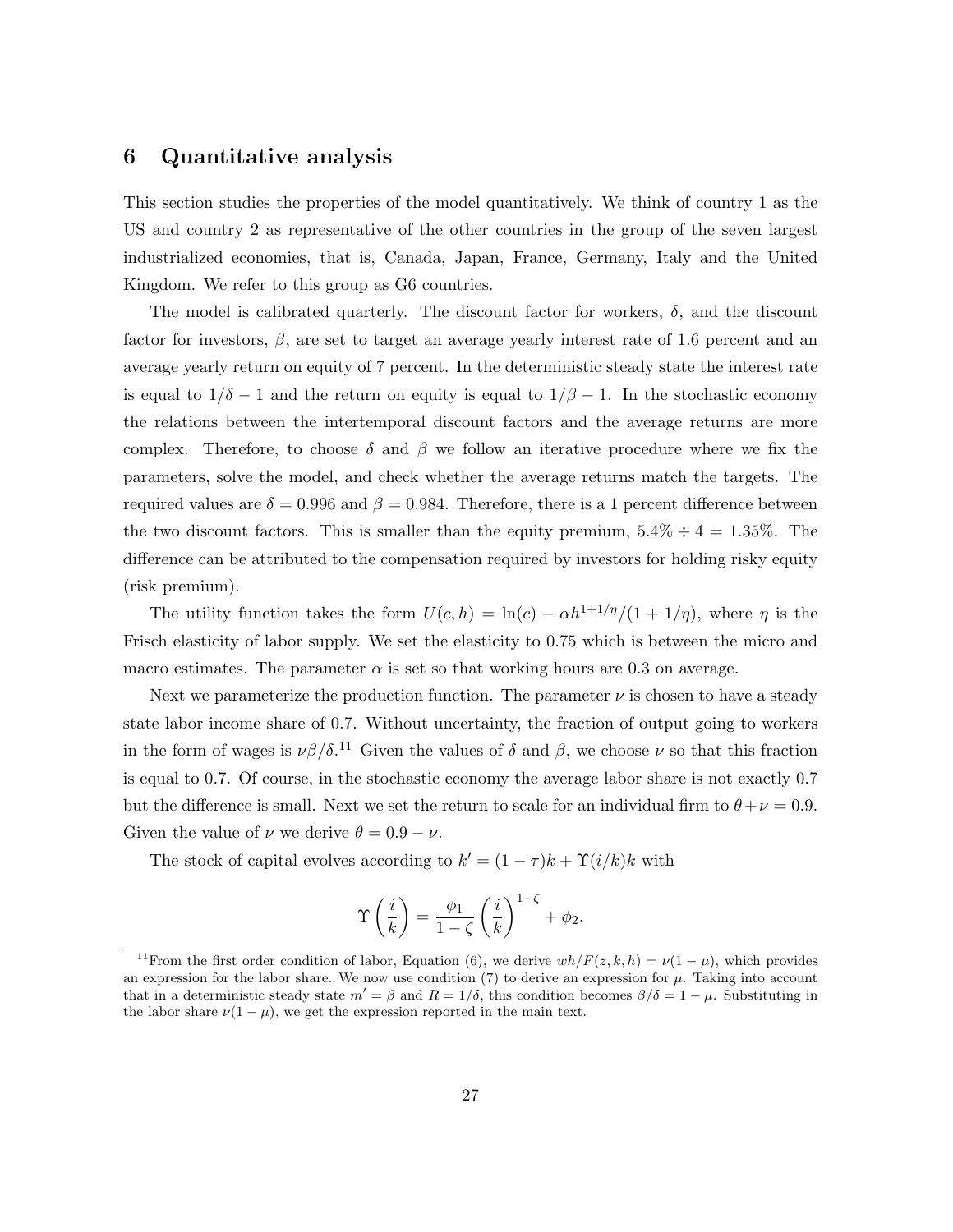This functional form is widely used in the literature (see, for example, Jermann (1998)). The parameters  $\phi_1$  and  $\phi_2$  are chosen so that in the deterministic steady state  $Q = 1$  and  $I = \tau K$ . This requires  $\phi_1 = \tau^{\zeta}$  and  $\phi_2 = -\zeta\tau/(1-\zeta)$ . Therefore, we need to calibrate two parameters,  $\tau$  and  $\zeta$ . The first is the depreciation rate which we set to  $\tau = 0.02$ . The second determines the sensitivity of the adjustment cost and we set it to  $\zeta = 0.5$ .

At this point we are left with the calibration of the shock process. The variable  $\xi$  takes only two values. In addition to the choice of these two values we have to pin down  $\bar{p}$ , that is, the probability with which each country forms pessimistic expectations ( $\xi = \xi$ ) in states with multiple equilibria. We choose  $\xi$ ,  $\overline{\xi}$  and  $\overline{p}$  to match three targets: (i) the average leverage (debt over capital) which we set to 0.5; (ii) the standard deviation of debt-to-output ratio; (iii) the frequencies of crisis, which we set to about  $4\%$ .<sup>12</sup> The full list of parameter values are reported in Table 1.

Table 1: List of parameters

| Discount factor for households/workers, $\delta$ | 0.996  |
|--------------------------------------------------|--------|
|                                                  |        |
| Discount factor for entrepreneurs, $\beta$       | 0.986  |
| Utility parameter, $\alpha$                      | 16.293 |
| Labor elasticity, $\eta$                         | 0.750  |
| Production technology, $\theta$                  | 0.200  |
| Production technology, $\nu$                     | 0.700  |
| Depreciation rate, $\tau$                        | 0.020  |
| Capital adjustment parameter, $\zeta$            | 0.500  |
| Low liquidation value, $\xi$                     | 0.550  |
| High liquidation value, $\overline{\xi}$         | 0.650  |
| Frequency of low liquidation value, $\bar{p}$    | 0.200  |

Appendix D describes the computational procedure which is based on the discretization of the state space. The endogenous states  $\tilde{b}_t$  and  $s_t$  are each discretized on a grid with eleven points. Values outside the grids are determined through bi-linear interpolation.

#### 6.1 Results

Our first result follows simply by noticing that proposition 4.1 extends to this more general environment and endogenous credit market disturbances (changes in  $\xi_t$  and  $\xi_t^*$ ) are perfectly correlated across countries. Thus, with credit shocks alone, all variables (real and financial)

<sup>&</sup>lt;sup>12</sup>Although the three parameters are chosen jointly, we can identify the primary parameter that affects each of the three targets. The average leverage is mostly determined by the average  $\xi$ . The standard deviation of debt is mostly determined by the difference between  $\bar{\xi}$  and  $\xi$ . The frequency of crisis is mostly determined by  $\bar{p}$ .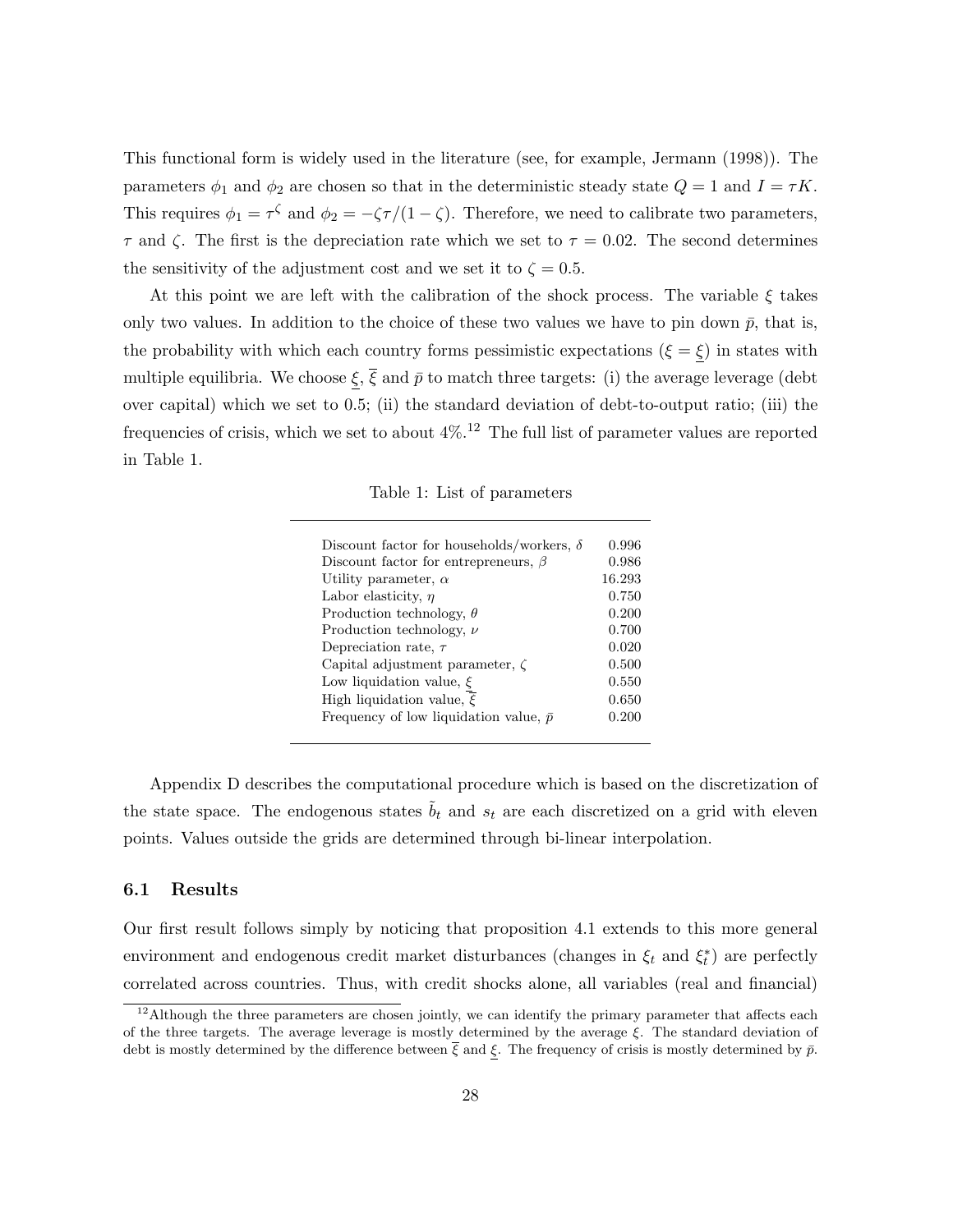are perfectly correlated across countries. Hence a large credit shock can generate very strong co-movement in real and financial variables like the ones documented in Section 2.

In presenting additional results we outline four main properties: (i) the asymmetric response to shocks; (ii) the counter-cyclicality of labor productivity in response to credit shocks; (iii) the severity of crises that arrive after long periods of credit and macroeconomic booms; (iv) the importance of credit shocks for the volatility of labor and asset prices.

Asymmetry: Figure 6 plots the impulse responses to a credit expansion and a credit contraction. Because of the symmetry, we report only the responses for one country. A credit expansion is generated starting from the limiting equilibrium in which the economy converges after a long sequence of draws  $\xi_t = \xi$ . From this equilibrium we consider a sequence of draws  $\xi_t = \overline{\xi}$  starting at  $t = 1$ . Therefore, a credit expansion is generated by a permanent switch from  $\xi$  to  $\overline{\xi}$ . Similarly, the impulse responses to a credit contraction are generated starting from the limiting equilibrium in which the economy converges after a long sequence of draws  $\xi_t = \overline{\xi}$ . Starting at  $t = 1$  the economy experiences a sequence of draws  $\xi_t = \underline{\xi}$ .

Two remarks are in order. First, the impulse responses take place in a range of states that admit multiple equilibria. Therefore, the selected draws of  $\xi_t$  are possible equilibrium outcomes. Second, agents do not know in advance the actual draws of  $\xi_t$ . Therefore, they take into account the uncertainty induced by the stochastic distribution of  $\xi_t$ .

In response to the credit expansion we see a gradual increase in the stock of debt and a persistent expansion in labor and output. The magnitude of the macroeconomic expansion, however, is not large at impact. The macroeconomic expansion induced by the credit boom arises through the following mechanism. At impact the firm becomes unconstrained which eliminates the labor wedge. In addition to that and after the initial period, there is a second mechanism. As firms take on more debt, they pay more dividends, increasing the discount factor  $m'$ . Thanks to the lower discounting, firms invest more. At the same time, the higher borrowing from firms increases the equilibrium interest rate which in turn increases labor supply and output. The response to a credit contraction displays a different pattern. The stock of debt declines more quickly and the response of labor, output and investment are much larger at impact. Therefore, the model generates a strong asymmetry in the responses to credit expansions and contractions.

The intuition for the asymmetry is best understood starting from a situation in which the enforcement constraint is not binding. If the constraint gets relaxed, the Lagrange multiplier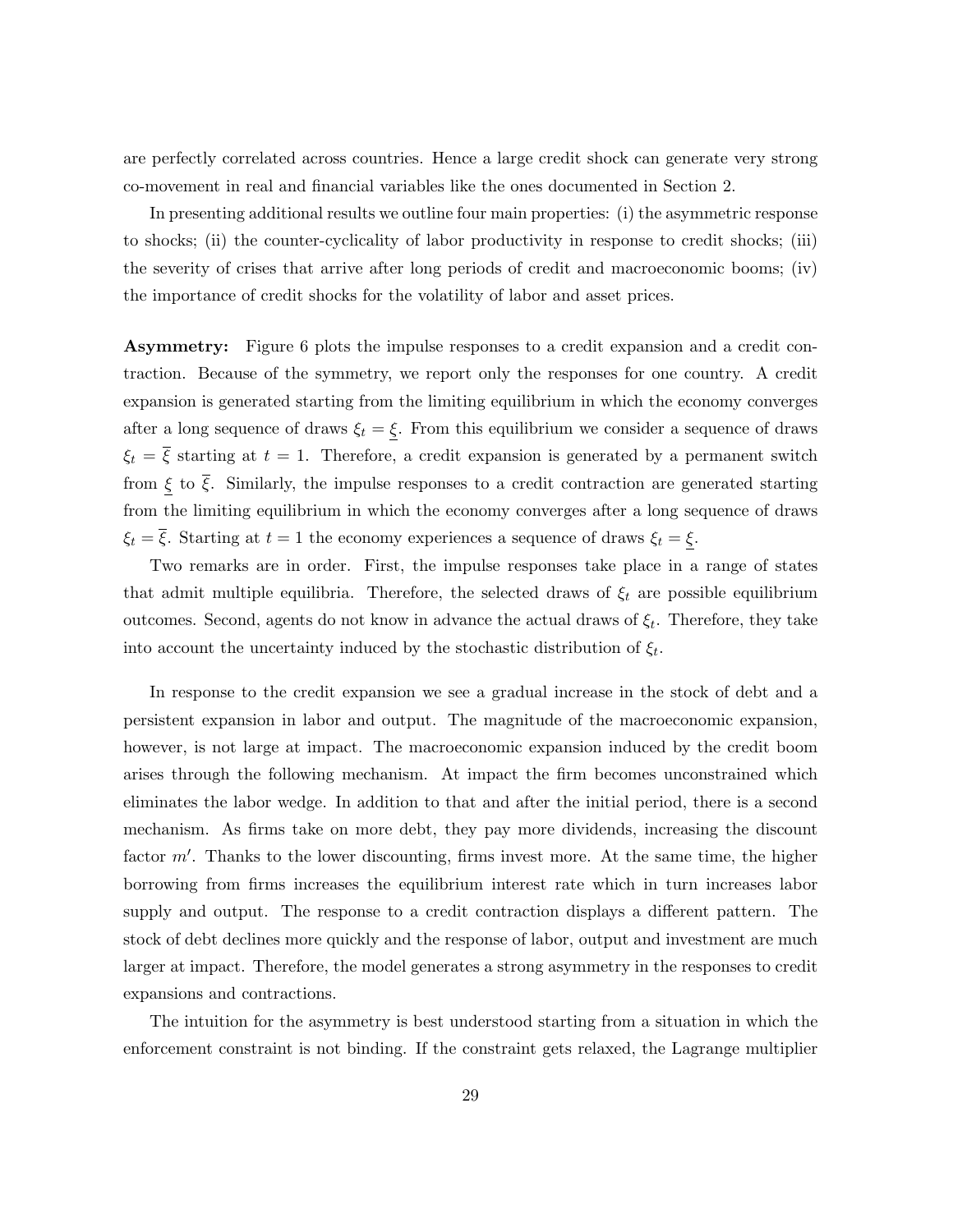

Figure 6: Impulse responses to credit expansions and contractions.

cannot fall below zero and the expansionary effect on unemployment is mild (only through the general equilibrium discussed above). Instead, if the constraints get tighter, the Lagrange multiplier goes from 0 to being positive and that causes a fall in employment and output (through Equation (19)). As we discussed in Section 2, this asymmetry is consistent with the macroeconomic dynamics observed during the period 2005-2010.

Counter-cyclical labor productivity: The last panel of Figure 6 plots the impulse responses of labor productivity, that is, the ratio between output and hours. As in the previous figure we see an asymmetry between credit expansions and credit contractions. More importantly, a credit expansion causes a decline in labor productivity while a credit contraction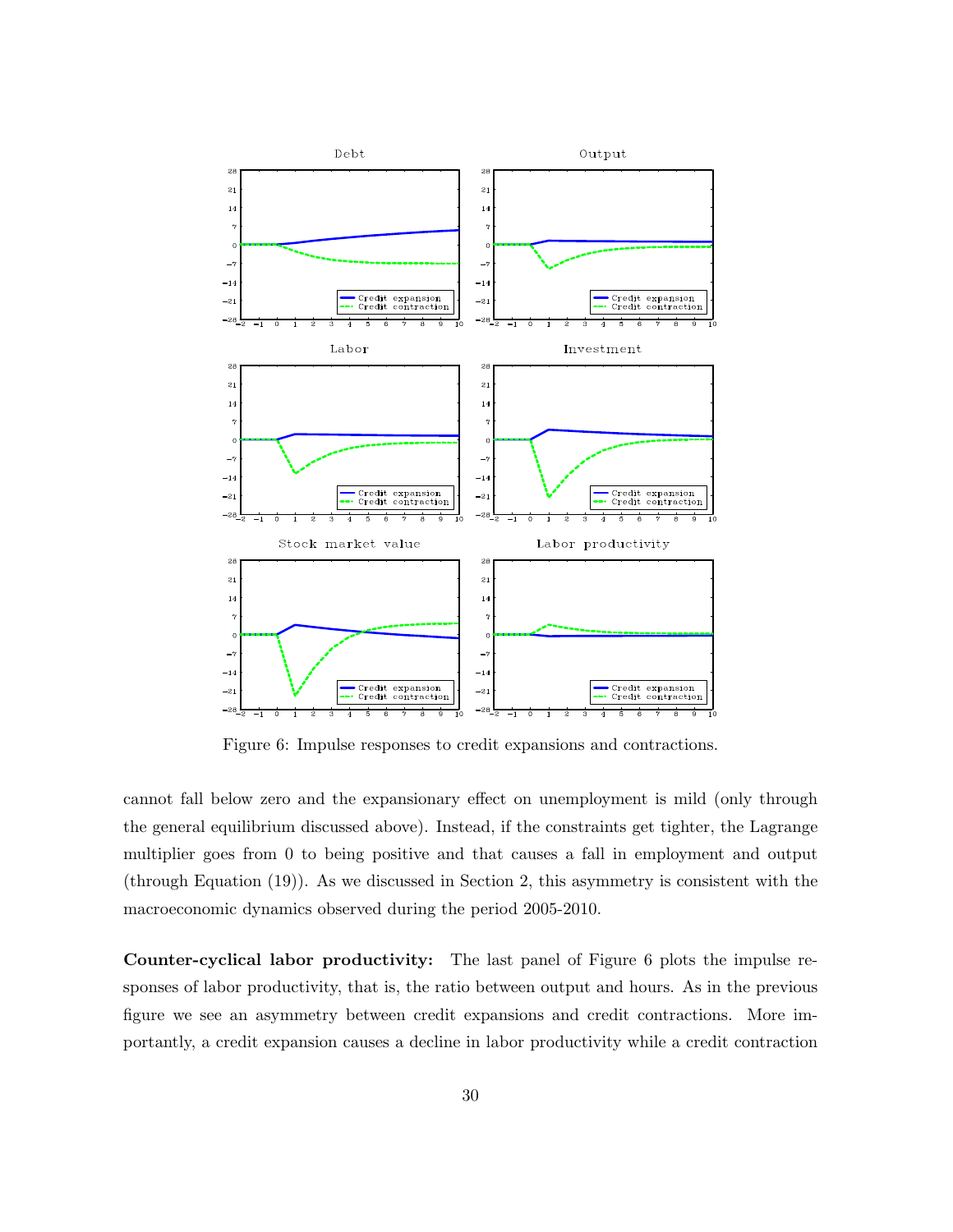generates an increase in labor productivity. This is important for capturing the counter-cyclical dynamics of the US labor productivity during the recent crisis as documented in Section 2.

Credit booms and severity of recessions: Figure 7 plots the impulse responses to credit expansions that later revert back to the pre-expansion levels. A credit boom is generated as described above. Starting from an equilibrium to which the economy converges after a long sequence of  $\xi_t = \xi$ , we assume that at time 1 the economy experiences a switch to  $\xi_t = \overline{\xi}$  (credit expansion). The value of  $\xi$  stays at the higher level for several periods and then it reverts back to  $\xi$  permanently. Again, agents do not fully anticipate these particular draws but they form expectations based on the conditional distribution. We consider credit booms with duration of 4 quarters (left panels) and 20 quarters (right panels).

The key finding is that the macroeconomic impact of the credit contraction increases with the duration of the credit expansion. After a protracted credit boom, the economy accumulates large leverages. When the credit reversal arrives, the required de-leveraging is more severe. This forces firms to implement larger hiring cuts and generates a stronger macroeconomic contraction. In this way the model captures why recessions that arise after long periods of financial expansions tend to be associated with more severe macroeconomic contractions.<sup>13</sup>.

Volatility of labor and asset prices: The first column of Table 2 reports the standard deviations of various variables. The statistics are computed after detrending the simulated series with a band-pass filter that preserves cycles of 1.5-8 years (Baxter and King (1999)).

Two properties are especially noticeable. First, the model can generate high volatility of labor, bringing the model closer to the US data for the crisis where employment fell even more than output (see Figure 5). The reason is that credit shocks cause, through the Lagrange multiplier on the enforcement constraints, autonomous movements in employment that, due to decreasing returns, drive smaller movements in output. Second, credit shocks also generate a high volatility of asset prices. In particular, the stock market value (equity value of firms) is almost three times more volatile than output. This can also be seen in the bottom panel of Figure 6 which plots the impulse responses of the market value of equity to a credit expansion and contraction. The reason for the high asset price volatility is mainly that credit shocks can sharply change the stochastic discount factor of investors (see Equation 19) who hold shares

<sup>&</sup>lt;sup>13</sup>A recent paper by Gorton and Ordonez (2011) also generates this feature, although through a different mechanism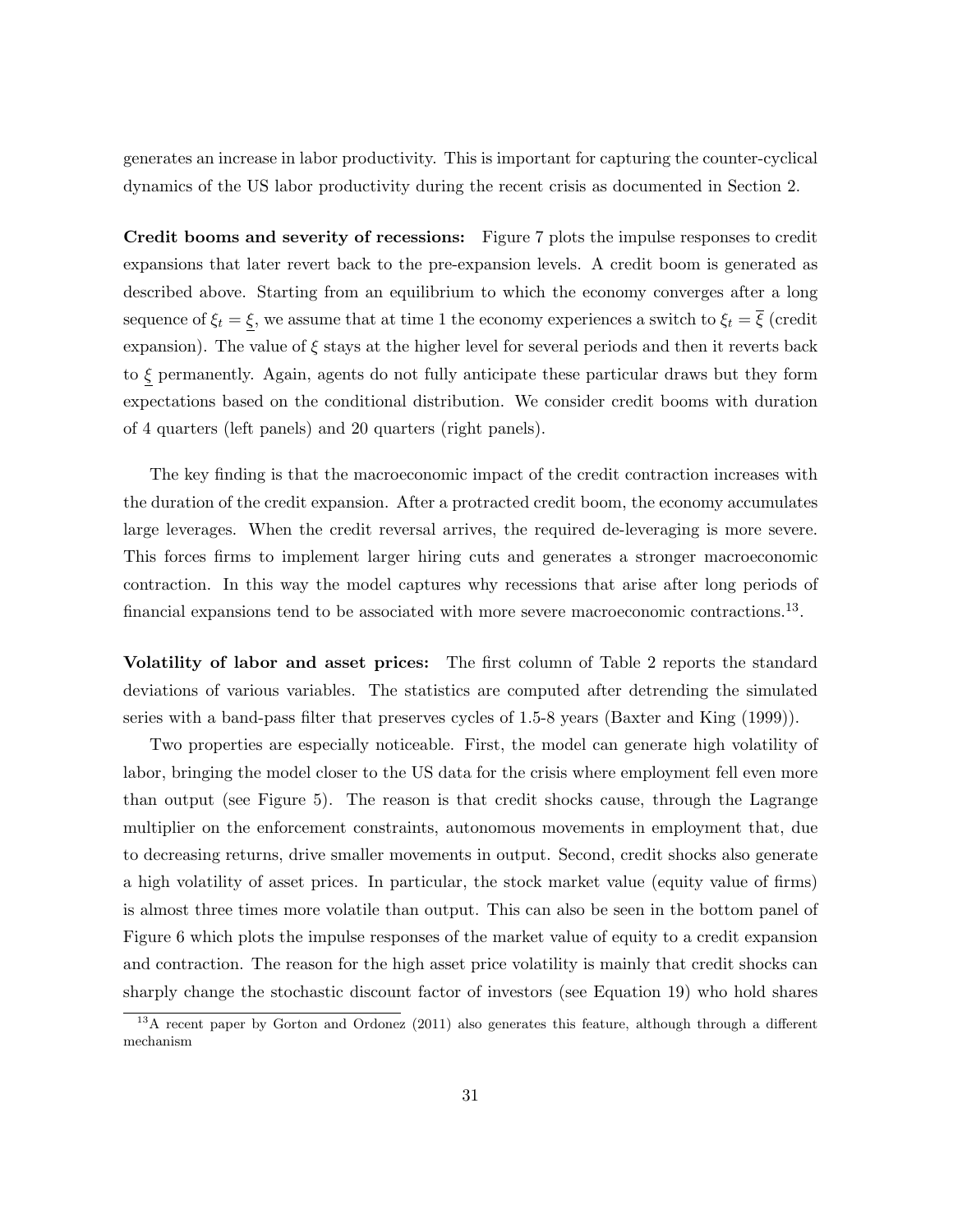

Figure 7: Duration of credit expansions and severity of contractions.

of firms. Hence, large fluctuations in stock prices emerge in equilibrium. This suggests that credit shocks can contribute to explaining at least part of the large volatility of stock prices we have observed during the crisis (see Figure 4).

As a result of the higher volatility of asset prices and of the discount factor of investors, the model can also generate a non-negligible equity risk-premium.<sup>14</sup> This is about 1.56 percent

<sup>&</sup>lt;sup>14</sup>We should be careful in defining the equity risk-premium. Since bond holders (workers) have a higher discounting than equity holders (investors), the difference between the expected return on equity (for investors) and on bonds (for workers) is not the risk premium. In fact, even in absence of risk, the return on equity will be higher than the return on bonds. Given the calibration of  $\delta = 0.996$  and  $\beta = 0.986$ , the return differential in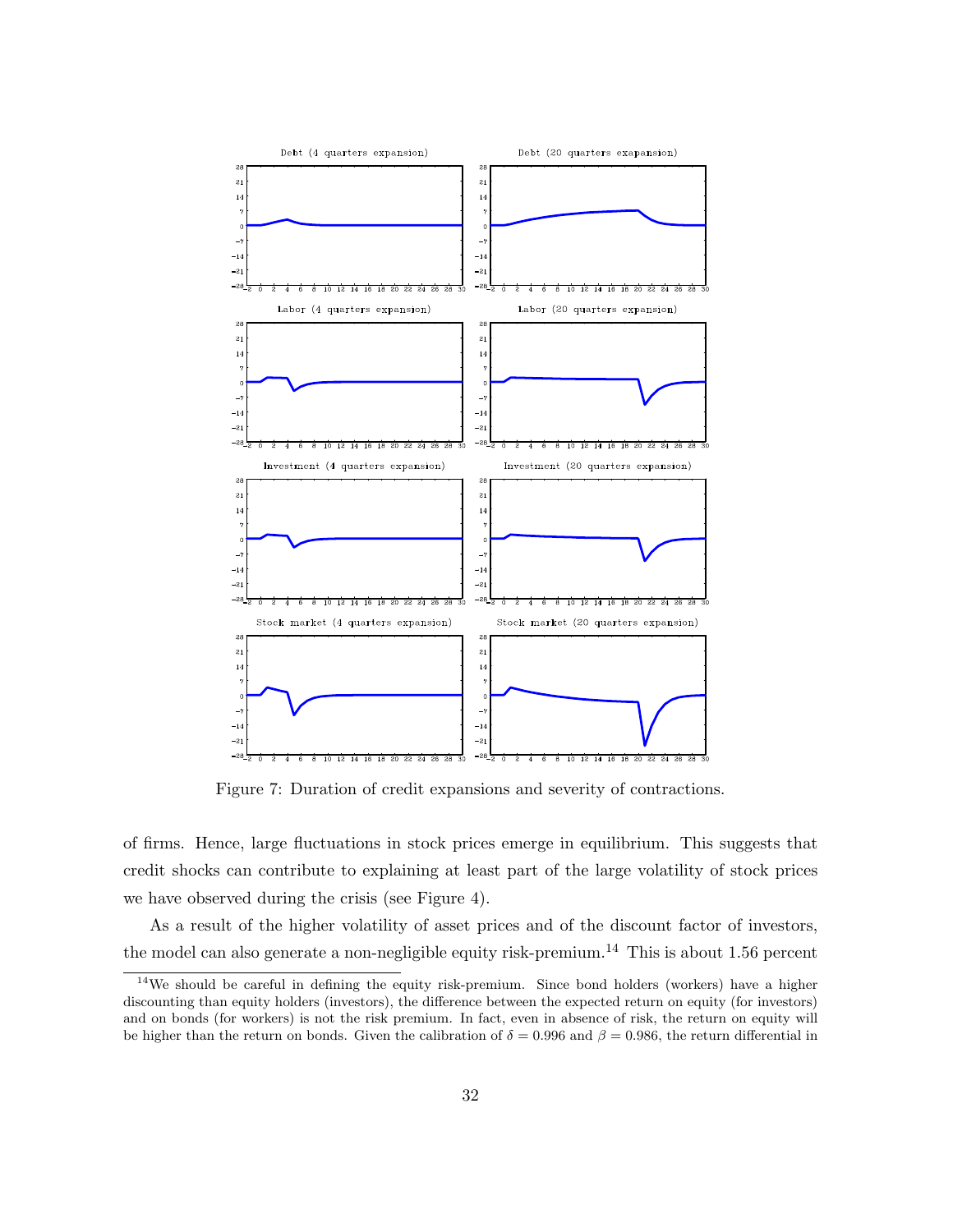|                           | Credit<br>shocks only              | Productivity<br>shocks only | <b>Both</b><br>shocks |
|---------------------------|------------------------------------|-----------------------------|-----------------------|
|                           | Standard deviations                |                             |                       |
| Output                    | 0.88                               | 0.76                        | 1.16                  |
| Consumption               | 0.68                               | 0.44                        | 0.77                  |
| Labor                     | 1.26                               | 0.26                        | 1.26                  |
| Investment                | 2.27                               | 0.77                        | 2.36                  |
| Tobin's q                 | 1.14                               | 0.38                        | 1.18                  |
| Stock market value        | 2.46                               | 0.54                        | 2.45                  |
| Interest rate             | 0.48                               | 0.25                        | 0.48                  |
| Return on equity          | 5.82                               | 0.37                        | 5.82                  |
|                           | Expected returns $(\%$ annualized) |                             |                       |
| Interest rate             | 1.40                               | 1.56                        | 1.40                  |
| Return on equity          | 6.96                               | 5.62                        | 6.96                  |
| Equity risk premium       | 1.56                               | 0.06                        | 1.56                  |
| Nonbinding constraints, % | 96.44                              | 99.99                       | 96.04                 |

Table 2: Business cycle statistics of key variables from detrended simulated series.

Notes: The standard deviations for the returns on stocks and bonds are calculated on unfiltered data.

yearly. We also observe that the volatility of equity returns is quite high in the model but the volatility of the interest rate is small.

**Productivity shocks:** Before closing this section we report, as a benchmark, how the model performs when we consider standard productivity shocks, alone (second column of Table 2) and together with credit shocks (third column of Table 2). To add productivity shocks we specify the production function as  $y_t = z_t (K_t + K_t^*)^{1-\theta} k_t^{\theta} h_t^{\nu}$ , where  $z_t$  denotes the stochastic level of productivity. The variable  $z_t$  is country-specific and follows a first order Markov process as

$$
\begin{pmatrix}\n\log(z_{t+1}^{US}) \\
\log(z_{t+1}^{G6})\n\end{pmatrix} = \begin{bmatrix}\n\rho_z & 0 \\
0 & \rho_z\n\end{bmatrix} \begin{pmatrix}\n\log(z_t^{US}) \\
\log(z_t^{G6})\n\end{pmatrix} + \begin{pmatrix}\n\epsilon_{t+1}^{US} \\
\epsilon_{t+1}^{G6}\n\end{pmatrix}.
$$

where  $\epsilon_t^{US}$  and  $\epsilon_t^{G6}$  are innovations with mean 0, common standard deviation  $\sigma_{\epsilon}$  and correlation  $\rho_{\epsilon}$ . We then pick standard values for these parameters and in particular we set  $\rho_{z} = 0.98$ ,

absence of risk would be about 4 percent yearly. Given this, we define the equity risk-premium as the difference between the return differential between equity and bonds and the difference in discount rates between investors and workers.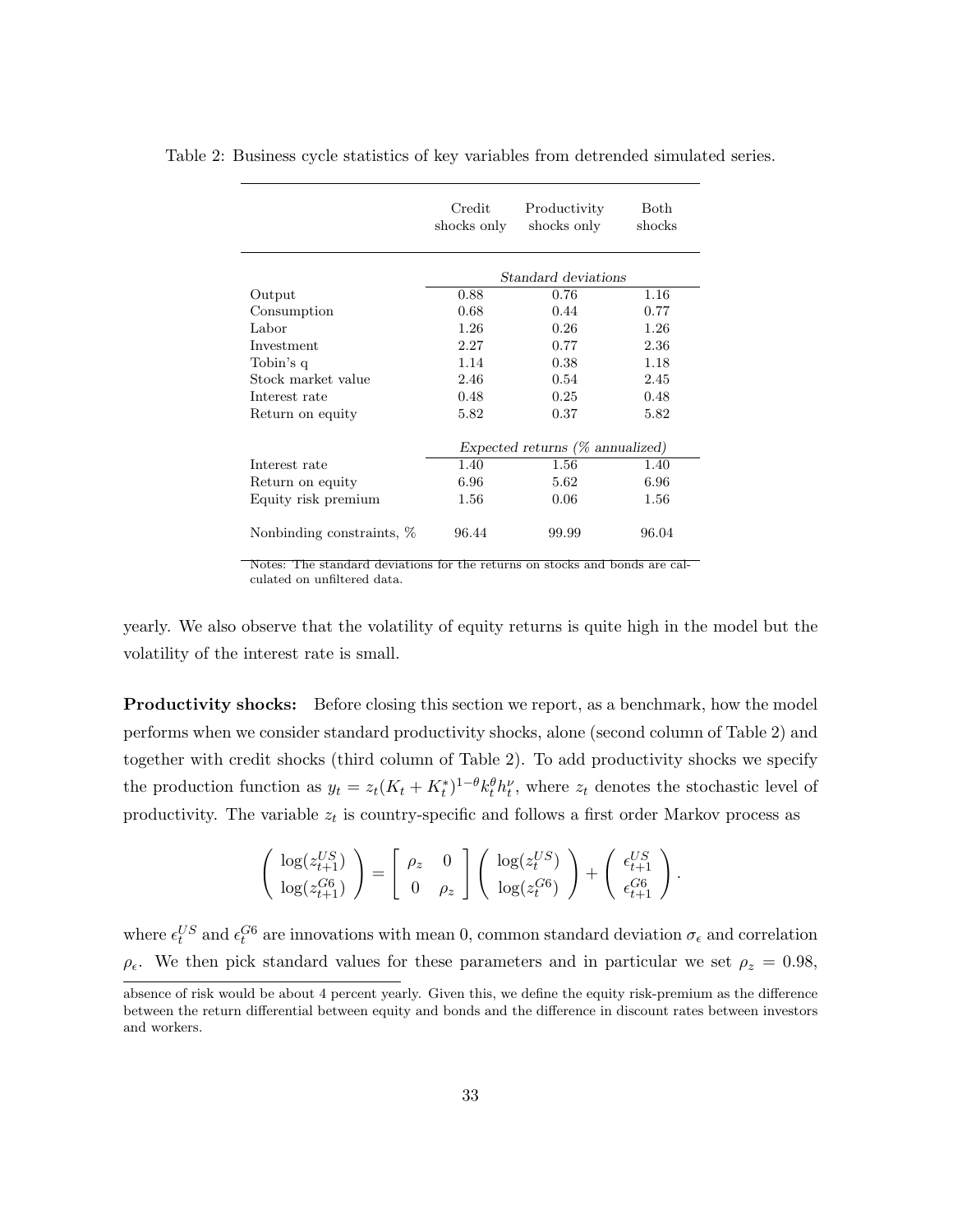$\sigma_{\epsilon} = 0.006$  and  $\rho_{\epsilon} = 0.15$ .

The second column of Table 2 shows that the model with only productivity shocks generates much lower volatilities of hours and asset prices. It is also worth nothing that the enforcement constraint is basically never binding. Because of this, the labor wedge is (almost) always zero, which explains why labor and asset prices are not very volatile. The last column of Table 2 shows that the model with both shocks produces statistics very similar to those generated by the model with only credit shocks.

### 7 Global financial crisis with heterogeneous labor markets

In Section 2 we pointed out that the dynamics of employment during the recent crisis is different between the US and other G7 countries, a fact pointed out by Ohanian (2010). This point is also illustrated using the idea of the 'labor wedge', that is, the difference between the marginal rate of substitution in consumption and leisure and the marginal product of labor. Formally, this is defined as  $U_h(c_t, h_t)/U_c(c_t, h_t) - F_h(k_t, h_t)$ , where  $U_h$  and  $U_c$  are the marginal utilities of leisure and consumption respectively and  $F_h$  is the marginal product of labor. With CES utility and Cobb-Douglas production function, the labor wedge is equal to

$$
Wedge = \frac{\phi c_t}{1 - h_t} - (1 - \theta) \frac{y_t}{h_t}.
$$
\n
$$
(23)
$$

Using this formula, Ohanian and Raffo (2011) find that while in the US the labor wedge dropped dramatically during the recent crisis, the average wedge in other G7 countries experienced a modest drop. In few countries like Germany it even increased. The goal of this section is to show that the different behavior of the labor market can be reconciled with the view of a global financial crisis when the structure of the labor market differs across countries.

In order to show this point we extend our model by adding two elements: variable labor utilization and heterogeneous labor rigidities. The role of variable labor utilization is to allow for a more powerful mechanism for endogenous fluctuations in measured labor productivity. The role of labor rigidities is to allow for a different response of labor utilization and measured labor input to shocks. By further assuming that labor rigidities differ across countries, the model can generate heterogeneous responses of macroeconomic and labor market variables. The assumption of heterogeneous labor rigidities is consistent with anecdotal as well as more systematic evidence. For example, Ohanian and Raffo (2011) refer to indicators from the OECD Employment Outlook (2008) and report that the US is the country with the most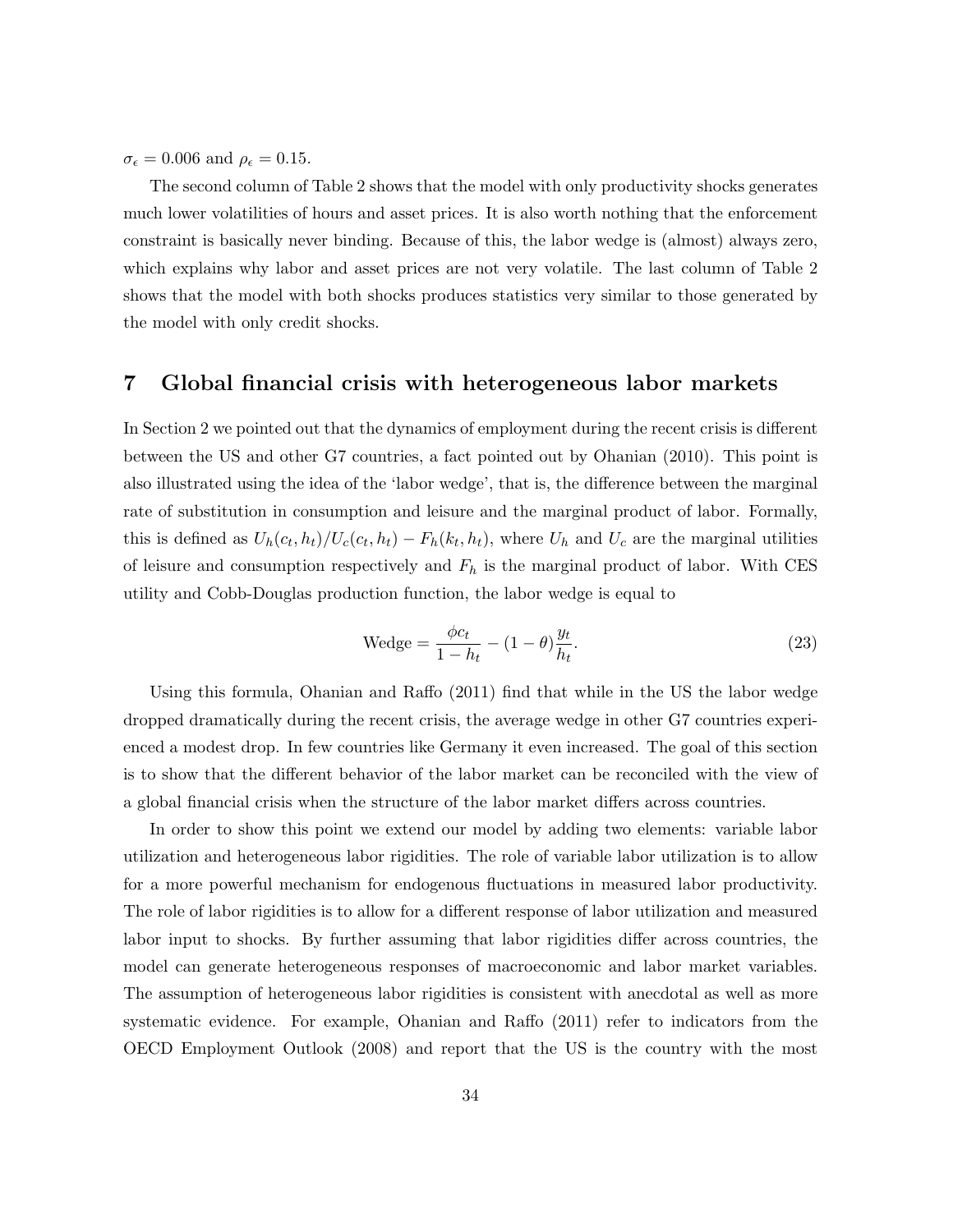flexible labor market. On the other hand, many of the countries in continental Europe and Japan are placed at the opposite end of the scale of labor market flexibility.

Let's start with labor utilization. The production function is specified as  $F(k_t, n_t)$ , where  $n_t$  is the 'effective' input of labor. This results from the combination of (measured) hours,  $h_t$ , and (unmeasured) utilization,  $e_t$ , according to the function

$$
n_t = \left[h_t^{\frac{\varrho-1}{e}} + e_t^{\frac{\varrho-1}{e}}\right]^{\frac{\varrho}{\varrho-1}}.
$$

The parameter  $\rho$  is the elasticity of substitution between hours spent in the workplace and the actual utilization. When  $\rho = 1$  we have  $n_t = h_t^{0.5} \cdot e_t^{0.5}$ , which is often used in the literature.

The cost of utilization comes from workers disutility. Given the utility function  $U(c_t, h_t + e_t)$ , workers face higher disutility not only when they spent more hours in the working place but also when their services are utilized more intensively. An implication of this specification is that the utilization cost is equal to the wage rate  $w_t$ , and the total cost of labor for the firm is  $(h_t + e_t)w_t$ .

So far the addition of labor utilization is inconsequential for the properties of the model. Given the CES aggregation and the fact that the wage rate is the price for both  $h_t$  and  $e_t$ , firms always choose  $e_t = h_t$ . Thus, we can simply focus on  $h_t$  as in the original model and abstract from utilization. This equivalence no longer holds once we add labor market rigidities on working hours  $h_t$ .

Some authors interpret labor market rigidities as constraining the extensive margin (employment) rather than the intensive margin (per-worker hours). However, since the model does not distinguish these margins, we interpret labor market rigidities as restricting total hours  $h_t$ . More specifically, we assume that firms incur the convex cost

$$
\kappa (h_t - \bar{h})^2 w_t,
$$

where  $\bar{h}$  is exogenous.

Ideally, we would like to use a more standard adjustment cost, such as  $\kappa (h_t - h_{t-1})^2 w_t$ . This alternative formulation, however, would introduce an additional state variable,  $h_{t-1}$ , which increases the computational complexity of the model. To avoid this, we specify the cost as deviation from a fixed target. The multiplication by the wage rate is motivated by economic and technical considerations. From an economic point of view it is likely that the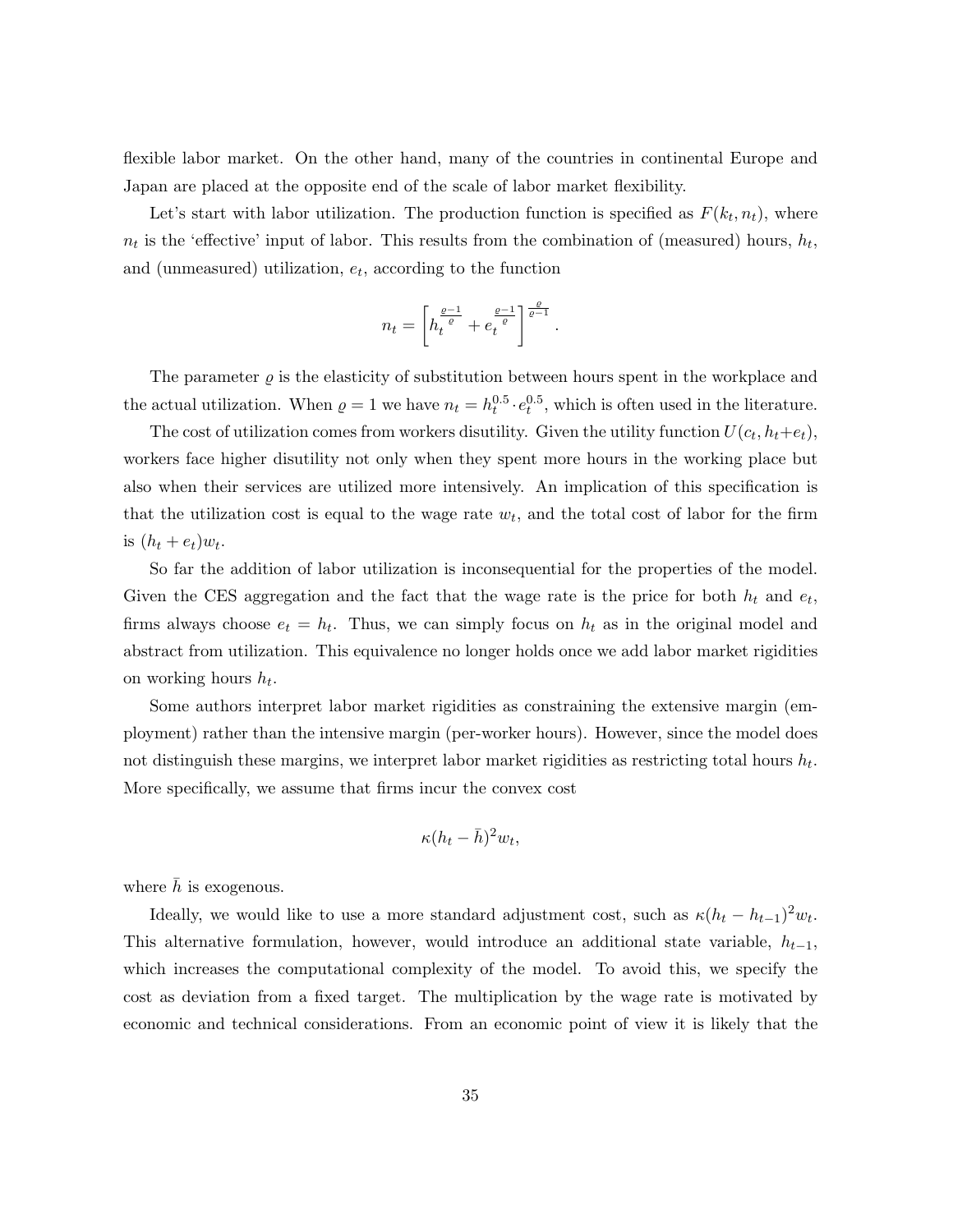direct cost of labor, which depends on the wage, also affects the cost of changing employment. An example is severance payments. From a technical point of view the presence of the wage allows us to apply the same normalization procedure used in the version of the model with capital accumulation.

The key parameter is  $\kappa$ . With a positive value of  $\kappa$ , the response of utilization  $e_t$  to shocks is bigger than the response of hours  $h_t$ . This generates a decline in measured TFP and, potentially, a decline in measured labor productivity  $y_t/h_t$ . These effects increase with the value of  $\kappa$ . Therefore, if in our model the first country (the US) is characterized by lower labor market rigidities than the second country (the other G7), the model could generate very different responses of labor markets to a credit shock.

#### 7.1 Simulation results

We describe here only the calibration of the parameters that need to be re-calibrated or were not present in the baseline model. We start with the elasticity of substitution between hours and utilization, the parameter  $\rho$ , which we set to 5. This value implies a high degree of substitutability between hours and utilization. The utility parameter  $\alpha$  is chosen to have average working hours of 0.33 in the equilibrium without labor rigidities.

At this point we are left with the parameters  $\bar{h}$ ,  $\kappa^1$  for country 1 and  $\kappa^2$  for country 2. Given the values of  $\kappa^1$  and  $\kappa^2$ , we could choose  $\bar{h}$  to have the desired differential in average employment between the two countries. We choose total hours in the US to be 5 percent higher than in other G7 countries, although this is not very important for the business cycle properties of the model.

The important parameters are  $\kappa^1$  and  $\kappa^2$ . Unfortunately we are not aware of statistics that can be used directly to pin down these two parameters. Because of this we take a more pragmatic approach. We pick the values of  $\kappa^1 = 0.3$  and  $\kappa^2 = 1.5$  so that the model generates heterogeneous drops in labor wedges after a negative credit shock similar to the drops observed during the recent crisis. Of course, the relevance of the exercise is only to show that the model 'could' generate the heterogeneous responses of the labor market observed in the US and in the G6 countries. In this way we show that the idea of a global financial crisis as a driver of the recent recession cannot be written down by the observation of cross-country heterogeneity in labor market dynamics, although this is only suggestive.

Figure 8 plots the impulse responses of several variables to a permanent credit contraction. The impulse responses are constructed using the same methodology as in Figure 6. As can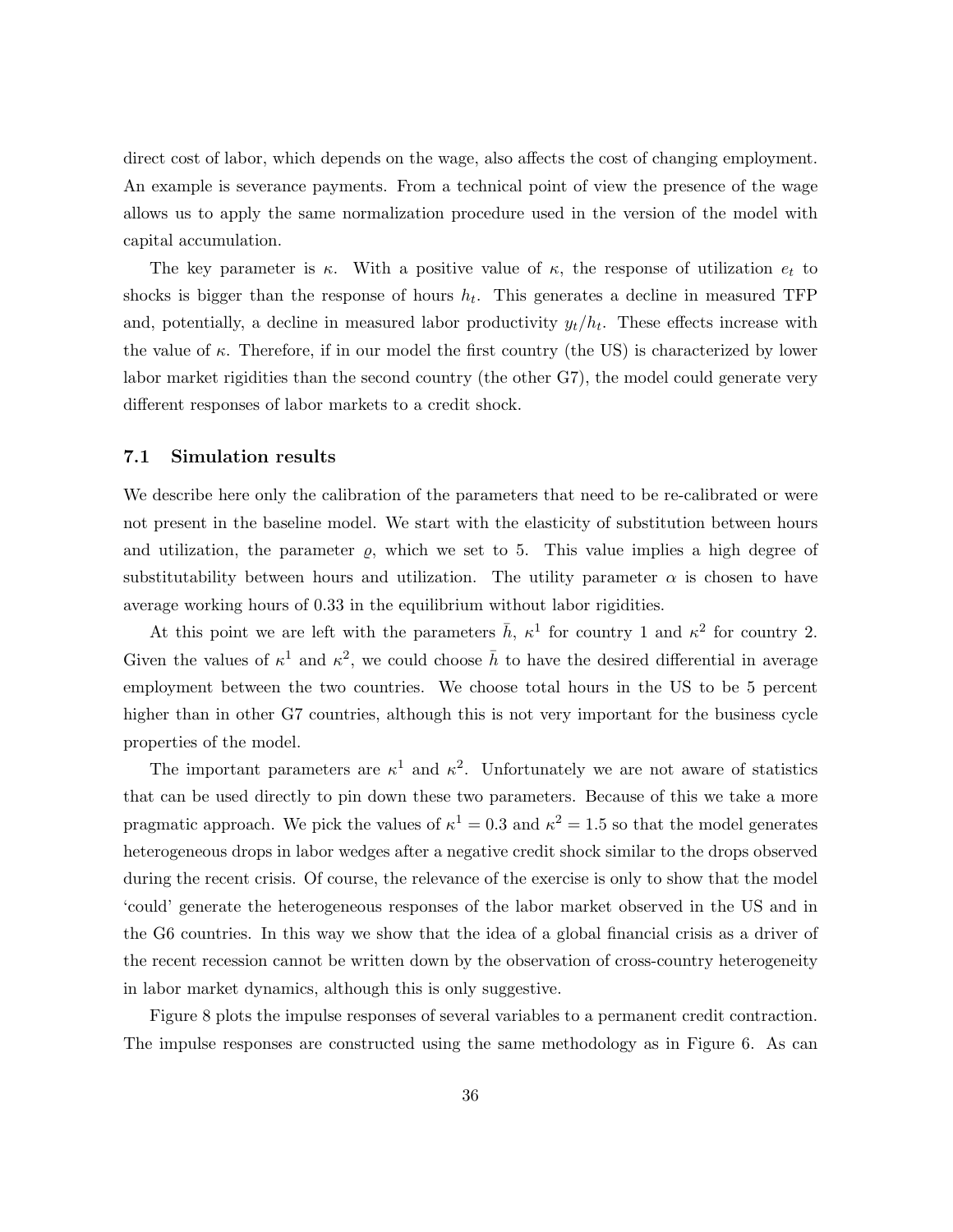be seen from the figure, the responses of investment and output are very similar in the two countries. However, the responses of hours and the labor wedge are significantly smaller in country 2.<sup>15</sup> We also observe strong heterogeneity in the response of labor productivity which falls only slightly in country 1 but experiences a large drop in country 2. Therefore, the model could replicate the different dynamics of the labor market between the US and other G6 countries even if the dynamics of other macroeconomic variables are similar.

Before closing, we would like to make some remarks about the concept of labor rigidities. These are typically interpreted as the consequence of institutional factors such as regulations and union power. Here, instead, we assign a broader interpretation. For example, it is well known that labor market rigidities are different across sectors. To the extent that in certain countries the crisis has impacted sectors with greater labor market flexibility, we may observe larger declines in employment and hours. For instance, the construction sector is typically characterized by greater hiring flexibility because of its cyclicality. Then, countries that experience large contractions in the real estate sector are also likely to experience large drops in employment. This is the case for Spain, a country where the real estate sector experienced an abnormal boom before the crisis. In this sense, a country like Spain could be considered a country with a flexible labor market, simply because the sector with higher labor market flexibility was hit hard by the crisis.

## 8 Conclusion

We have documented that the recent financial crisis has been characterized by a historically high degree of international synchronization in real and financial variables. We have proposed a theoretical framework in which endogenous credit booms and credit crises can result from self-fulfilling expectations. These episodes affect the real sector of the economy through a credit channel: booms enhance the borrowing capacity of firms and in the general equilibrium they lead to (mildly) higher employment and production. Crises curtail borrowing capacity and they lead to sharp contractions in real activity and asset prices.

<sup>&</sup>lt;sup>15</sup>In our model, the labor wedge is slightly different from Equation (23) because the production function is not constant returns. Furthermore, there is labor utilization and  $c_t$  is only the consumption of workers, not aggregate consumption. However, we measure the labor wedge as if the true model was the standard RBC since this is the way it has been measured in the literature. After simulating the model and generating the series for  $c_t$ ,  $h_t$  and  $y_t$ , we compute the wedge by plugging the series in Equation (23). The values of the parameters are the same values used in Ohanian and Raffo (2011), that is,  $\beta = 0.99$ ,  $\theta = 0.36$ ,  $\delta = 0.0175$ ,  $q = 0.005$  and  $\phi$  is chosen so to have steady hours of 0.33.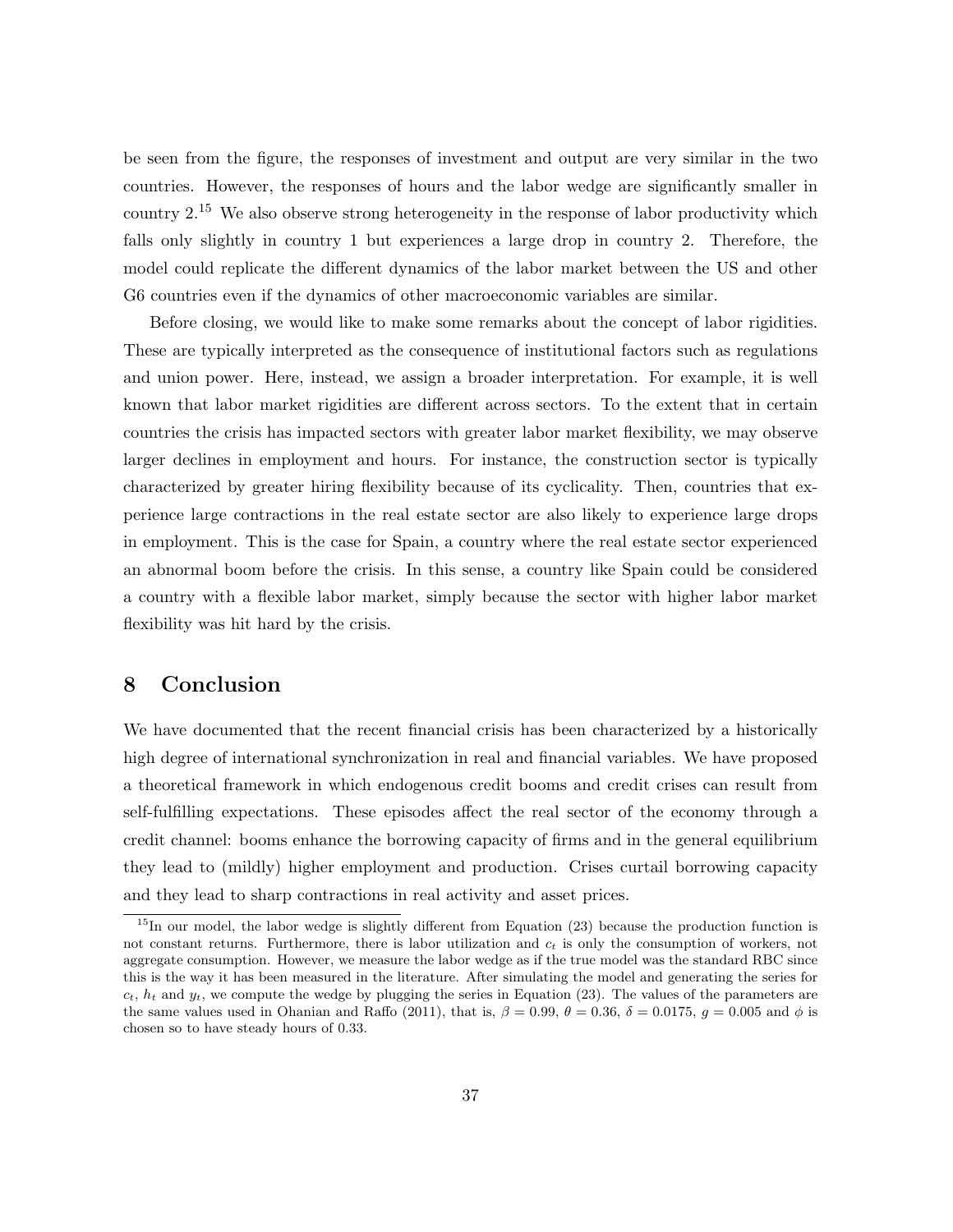

Figure 8: Impulse responses to a credit contraction with asymmetric labor markets.

When countries are financially integrated, self-fulfilling credit booms/crises also generate large spillovers to the real and financial sectors of other countries. There are two channels of international transmission. The first channel is through the cost of capital which in an integrated financial market is equalized across countries. The second channel is based on the endogenous nature of credit market conditions. These conditions change when the economy switches from one self-fulfilling equilibrium to another self-fulfilling equilibrium. But in an integrated world market the shift in one country can only arise if the shift arises also in the other. Therefore, changing financial market conditions are highly synchronized when financial markets are internationally integrated.

This study does not exclude the possibility that other sources of business cycle fluctuations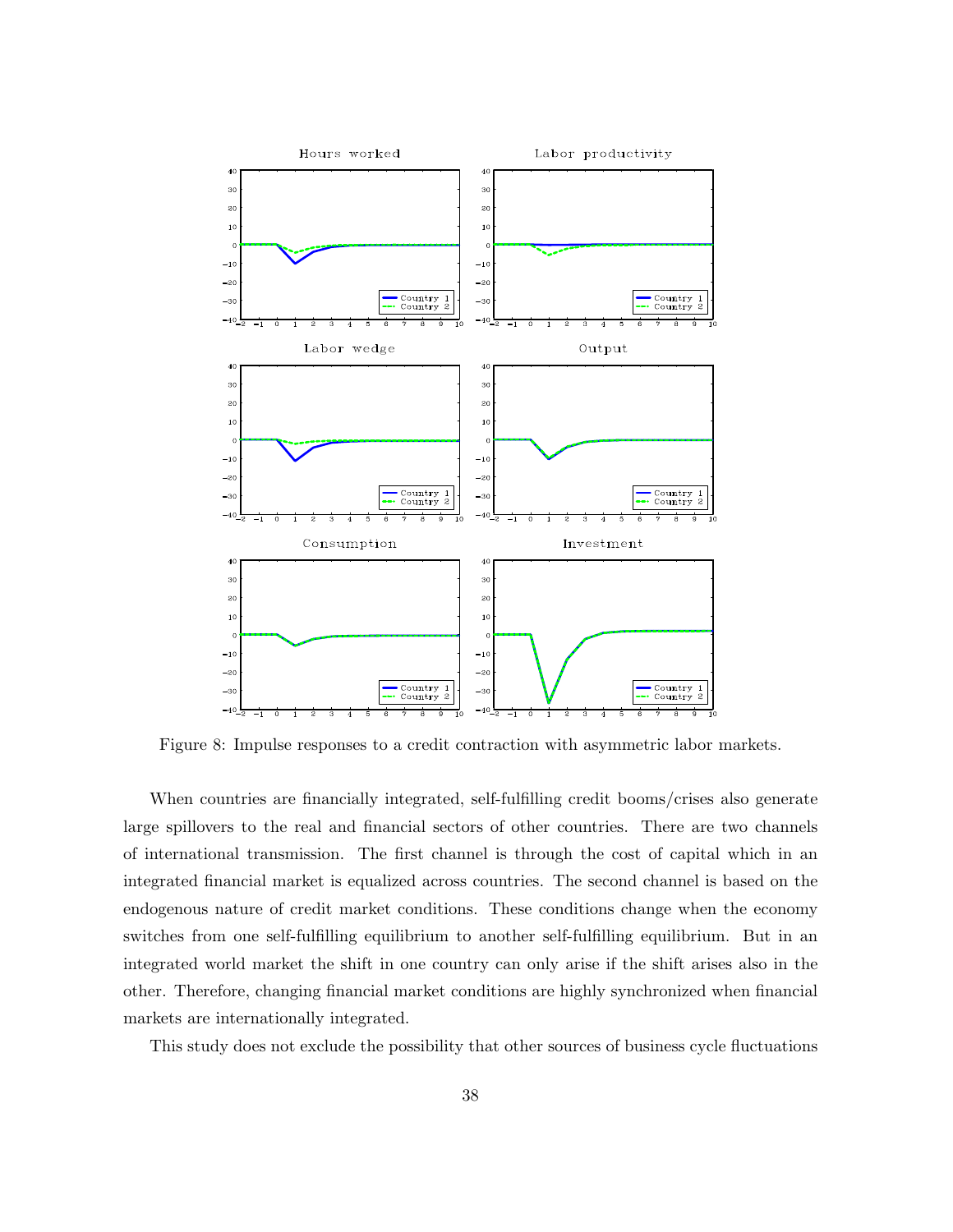also generate international co-movement in real variables. Our interest in changing credit market conditions as a source of business cycle is motivated by their ability to generate large cross-country co-movement in the real sector of the economy together with large international co-movement in the flows of financing and asset prices. As far as the recent crisis is concerned, we do not claim that a credit shock is the only cause of the crisis. However, we have shown that a credit shock can go a long way in capturing several features of the crisis and, especially, its unprecedented international synchronization.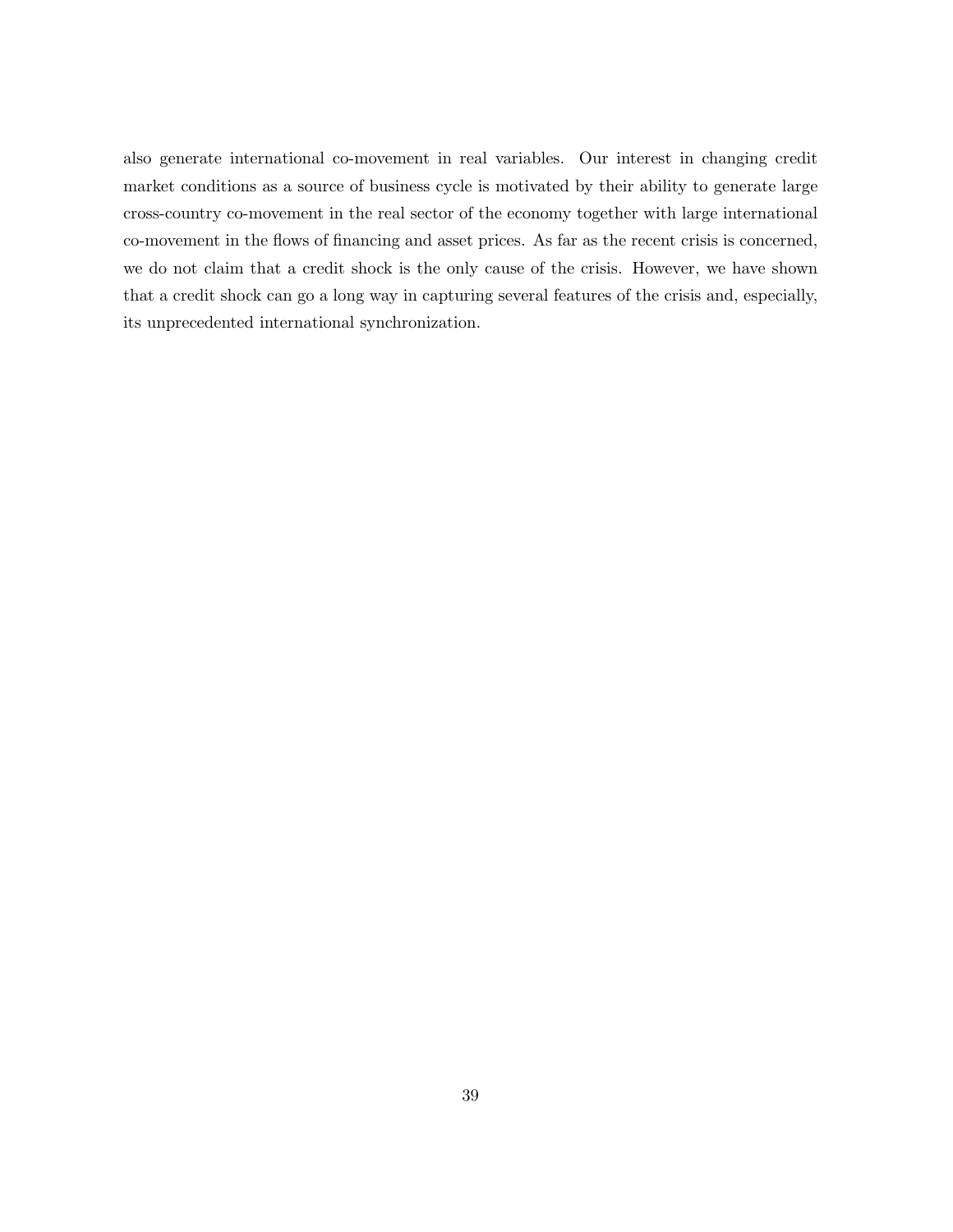# Appendix

### A Debt renegotiation

The enforcement constraint is derived from the following assumptions. Default arises at the end of the period before repaying the intra-temporal loan  $l_t$ . In case of default the lender can confiscate the firm and sell the physical capital at price  $\xi_t$  but it cannot confiscate the liquidity  $l_t = F(h_t)$ .

Define first the value of the firm recursively as

$$
V_t(b_t) = d_t + E_t m_{t+1} V_{t+1}(b_{t+1}),
$$

where  $m_{t+1}$  is the discount factor, taken as given by an individual firm. Since default takes place at the end of the period, after the dividends, the value of not defaulting is  $E_t m_{t+1} V_{t+1}(b_{t+1})$ . We now derive the value of defaulting.

In the event of default the parties negotiate a repayment  $\tau_t$  to the lender. If they reach an agrement, the firm continues operation and its value is  $E_t m_{t+1} V_{t+1}(b_{t+1}) + l_t - \tau_t$ . What this says is that the firm retains its continuation value  $E_t m_{t+1} V_{t+1}(b_{t+1})$  plus the liquidity net of the bargained payment  $\tau_t$ . Without an agrement the firm retains only the divertible liquidity  $l_t$  (threat value). The net value of an agrement is the difference between the value of renegotiation and the threat value, that is

$$
E_t m_{t+1} V_{t+1}(b_{t+1}) - \tau_t.
$$
\n(24)

Let's consider now the lender. With an agreemnt the lender gets  $\tau_t + b_{t+1}/R_t$ . The intertemporal debt is discounted since it will be repaid next period. Without an agrement the lender receives the liquidation value of physical capital,  $\xi_t \bar{k}$  (threat value). Thus, the net value of renegotiation is

$$
\tau_t + \frac{b_{t+1}}{R_t} - \xi_t \bar{k}.\tag{25}
$$

The net surplus is the sum of the net values for the firm, (24), and the lender, (25), that is

$$
S_t(b_{t+1}) = E_t m_{t+1} V_{t+1}(b_{t+1}) + \frac{b_{t+1}}{R_t} - \xi_t \bar{k}
$$
\n(26)

Under the assumption that the firm has all the bargaining power, the value of defaulting is  $l_t + S_t(b_{t+1})$ .

Incentive compatibility requires that the value of not defaulting is not smaller than the value of default, that is

$$
E_t m_{t+1} V_{t+1}(b_{t+1}) \ge l_t + S_t(b_{t+1}).
$$

Substituting the definition of the net renegotiation surplus  $S_t(b_{t+1})$ , Equation (26) and rearranging we obtain the enforcement constraint  $\xi_t \overline{k} = l_t + \frac{b_{t+1}}{B_t}$  $\frac{t+1}{R_t}$ .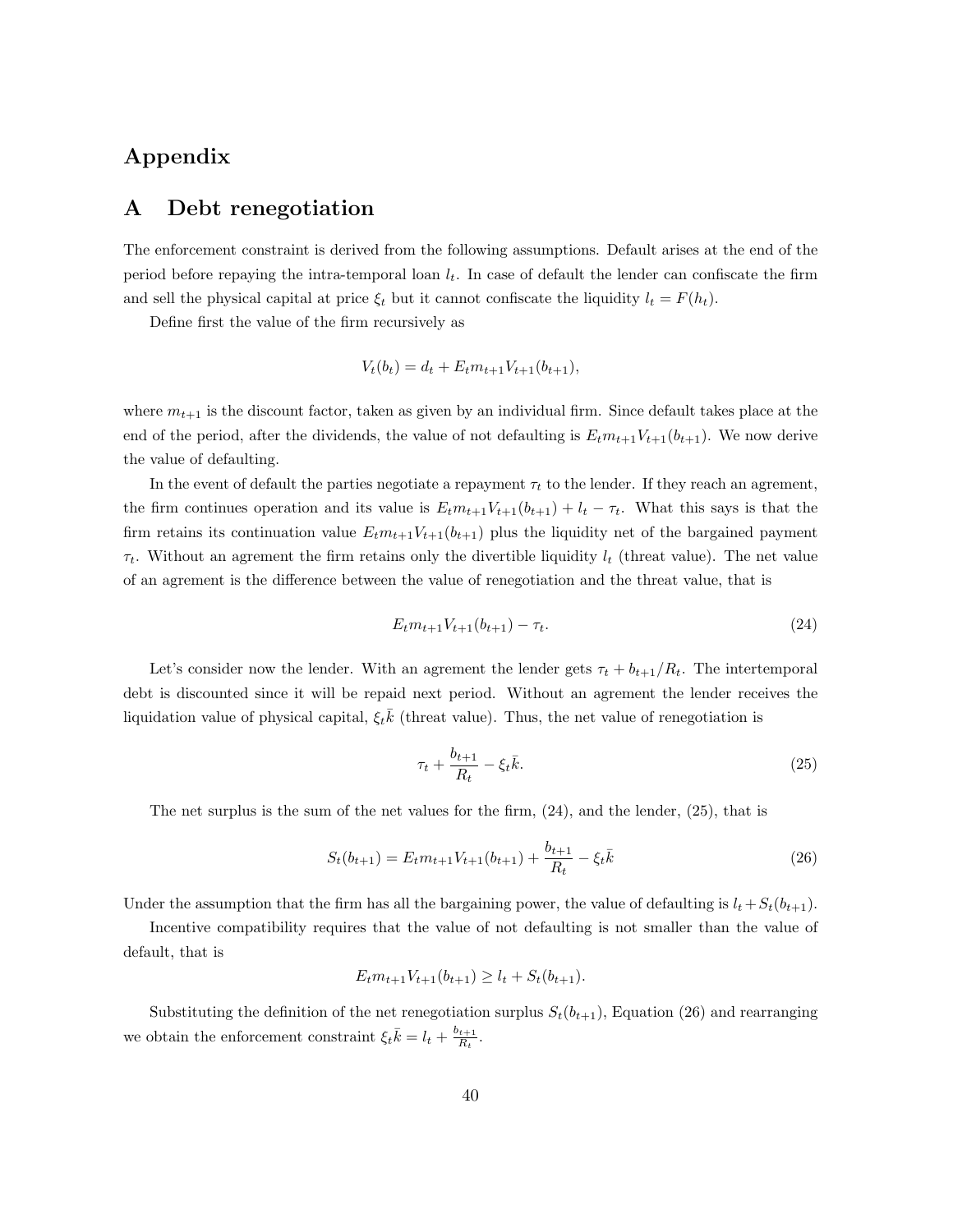# B First order conditions

Consider the optimization problem (3) and let  $\lambda$  and  $\mu$  be the Lagrange multipliers associate with the two constraints. Taking derivatives we get:

$$
d: \t1 - \lambda = 0
$$
  
\n
$$
h: \t\lambda [F_h(h) - w] - \mu F_h(h) = 0
$$
  
\n
$$
b': \tEm'V_{b'}(\mathbf{s}'; b') + \frac{\lambda}{R} - \frac{\mu}{R} = 0.
$$

Using the envelope condition  $V_b(\mathbf{s}; b) = -\lambda$ , the first order conditions can be written as in (6) and (7).

# C First order conditions for the model with capital

Differentiating the firm's problem (18) with respect to  $h_t$ ,  $\tilde{b}_{t+1}$ ,  $\tilde{i}_t$ ,  $\tilde{k}_{t+1}$ , we get:

$$
\nu \tilde{k}_t^{\theta} h_t^{\nu-1} = \frac{\tilde{w}_t}{1 - \mu_t}
$$
\n
$$
\frac{1 - \mu_t}{R_t} + g_t^{-\sigma} E \tilde{m}_{t+1} \tilde{V}_b(\tilde{\mathbf{s}}_{t+1}; \tilde{k}_{t+1}, \tilde{b}_{t+1}) = 0
$$
\n
$$
Q_t \Upsilon' \left(\frac{\tilde{i}_t}{\tilde{k}_t}\right) = 1
$$
\n
$$
Q_t = \xi_t \mu_t + g_t^{-\sigma} E \tilde{m}_{t+1} \tilde{V}_k(\tilde{\mathbf{s}}_{t+1}; \tilde{k}_{t+1}, \tilde{b}_{t+1})
$$

where  $\mu_t$  is the lagrange multiplier associated with the enforcement constraint and  $Q_t$  is the lagrange multiplier associated with the law of motion of capital (Tobin's q). The multiplier associated with the budget constraint is 1. For the foreign country we have the same conditions with the start superscript.

The envelope conditions are:

$$
\tilde{V}_b(\tilde{\mathbf{s}}_t; \tilde{k}_t, \tilde{b}_t) = -1
$$
\n
$$
\tilde{V}_k = (1 - \mu_t)\theta \tilde{k}_t^{\theta - 1} h_t^{\nu} + \left[1 - \tau + \Upsilon \left(\frac{\tilde{i}_t}{\tilde{k}_t}\right) - \Upsilon' \left(\frac{\tilde{i}_t}{\tilde{k}_t}\right) \frac{\tilde{i}_t}{\tilde{k}_t}\right] Q_t
$$

Substituting and imposing the equilibrium conditions  $k_t = K_t$  and  $\tilde{k}_t = s_t$ , we obtain (19)-(22).

# D Dynamic system and solution approach

We will use the bar sign to denote aggregate worldwide variables normalized by the worldwide stock of capital. For example,  $\bar{d}_t$  is the normalized worldwide dividend, defined as  $\bar{d}_t = \frac{d_t + d_t^*}{K_t + K_t^*} \equiv \tilde{d}_t + \tilde{d}_t^*$ . The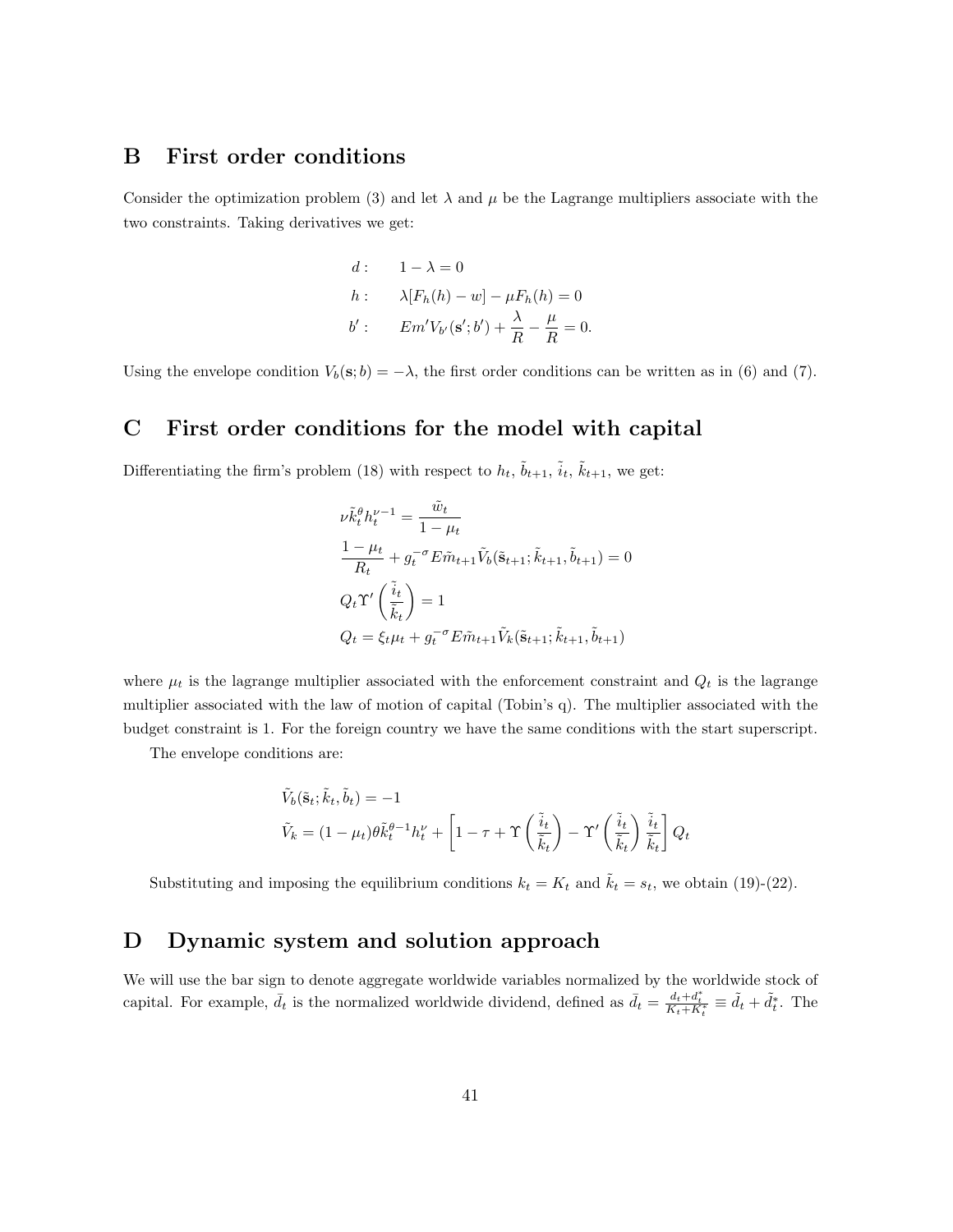full list of equilibrium conditions are:

$$
1 = \delta g_t^{-1} R_t E_t \left(\frac{\bar{c}_{t+1}}{\bar{c}_t}\right)^{-1} \tag{27}
$$

$$
\tilde{c}_t^* = \chi \tilde{c}_t \tag{28}
$$

$$
\tilde{w}_t h_t + \tilde{w}_t^* h_t^* + \bar{b}_t = \bar{c}_t + \frac{g_t \bar{b}_{t+1}}{R_t} \tag{29}
$$

$$
\bar{b}_t + \bar{d}_t + \bar{i}_t = s_t^{\theta} h_t^{\nu} + (s_t^*)^{\theta} (h_t^*)^{\nu} - \tilde{w}_t h_t - \tilde{w}_t^* h_t^* + \frac{\bar{g}_t \bar{b}_{t+1}}{R_t}
$$
\n(30)

$$
g_t(\xi_t s_{t+1} + \xi_t^* s_{t+1}^*) \ge \frac{g_t \bar{b}_{t+1}}{R_t} + s_t^{\theta} h_t^{\nu} + (s_t^*)^{\theta} (h_t^*)^{\nu}
$$
\n(31)

$$
(1 - \mu_t)\overline{d_t}^{\sigma} = \beta g_t^{\sigma} R_t E \overline{d_{t+1}}^{\sigma} \tag{32}
$$

$$
\alpha h_t^{\frac{1}{\eta}} = \frac{\tilde{w}_t}{\tilde{c}_t} \tag{33}
$$

$$
\alpha(h_t^*)^{\frac{1}{\eta}} = \frac{\tilde{w}_t^*}{\tilde{c}_t^*} \tag{34}
$$

$$
g_t s_{t+1} = (1 - \tau)s_t + \Upsilon \left(\frac{\tilde{i}_t}{s_t}\right) s_t \tag{35}
$$

$$
g_t s_{t+1}^* = (1 - \tau) s_t^* + \Upsilon \left(\frac{\tilde{i}_t^*}{s_t^*}\right) s_t^* \tag{36}
$$

$$
\nu s_t^{\theta} h_t^{\nu - 1} = \frac{\tilde{w}_t}{1 - \mu_t} \tag{37}
$$

$$
\nu(s_t^*)^{\theta}(h_t^*)^{\nu-1} = \frac{\tilde{w}_t^*}{1 - \mu_t}
$$
\n(38)

$$
Q_t \Upsilon' \left(\frac{\tilde{i}_t}{s_t}\right) = 1\tag{39}
$$

$$
Q_t^* \Upsilon' \left(\frac{\tilde{i}_t^*}{s_t^*}\right) = 1\tag{40}
$$

$$
Q_t = \xi_t \mu_t + \beta g_t^{-\sigma} E\left(\frac{\bar{d}_{t+1}}{\bar{d}_t}\right)^{-\sigma} \left\{ (1 - \mu_{t+1}) \theta s_{t+1}^{\theta - 1} h_{t+1}^{\nu} - \frac{\tilde{i}_{t+1}}{s_{t+1}} + \left[1 - \tau + \Upsilon \left(\frac{\tilde{i}_{t+1}}{s_{t+1}}\right) \right] Q_{t+1} \right\}
$$
(41)

$$
Q_t^* = \xi_t^* \mu_t + \beta g_t^{-\sigma} E\left(\frac{\bar{d}_{t+1}}{\bar{d}_t}\right)^{-\sigma} \left\{ (1 - \mu_{t+1}) \theta(s_{t+1}^*)^{\theta - 1} (h_{t+1}^*)^{\nu} - \frac{\tilde{i}_{t+1}^*}{s_{t+1}^*} + \left[1 - \tau + \Upsilon \left(\frac{\tilde{i}_{t+1}^*}{s_{t+1}^*}\right) \right] Q_{t+1}^* \right\} 42)
$$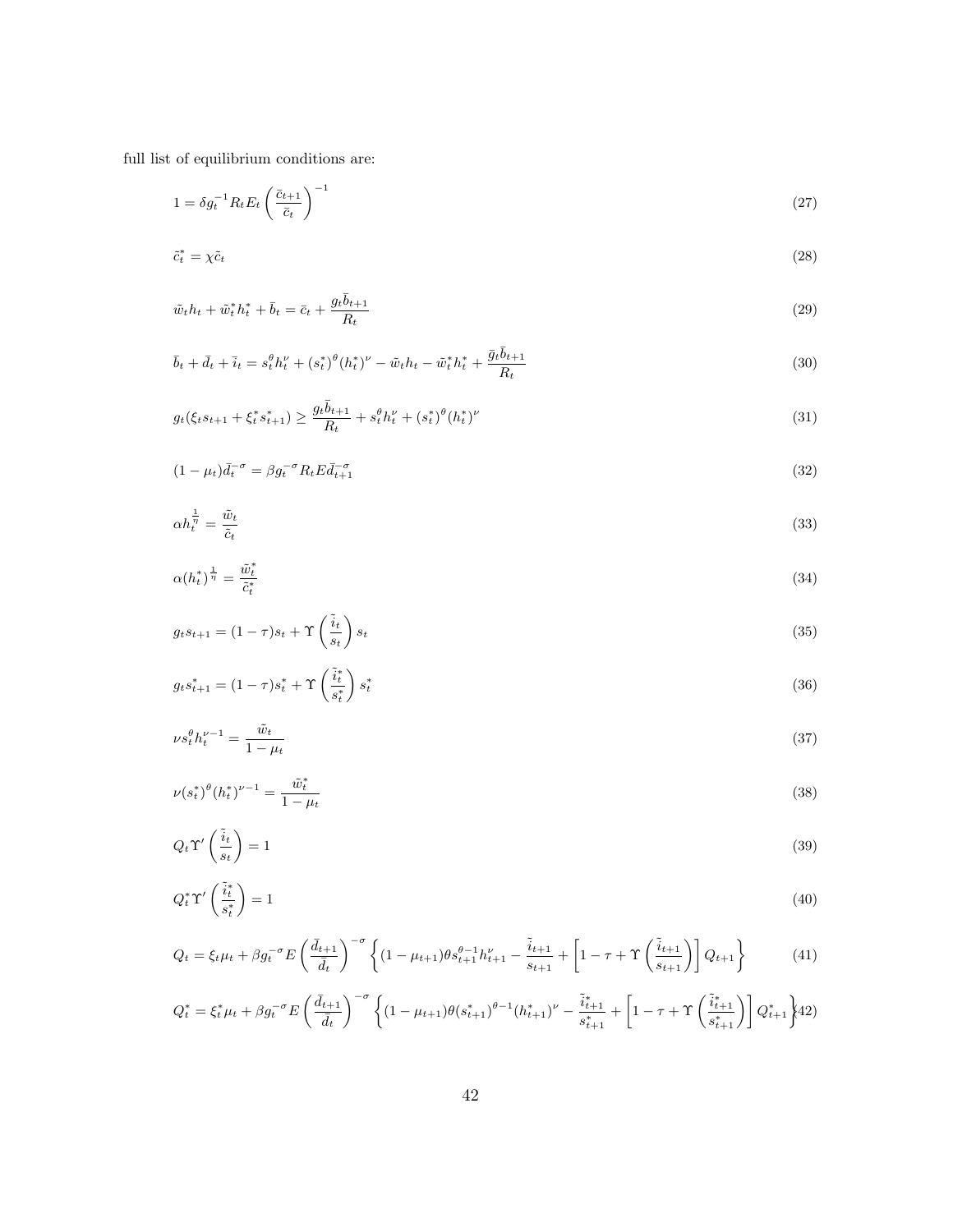Equations (27)-(42) form a dynamic system composed of 16 equations. Given the states  $\xi_t, \xi_t^*, \bar{b}_t, s_t$ , the unknown variables are  $h_t$ ,  $h_t^*$ ,  $c_t$ ,  $c_t^*$ ,  $w_t$ ,  $w_t^*$ ,  $i_t$ ,  $i_t^*$ ,  $Q_t$ ,  $Q_t^*$ ,  $g_t$ ,  $\mu_t$ ,  $R_t$ ,  $\bar{d}_t$ ,  $\bar{b}_{t+1}$ ,  $s_{t+1}$ . Therefore, we have a dynamic system of 16 equations in 16 unknowns.

The computational procedure is based on the approximation of four functions:

 $\Gamma_1({\bf s}_{t+1}) = \bar{c}_{t+1}^{-1}$ 

$$
\Gamma_2(\mathbf{s}_{t+1}) = \bar{d}_{t+1}^{-\sigma}
$$

$$
\Gamma_3(\mathbf{s}_{t+1}) = \bar{d}_{t+1}^{-\sigma} \left\{ (1 - \mu_{t+1}) \theta s_{t+1}^{\theta - 1} h_{t+1}^{\nu} - \frac{\tilde{i}_{t+1}}{s_{t+1}} + \left[ 1 - \tau + \Upsilon \left( \frac{\tilde{i}_{t+1}}{s_{t+1}} \right) \right] Q_{t+1} \right\}
$$
  

$$
\Gamma_4(\mathbf{s}_{t+1}) = \bar{d}_{t+1}^{-\sigma} \left\{ (1 - \mu_{t+1}) \theta (s_{t+1}^*)^{\theta - 1} (h_{t+1}^*)^{\nu} - \frac{\tilde{i}_{t+1}^*}{s_{t+1}^*} + \left[ 1 - \tau + \Upsilon \left( \frac{\tilde{i}_{t+1}^*}{s_{t+1}^*} \right) \right] Q_{t+1}^* \right\}.
$$

In addition to these four functions, we need to guess the function  $p(s_{t+1})$ , that is, the probability of  $\xi_{t+1} = \xi$ . This is necessary to compute the next period expectation.

The procedure starts with a guess for the values of the approximated functions  $\Gamma_1(\mathbf{s}_{t+1}), \Gamma_2(\mathbf{s}_{t+1}),$  $\Gamma_3(\mathbf{s}_{t+1}), \Gamma_4(\mathbf{s}_{t+1}).$  We construct first a two dimensional grid for the endogenous states b and s. Then for each realization of the shocks— $\xi_t$  and  $\xi_t^*$ —we guess the values taken by the above functions over the grid points. Values outside the grid are obtained through bi-linear interpolation. Next we guess  $p(\mathbf{s}_{t+1})$  for each grid point. Once we know the approximated functions and probabilities for  $\xi_{t+1}$ , we can solve for the 16 unknowns of the system (27)-(42) at each grid point and for each possible values of  $\xi_t$  and  $\xi_t^*$ . In finding the solutions we check whether the enforcement constraint is binding  $(\mu_t > 0)$ or not binding  $(\mu_t = 0)$ . We then use the solutions found at each grip point to update the guesses for the four functions  $\Gamma_1(\mathbf{s}_{t+1}), \Gamma_2(\mathbf{s}_{t+1}), \Gamma_3(\mathbf{s}_{t+1}), \Gamma_4(\mathbf{s}_{t+1})$  and the probabilities  $p(\mathbf{s}_{t+1})$ . To update these probabilities we need to check whether multiple equilibria are feasible for all possible states. Effectively we check this on the grid points of the states. We keep iterating until the guesses for  $\Gamma_1(\mathbf{s}_{t+1}), \Gamma_2(\mathbf{s}_{t+1}),$  $\Gamma_3(\mathbf{s}_{t+1}), \Gamma_4(\mathbf{s}_{t+1})$  and  $p(\mathbf{s}_{t+1}),$  evaluated at the grid points, are equal to the values obtained by solving the dynamic system (also at the grid points).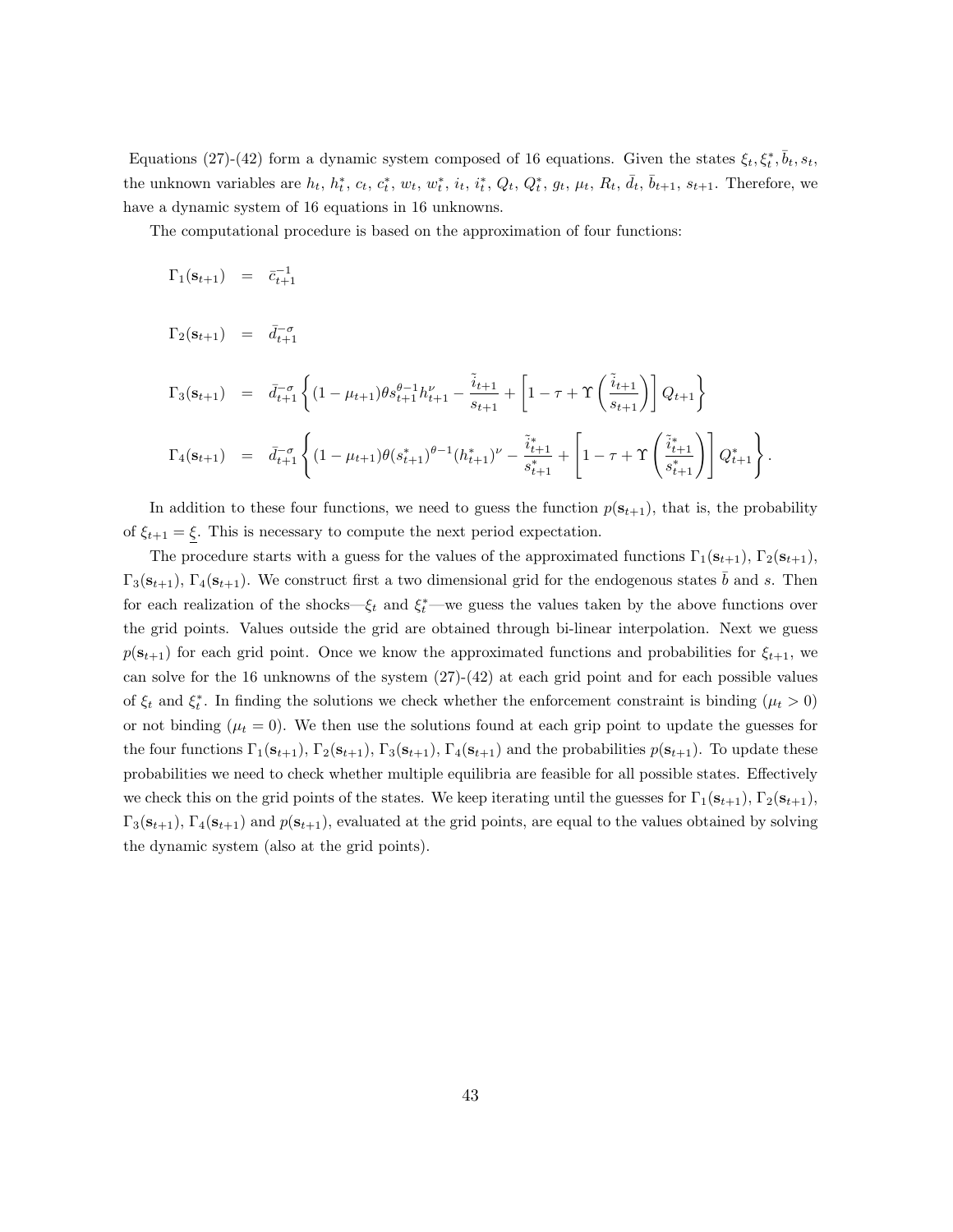# References

- Bacchetta P. and E. van Wincoop (2011) Explaining Sudden Spikes in Global Risk, Unpublished manuscript, University of Virginia
- Backus, D. K., Kehoe, P. J. and F. E. Kydland (1992). International Real Business Cycles. Journal of Political Economy, 100(4), 745-75.
- Baxter, M. and R. G. King (1999). Measuring Business Cycles: Approximate Band-Pass Filters for Macroeconomic Time Series. *Review of Economics and Statistics*, 81(4), 575-93.
- Brunnermeier, M. and Y. Sannikov (2010). A Macroeconomic Model with a Financial Sector. Unpublished manuscript, Princeton University.
- Cetorelli N. and L. S. Goldberg (2010). Banking Globalization and Monetary Transmission. Unpublished manuscript, Federal Reserve Bank of New York.
- Claessens S. Kose, A and M. Terrones (2011). Financial Cycles: What? How? When?, CEPR Discussion Paper No. 8379
- Crucini, M. J., Kose M. A. and C. Otrok (2011). What Are The Driving Forces of International Business Cycles? Review of Economic Dynamics, 14(1), 156-75.
- Dedola L. and G. Lombardo (2010). Financial frictions, Financial integration and the international propagation of shocks. Unpublished manuscript, European Central Bank.
- Devereux, M. B. and J. Yetman (2010). Leverage Constraints and the International Transmission of Shocks. Journal of Money, Credit and Banking, 42(s1), 71-105.
- Devereux, M. B. and A. Sutherland (2011). Evaluating international financial integration under leverage constraints. European Economic Review, 55(3), 427-42.
- Eisfeldt, A.L., and A. Rampini. (2006). Capital Reallocation and Liquidity. Journal of Monetary Economics, 53(3): 369-99.
- Gao P. and H. Yun (2009). Commercial Paper, Lines of Credit, and the Real Effects of the Financial Crisis of 2008: Firm-Level Evidence from the Manufacturing Industry. Unpublished manuscript, University of Notre Dame.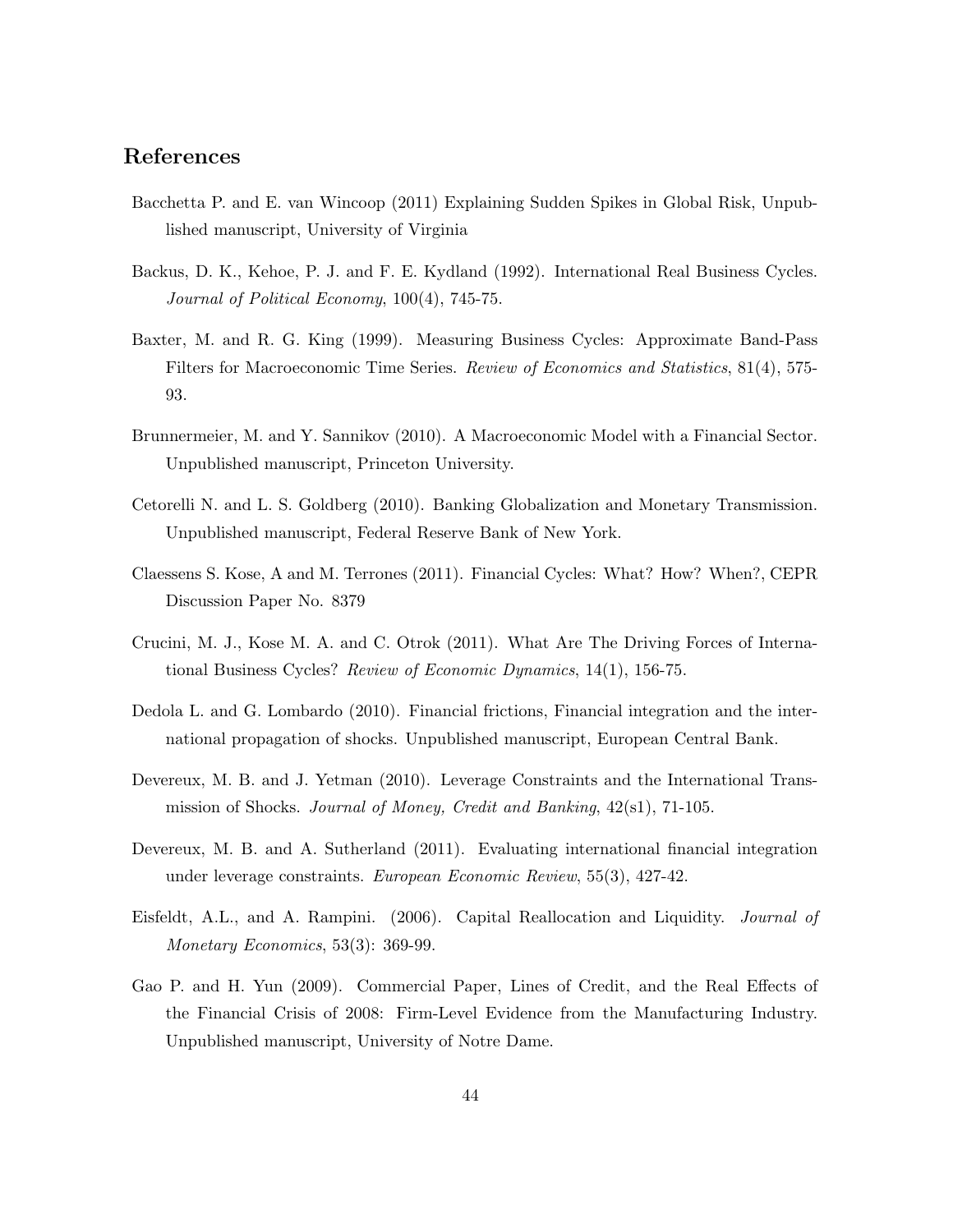- Gertler, M. and P. Karadi (2009). A Model of Unconventional Monetary Policy. Unpublished manuscript, New York University.
- Gertler M. and N. Kiyotaki (2009). Financial Intermediation and Credit Policy in Business Cycle Analysis, Unpublished manuscript, New York University and Princeton University.
- Goldberg J. (2010), A Model of Deleveraging, Unpublished manuscript, MIT
- Goldberg, L. S. and C. D. Kolstad (1995). Foreign Direct Investment, Exchange Rate Variability and Demand Uncertainty. International Economic Review, 36(4), 855-73.
- Gorton G. and G. Ordonez (2011), Collateral crises, Unpublished manuscript, Yale University
- Hart, O. and J. Moore (1994). A Theory of Debt Based on the Inalienability of Human Capital. Quarterly Journal of Economics, 109(4), 841-79.
- Heathcote, J. and F. Perri (2004). Financial Globalization and Real Regionalization. Journal of Economic Theory, 119(1), 207-43.
- Helbling, T., Huidrom, R., Kose, M. A. and C. Otrok (2011). Do Credit Shocks Matter? A Global Perspective. European Economic Review, 55(3), 340-53.
- Imbs, J. (2010). The First Global Recession in Decades. *IMF Economic Review*, 58(2), 327-54.
- Jermann, U. (1998). Asset Pricing in Production Economies. Journal of Monetary Economics, 41(2), 257-75.
- Jermann, U. and V. Quadrini (2011). Macroeconomic Effects of Financial Shocks. American Economic Review, forthcoming.
- Jordà, O. Schularick, M. and A. Taylor (2011), Financial crises, credit booms and external imbalances: 14 years of lessons. NBER Working Paper No. 16567
- Khan, A. and J. Thomas (2010). Credit Shocks and Aggregate Fluctuations in an Economy with Production Heterogeneity. Unpublished manuscript, Ohio State University.
- Kiyotaki, N. and J. H. Moore (2008). Liquidity, Business Cycle, and Monetary Policy. Unpublished manuscript, Princeton University and Edinburgh University.